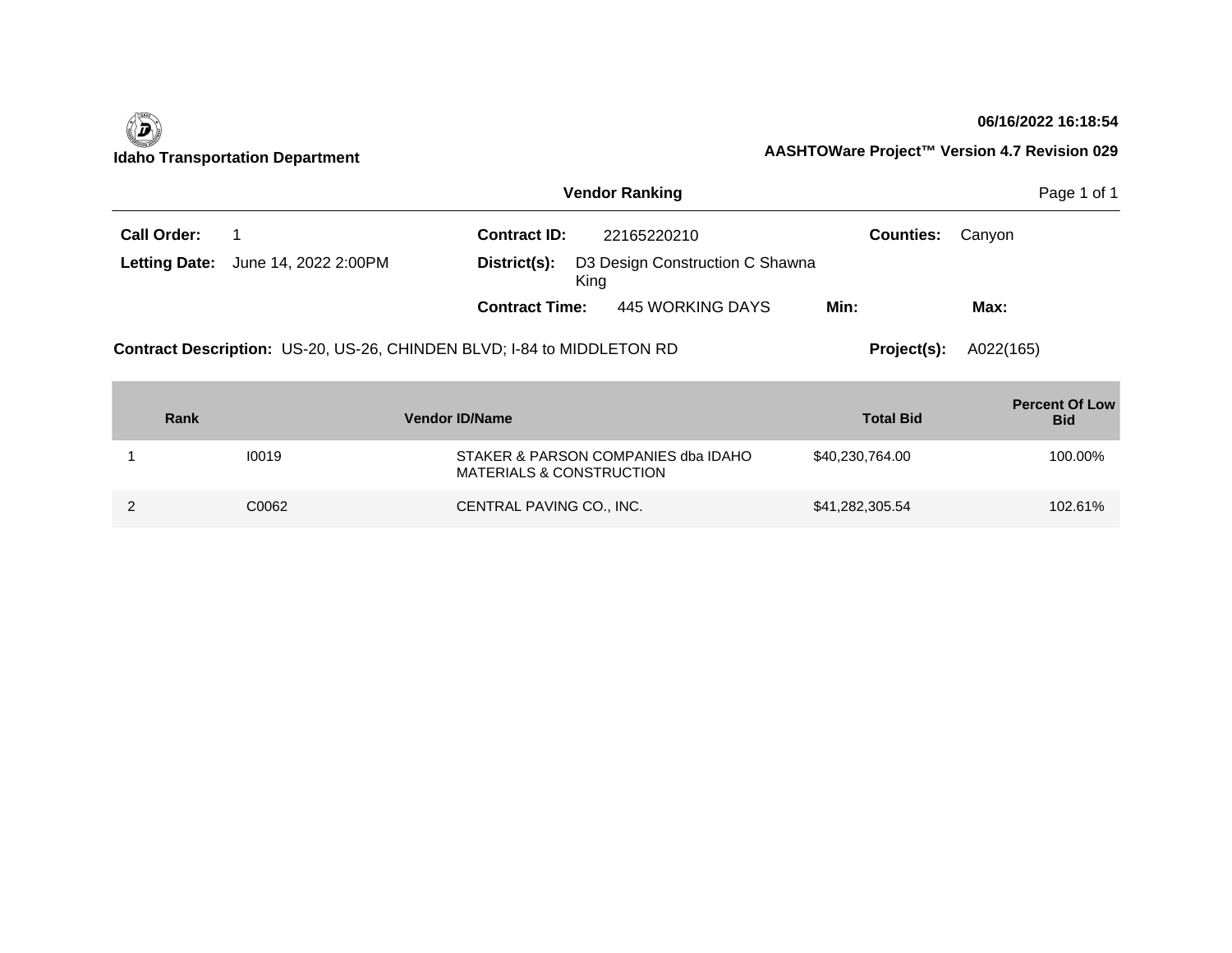## **06/16/2022 16:18:54**

Page 1 of 47

|                                 | TUDUKUUT OL DIUJ                                         |  |
|---------------------------------|----------------------------------------------------------|--|
| <b>Proposal ID: 22165220210</b> | <b>Counties: Canyon</b>                                  |  |
| Letting Date: June 14, 2022     | <b>District(s):</b> D3 Design Construction C Shawna King |  |
| Call Order: 1                   | <b>Project(s): A022(165)</b>                             |  |

**Tabulation of Bids**

**Contract Time:** 445 WORKING DAYS

|                 | Line No / Item ID<br><b>Item Description</b>       |                            |                   | (1) STAKER & PARSON<br><b>COMPANIES dba IDAHO</b><br><b>MATERIALS &amp;</b><br><b>CONSTRUCTION</b> | (2) CENTRAL PAVING CO.,<br>INC. |                   |                   |                   |
|-----------------|----------------------------------------------------|----------------------------|-------------------|----------------------------------------------------------------------------------------------------|---------------------------------|-------------------|-------------------|-------------------|
|                 | Alt Set / Alt Member                               | <b>Quantity and Units</b>  | <b>Unit Price</b> | <b>Ext Amount</b>                                                                                  | <b>Unit Price</b>               | <b>Ext Amount</b> | <b>Unit Price</b> | <b>Ext Amount</b> |
| <b>SECTION:</b> | 0001                                               | (WORK BY CONTRACT A022(165 |                   | <b>Cat Alt Set:</b>                                                                                | <b>Cat Alt Member:</b>          |                   | LCC:              |                   |
| 0005            | 105-010A                                           | 17,000.000                 | 1.00000           | 17,000.00                                                                                          | 1.00000                         | 17,000.00         |                   |                   |
|                 | <b>DISPUTE REVIEW BOARD-3</b><br>MEMBER(CONT ITEM) | CA                         |                   |                                                                                                    |                                 |                   |                   |                   |
| 0010            | 201-005A                                           | 30.000                     | 1,900.00000       | 57,000.00                                                                                          | 2,850.00000                     | 85,500.00         |                   |                   |
|                 | <b>CLEARING &amp; GRUBBING</b>                     | <b>ACRE</b>                |                   |                                                                                                    |                                 |                   |                   |                   |
| 0015            | 202-005A                                           | 111.000                    | 512.50000         | 56,887.50                                                                                          | 511.00000                       | 56,721.00         |                   |                   |
|                 | SELECTIVE REM OF TREES<br><b>INCLUDING STUMPS</b>  | <b>EACH</b>                |                   |                                                                                                    |                                 |                   |                   |                   |
| 0020            | 202-010A                                           | 4.000                      | 368,50000         | 1,474.00                                                                                           | 368,00000                       | 1,472.00          |                   |                   |
|                 | SELECTIVE REM OF STUMPS                            | <b>EACH</b>                |                   |                                                                                                    |                                 |                   |                   |                   |
| 0025            | 203-015A                                           | 60,838.000                 | 3.55000           | 215,974.90                                                                                         | 4.30000                         | 261,603.40        |                   |                   |
|                 | <b>REM OF BITUMINOUS SURF</b>                      | SY                         |                   |                                                                                                    |                                 |                   |                   |                   |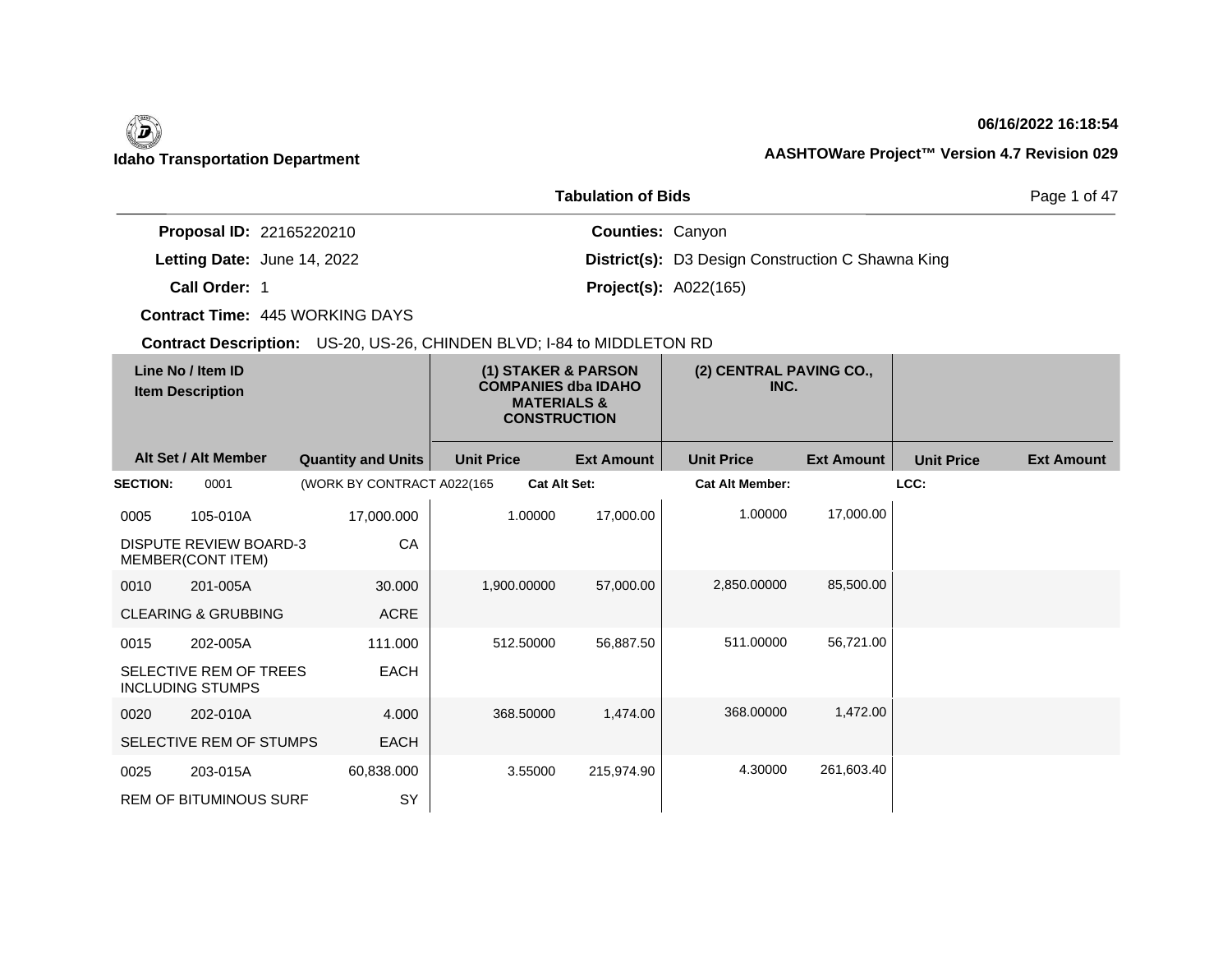## **06/16/2022 16:18:54**

Page 2 of 47

|                                    | <b>Tabulation of Bids</b>                                |
|------------------------------------|----------------------------------------------------------|
| <b>Proposal ID: 22165220210</b>    | <b>Counties: Canyon</b>                                  |
| <b>Letting Date: June 14, 2022</b> | <b>District(s):</b> D3 Design Construction C Shawna King |
| Call Order: 1                      | <b>Project(s): A022(165)</b>                             |

**Contract Time:** 445 WORKING DAYS

|                 | Line No / Item ID<br><b>Item Description</b>          |                            |                   | (1) STAKER & PARSON<br><b>COMPANIES dba IDAHO</b><br><b>MATERIALS &amp;</b><br><b>CONSTRUCTION</b> | (2) CENTRAL PAVING CO.,<br>INC. |                   |                   |                   |
|-----------------|-------------------------------------------------------|----------------------------|-------------------|----------------------------------------------------------------------------------------------------|---------------------------------|-------------------|-------------------|-------------------|
|                 | Alt Set / Alt Member                                  | <b>Quantity and Units</b>  | <b>Unit Price</b> | <b>Ext Amount</b>                                                                                  | <b>Unit Price</b>               | <b>Ext Amount</b> | <b>Unit Price</b> | <b>Ext Amount</b> |
| <b>SECTION:</b> | 0001                                                  | (WORK BY CONTRACT A022(165 |                   | <b>Cat Alt Set:</b>                                                                                | <b>Cat Alt Member:</b>          |                   | LCC:              |                   |
| 0030            | 203-025A                                              | 33.000                     | 90.50000          | 2,986.50                                                                                           | 356,00000                       | 11,748.00         |                   |                   |
|                 | <b>REM OF CATCH BASIN</b>                             | EACH                       |                   |                                                                                                    |                                 |                   |                   |                   |
| 0035            | 203-035A                                              | 1.000                      | 39,992.00000      | 39,992.00                                                                                          | 76,300.00000                    | 76,300.00         |                   |                   |
| DRAIN)          | <b>REM OF CONC CULV</b><br>(MONOLITHIC) (SOLOMON      | <b>EACH</b>                |                   |                                                                                                    |                                 |                   |                   |                   |
| 0040            | 203-035B                                              | 1.000                      | 44,202.00000      | 44,202.00                                                                                          | 58,500.00000                    | 58,500.00         |                   |                   |
|                 | <b>REM OF CONC CULV</b><br>(MONOLITHIC) (NOBLE DRAIN) | <b>EACH</b>                |                   |                                                                                                    |                                 |                   |                   |                   |
| 0045            | 203-050B                                              | 30,000.000                 |                   | 1.00000<br>30,000.00                                                                               | 1.00000                         | 30,000.00         |                   |                   |
| <b>DISPOSAL</b> | <b>HAZARDOUS MATERIAL</b><br>TESTING, REMOVAL, AND    | CA                         |                   |                                                                                                    |                                 |                   |                   |                   |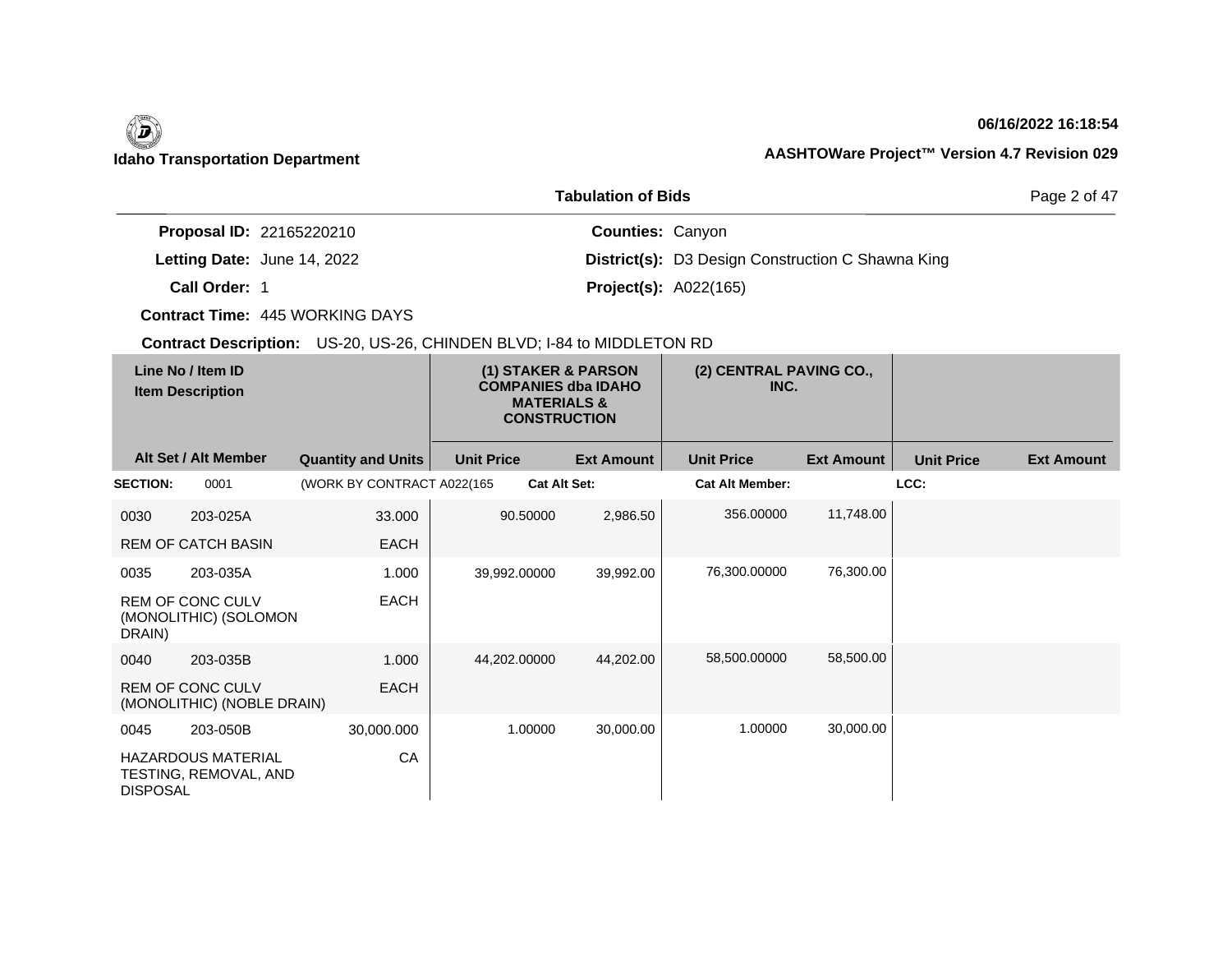## **06/16/2022 16:18:54**

Page 3 of 47

|                                 | <b>Tabulation of Bids</b>                                |
|---------------------------------|----------------------------------------------------------|
| <b>Proposal ID: 22165220210</b> | <b>Counties: Canyon</b>                                  |
| Letting Date: June 14, 2022     | <b>District(s):</b> D3 Design Construction C Shawna King |
| Call Order: 1                   | <b>Project(s): A022(165)</b>                             |

**Contract Time:** 445 WORKING DAYS

| Line No / Item ID<br><b>Item Description</b> |                                 | (1) STAKER & PARSON<br><b>COMPANIES dba IDAHO</b><br><b>MATERIALS &amp;</b><br><b>CONSTRUCTION</b> |                   | (2) CENTRAL PAVING CO.,<br>INC. |                   |                        |                   |                   |                   |
|----------------------------------------------|---------------------------------|----------------------------------------------------------------------------------------------------|-------------------|---------------------------------|-------------------|------------------------|-------------------|-------------------|-------------------|
|                                              | Alt Set / Alt Member            | <b>Quantity and Units</b>                                                                          | <b>Unit Price</b> |                                 | <b>Ext Amount</b> | <b>Unit Price</b>      | <b>Ext Amount</b> | <b>Unit Price</b> | <b>Ext Amount</b> |
| <b>SECTION:</b>                              | 0001                            | (WORK BY CONTRACT A022(165                                                                         |                   | <b>Cat Alt Set:</b>             |                   | <b>Cat Alt Member:</b> |                   | LCC:              |                   |
| 0050                                         | 203-055A                        | 6,882.000                                                                                          |                   | 8.65000                         | 59,529.30         | 10.40000               | 71,572.80         |                   |                   |
|                                              | REM OF CONC PAV                 | SY                                                                                                 |                   |                                 |                   |                        |                   |                   |                   |
| 0055                                         | 203-060A                        | 4,535.000                                                                                          |                   | 7.30000                         | 33,105.50         | 4.25000                | 19,273.75         |                   |                   |
|                                              | <b>REM OF CONC SIDEWALK</b>     | SY                                                                                                 |                   |                                 |                   |                        |                   |                   |                   |
| 0060                                         | 203-065A                        | 6,087.000                                                                                          |                   | 2.85000                         | 17,347.95         | 4.95000                | 30,130.65         |                   |                   |
| <b>REM OF CURB</b>                           |                                 | <b>FT</b>                                                                                          |                   |                                 |                   |                        |                   |                   |                   |
| 0065                                         | 203-070A                        | 6,938.000                                                                                          |                   | 3.50000                         | 24,283.00         | 5.75000                | 39,893.50         |                   |                   |
|                                              | <b>REM OF CURB &amp; GUTTER</b> | <b>FT</b>                                                                                          |                   |                                 |                   |                        |                   |                   |                   |
| 0070                                         | 203-075A                        | 2,688.000                                                                                          |                   | 3.15000                         | 8,467.20          | 3.15000                | 8,467.20          |                   |                   |
| <b>REM OF FENCE</b>                          |                                 | <b>FT</b>                                                                                          |                   |                                 |                   |                        |                   |                   |                   |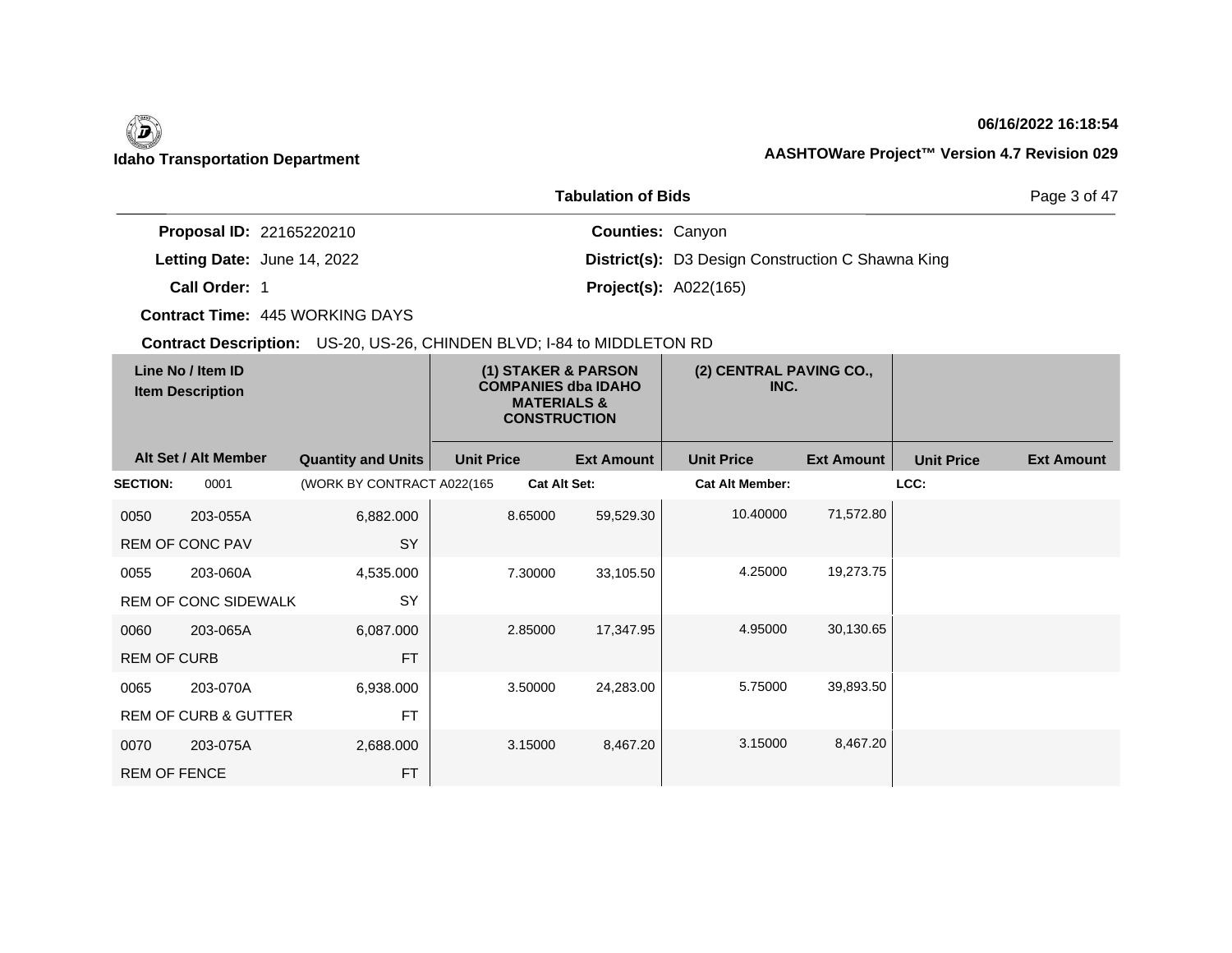## **06/16/2022 16:18:54**

Page 4 of 47

|                                 | <b>Tabulation of Bids</b>                                |
|---------------------------------|----------------------------------------------------------|
| <b>Proposal ID: 22165220210</b> | <b>Counties: Canyon</b>                                  |
| Letting Date: June 14, 2022     | <b>District(s):</b> D3 Design Construction C Shawna King |
| Call Order: 1                   | <b>Project(s): A022(165)</b>                             |

**Contract Time:** 445 WORKING DAYS

|                      | Line No / Item ID<br><b>Item Description</b>                  |                            | (1) STAKER & PARSON<br><b>COMPANIES dba IDAHO</b><br><b>MATERIALS &amp;</b><br><b>CONSTRUCTION</b> |                   | (2) CENTRAL PAVING CO.,<br>INC. |                   |                   |                   |
|----------------------|---------------------------------------------------------------|----------------------------|----------------------------------------------------------------------------------------------------|-------------------|---------------------------------|-------------------|-------------------|-------------------|
|                      | Alt Set / Alt Member                                          | <b>Quantity and Units</b>  | <b>Unit Price</b>                                                                                  | <b>Ext Amount</b> | <b>Unit Price</b>               | <b>Ext Amount</b> | <b>Unit Price</b> | <b>Ext Amount</b> |
| <b>SECTION:</b>      | 0001                                                          | (WORK BY CONTRACT A022(165 | <b>Cat Alt Set:</b>                                                                                |                   | <b>Cat Alt Member:</b>          |                   | LCC:              |                   |
| 0075                 | 203-080A                                                      | 1,084.000                  | 3.15000                                                                                            | 3,414.60          | 3.15000                         | 3,414.60          |                   |                   |
|                      | REM OF GUARDRAIL/BARRIER                                      | <b>FT</b>                  |                                                                                                    |                   |                                 |                   |                   |                   |
| 0080                 | 203-085A                                                      | 117.000                    | 7.15000                                                                                            | 836.55            | 6.90000                         | 807.30            |                   |                   |
| <b>REM OF GUTTER</b> |                                                               | <b>FT</b>                  |                                                                                                    |                   |                                 |                   |                   |                   |
| 0085                 | 203-095A                                                      | 11.000                     | 1,459.00000                                                                                        | 16,049.00         | 1,510.00000                     | 16,610.00         |                   |                   |
|                      | <b>REM OF MANHOLE</b>                                         | <b>EACH</b>                |                                                                                                    |                   |                                 |                   |                   |                   |
| 0090                 | 203-105A                                                      | 15.000                     | 1,542.00000                                                                                        | 23,130.00         | 1,600.00000                     | 24,000.00         |                   |                   |
|                      | <b>REM OF MISC IRR STR</b>                                    | <b>EACH</b>                |                                                                                                    |                   |                                 |                   |                   |                   |
| 0095                 | 203-125A                                                      | (1.000)                    | 92,418.00000                                                                                       | 92,418.00         | 84,100.00000                    | 84,100.00         |                   |                   |
|                      | <b>REM OF MISCELLANEOUS</b><br><b>ITEMS (TRAFFIC SIGNALS)</b> | L S                        |                                                                                                    |                   |                                 |                   |                   |                   |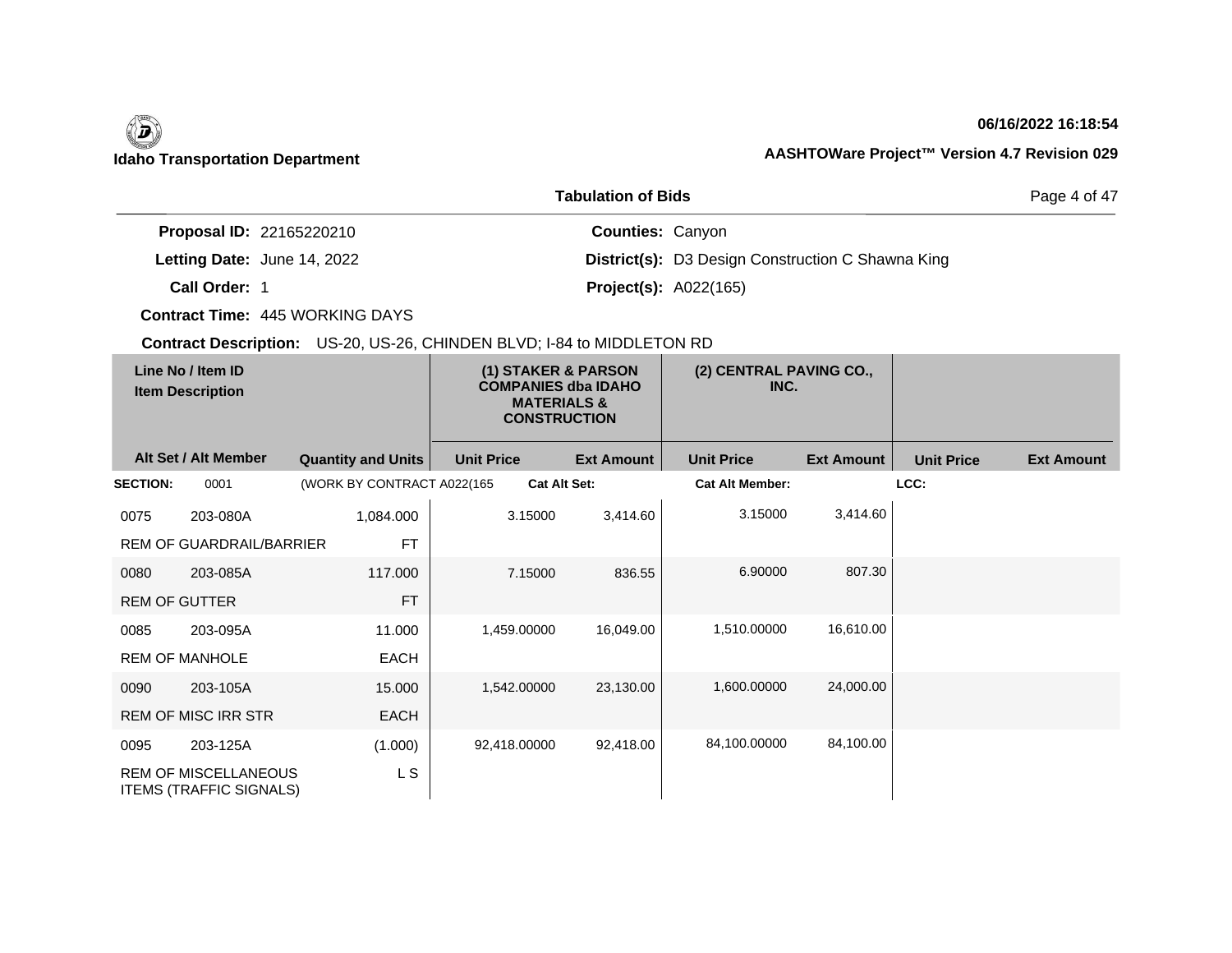## **06/16/2022 16:18:54**

Page 5 of 47

| <b>Proposal ID: 22165220210</b>    | <b>Counties: Canyon</b>      |                                                          |
|------------------------------------|------------------------------|----------------------------------------------------------|
| <b>Letting Date: June 14, 2022</b> |                              | <b>District(s):</b> D3 Design Construction C Shawna King |
| Call Order: 1                      | <b>Project(s): A022(165)</b> |                                                          |

**Tabulation of Bids**

**Contract Time:** 445 WORKING DAYS

|                     | Line No / Item ID<br><b>Item Description</b>               |                            |                   | (1) STAKER & PARSON<br><b>COMPANIES dba IDAHO</b><br><b>MATERIALS &amp;</b><br><b>CONSTRUCTION</b> | (2) CENTRAL PAVING CO.,<br>INC. |                   |                   |                   |
|---------------------|------------------------------------------------------------|----------------------------|-------------------|----------------------------------------------------------------------------------------------------|---------------------------------|-------------------|-------------------|-------------------|
|                     | Alt Set / Alt Member                                       | <b>Quantity and Units</b>  | <b>Unit Price</b> | <b>Ext Amount</b>                                                                                  | <b>Unit Price</b>               | <b>Ext Amount</b> | <b>Unit Price</b> | <b>Ext Amount</b> |
| <b>SECTION:</b>     | 0001                                                       | (WORK BY CONTRACT A022(165 |                   | <b>Cat Alt Set:</b>                                                                                | <b>Cat Alt Member:</b>          |                   | LCC:              |                   |
| 0100                | 203-125B                                                   | 22.000                     | 1,055.00000       | 23,210.00                                                                                          | 388.00000                       | 8,536.00          |                   |                   |
|                     | <b>REM OF MISCELLANEOUS</b><br><b>ITEMS (ILLUMINATION)</b> | EA                         |                   |                                                                                                    |                                 |                   |                   |                   |
| 0105                | 203-125C                                                   | 2,525.000                  | 35.70000          | 90,142.50                                                                                          | 37.50000                        | 94,687.50         |                   |                   |
| <b>ITEMS (PIPE)</b> | <b>REM OF MISCELLANEOUS</b>                                | <b>FT</b>                  |                   |                                                                                                    |                                 |                   |                   |                   |
| 0110                | 203-130A                                                   | 22,080.000                 | 0.55000           | 12,144.00                                                                                          | 0.56000                         | 12,364.80         |                   |                   |
|                     | <b>REMOVAL OF PAV MARKINGS</b>                             | <b>FT</b>                  |                   |                                                                                                    |                                 |                   |                   |                   |
| 0115                | 203-135A                                                   | 84.000                     | 168,50000         | 14,154.00                                                                                          | 168,00000                       | 14,112.00         |                   |                   |
|                     | <b>REMOVAL OF SIGN</b>                                     | <b>EACH</b>                |                   |                                                                                                    |                                 |                   |                   |                   |
| 0120                | 205-005A                                                   | 173,200.000                | 11.00000          | 1,905,200.00                                                                                       | 14.10000                        | 2,442,120.00      |                   |                   |
| <b>EXCAVATION</b>   |                                                            | <b>CY</b>                  |                   |                                                                                                    |                                 |                   |                   |                   |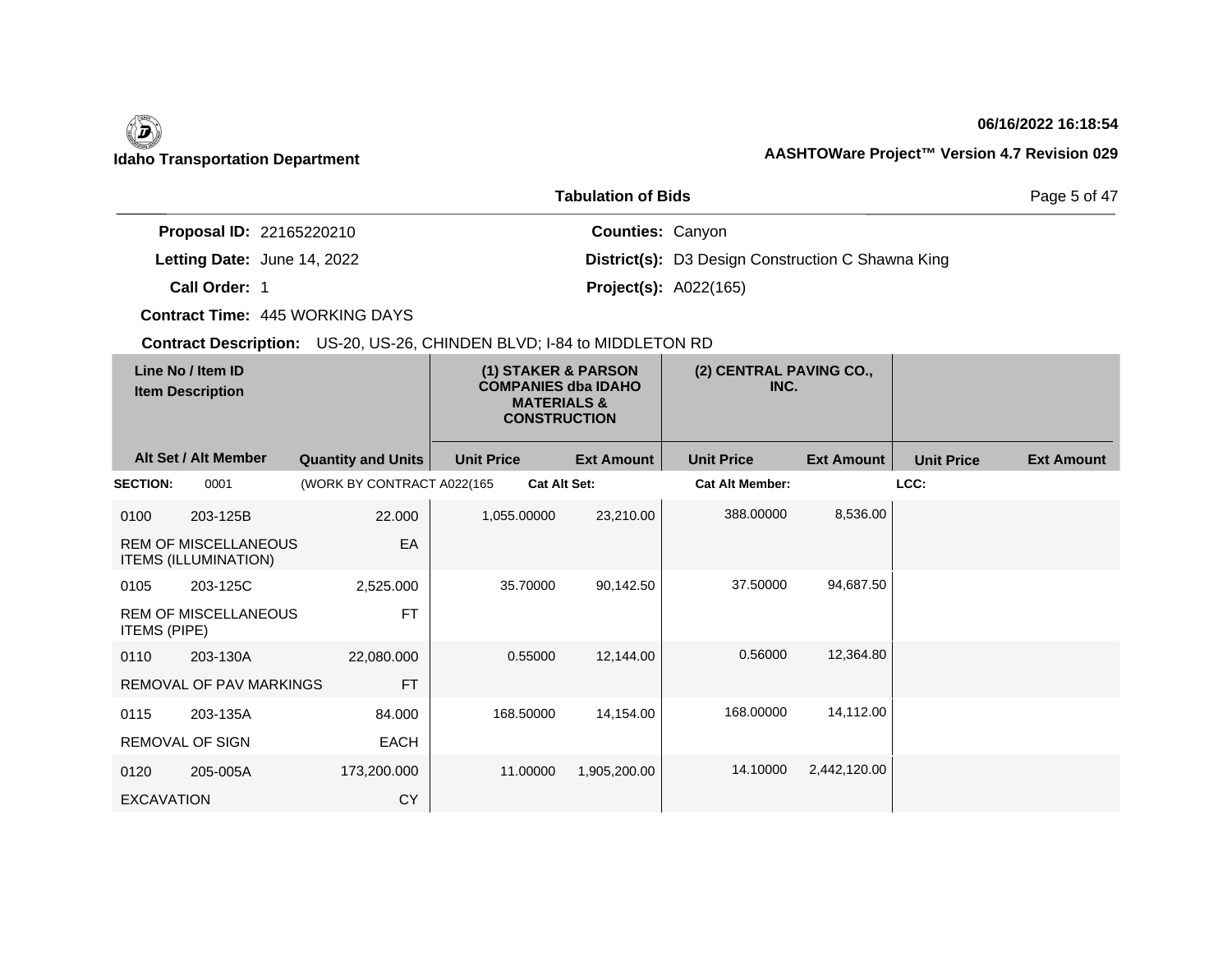## **06/16/2022 16:18:54**

Page 6 of 47

|               |                                 | Tadalahan di Dius            |                                                          |
|---------------|---------------------------------|------------------------------|----------------------------------------------------------|
|               | <b>Proposal ID: 22165220210</b> | <b>Counties: Canyon</b>      |                                                          |
|               | Letting Date: June 14, 2022     |                              | <b>District(s):</b> D3 Design Construction C Shawna King |
| Call Order: 1 |                                 | <b>Project(s): A022(165)</b> |                                                          |

**Tabulation of Bids**

**Contract Time:** 445 WORKING DAYS

|                    | Line No / Item ID<br>(1) STAKER & PARSON<br><b>COMPANIES dba IDAHO</b><br><b>Item Description</b><br><b>MATERIALS &amp;</b><br><b>CONSTRUCTION</b> |                            | (2) CENTRAL PAVING CO.,<br>INC. |                     |                        |                   |                   |                   |
|--------------------|----------------------------------------------------------------------------------------------------------------------------------------------------|----------------------------|---------------------------------|---------------------|------------------------|-------------------|-------------------|-------------------|
|                    | Alt Set / Alt Member                                                                                                                               | <b>Quantity and Units</b>  | <b>Unit Price</b>               | <b>Ext Amount</b>   | <b>Unit Price</b>      | <b>Ext Amount</b> | <b>Unit Price</b> | <b>Ext Amount</b> |
| <b>SECTION:</b>    | 0001                                                                                                                                               | (WORK BY CONTRACT A022(165 |                                 | <b>Cat Alt Set:</b> | <b>Cat Alt Member:</b> |                   | LCC:              |                   |
| 0125               | 205-005B                                                                                                                                           | 1,275.000                  | 26.60000                        | 33,915.00           | 14.50000               | 18,487.50         |                   |                   |
|                    | EXCAVATION (DRAINAGE)                                                                                                                              | CY                         |                                 |                     |                        |                   |                   |                   |
| 0130               | 205-040A                                                                                                                                           | 28,300.000                 | 24.00000                        | 679,200.00          | 0.01000                | 283.00            |                   |                   |
|                    | <b>GRANULAR BORROW</b>                                                                                                                             | <b>CY</b>                  |                                 |                     |                        |                   |                   |                   |
| 0135               | 205-060A                                                                                                                                           | 8,500.000                  | 1.00000                         | 8,500.00            | 12.00000               | 102,000.00        |                   |                   |
| ABATEMENT          | <b>WATER FOR DUST</b>                                                                                                                              | MG                         |                                 |                     |                        |                   |                   |                   |
| 0140               | 209-005A                                                                                                                                           | 3,187.000                  | 2.20000                         | 7,011.40            | 12.60000               | 40,156.20         |                   |                   |
| <b>SMALL DITCH</b> |                                                                                                                                                    | <b>FT</b>                  |                                 |                     |                        |                   |                   |                   |
| 0145               | 210-005A                                                                                                                                           | 3,749.000                  | 84.20000                        | 315,665.80          | 84.00000               | 314,916.00        |                   |                   |
|                    | STR EXCAVATION SCH NO. 1                                                                                                                           | CY                         |                                 |                     |                        |                   |                   |                   |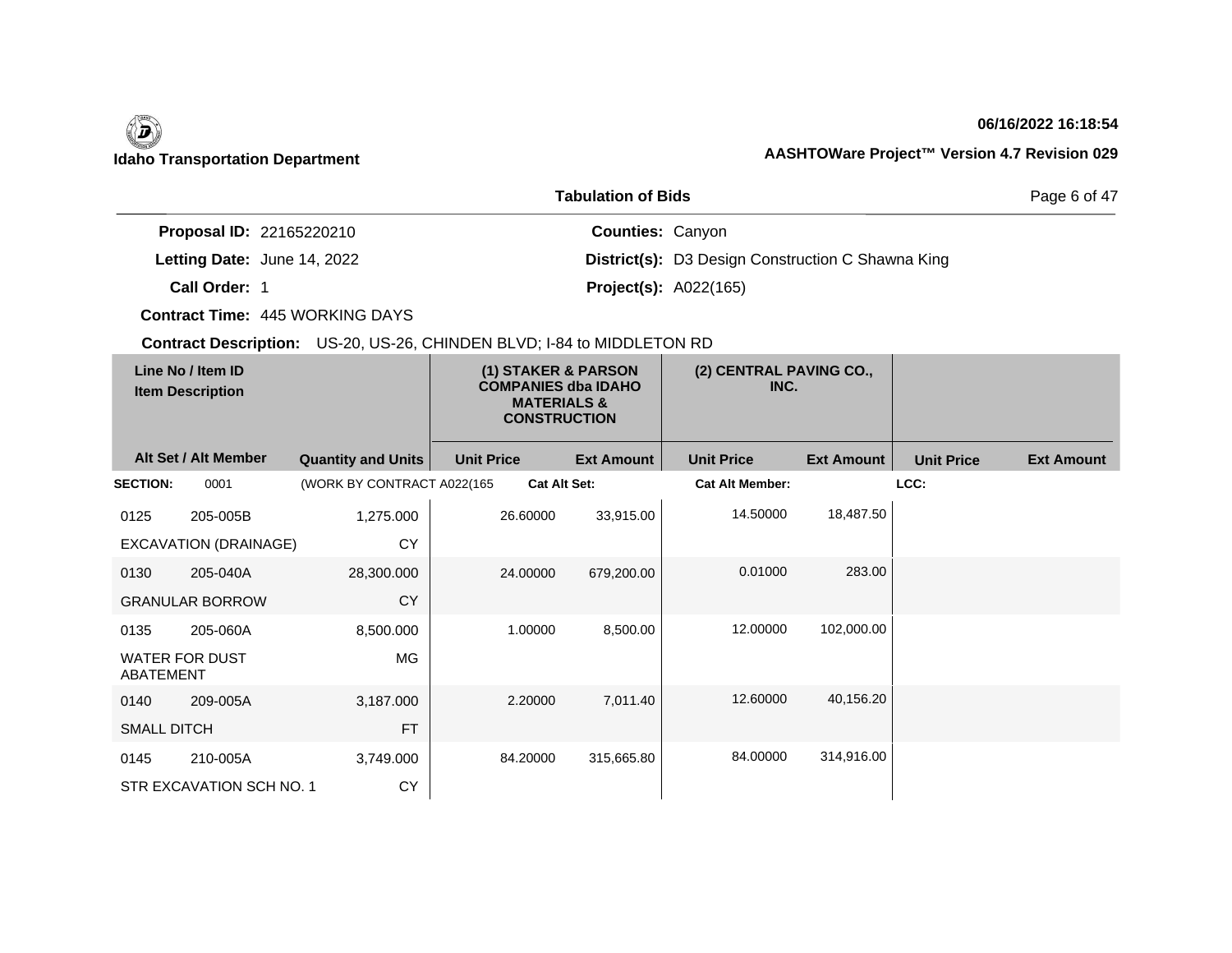## **06/16/2022 16:18:54**

Page 7 of 47

| <b>Proposal ID: 22165220210</b> | <b>Counties: Canyon</b>      |                                                          |
|---------------------------------|------------------------------|----------------------------------------------------------|
| Letting Date: June 14, 2022     |                              | <b>District(s):</b> D3 Design Construction C Shawna King |
| Call Order: 1                   | <b>Project(s): A022(165)</b> |                                                          |

**Tabulation of Bids**

**Contract Time:** 445 WORKING DAYS

| Line No / Item ID<br><b>Item Description</b> |                            | (1) STAKER & PARSON<br><b>COMPANIES dba IDAHO</b><br><b>MATERIALS &amp;</b><br><b>CONSTRUCTION</b> |                     | (2) CENTRAL PAVING CO.,<br>INC. |                        |                   |                   |                   |
|----------------------------------------------|----------------------------|----------------------------------------------------------------------------------------------------|---------------------|---------------------------------|------------------------|-------------------|-------------------|-------------------|
|                                              | Alt Set / Alt Member       | <b>Quantity and Units</b>                                                                          | <b>Unit Price</b>   | <b>Ext Amount</b>               | <b>Unit Price</b>      | <b>Ext Amount</b> | <b>Unit Price</b> | <b>Ext Amount</b> |
| <b>SECTION:</b>                              | 0001                       | (WORK BY CONTRACT A022(165                                                                         | <b>Cat Alt Set:</b> |                                 | <b>Cat Alt Member:</b> |                   | LCC:              |                   |
| 0150                                         | 210-015A                   | 1,395.000                                                                                          | 97.40000            | 135,873.00                      | 97.10000               | 135,454.50        |                   |                   |
|                                              | <b>COMPACTING BACKFILL</b> | <b>CY</b>                                                                                          |                     |                                 |                        |                   |                   |                   |
| 0155                                         | 212-011A                   | 2,534.000                                                                                          | 2.60000             | 6,588.40                        | 2.60000                | 6,588.40          |                   |                   |
| <b>FIBER WATTLE</b>                          |                            | <b>FT</b>                                                                                          |                     |                                 |                        |                   |                   |                   |
| 0160                                         | 212-020A                   | 4,904.000                                                                                          | 2.60000             | 12,750.40                       | 2.60000                | 12,750.40         |                   |                   |
| <b>SILT FENCE</b>                            |                            | <b>FT</b>                                                                                          |                     |                                 |                        |                   |                   |                   |
| 0165                                         | 212-095A                   | 23.000                                                                                             | 57.30000            | 1,317.90                        | 65.90000               | 1,515.70          |                   |                   |
|                                              | <b>INLET PROTECTION</b>    | <b>EACH</b>                                                                                        |                     |                                 |                        |                   |                   |                   |
| 0170                                         | 301-005A                   | 174,100.000                                                                                        | 17.00000            | 2,959,700.00                    | 16.10000               | 2,803,010.00      |                   |                   |
|                                              | <b>GRANULAR SUBBASE</b>    | <b>TON</b>                                                                                         |                     |                                 |                        |                   |                   |                   |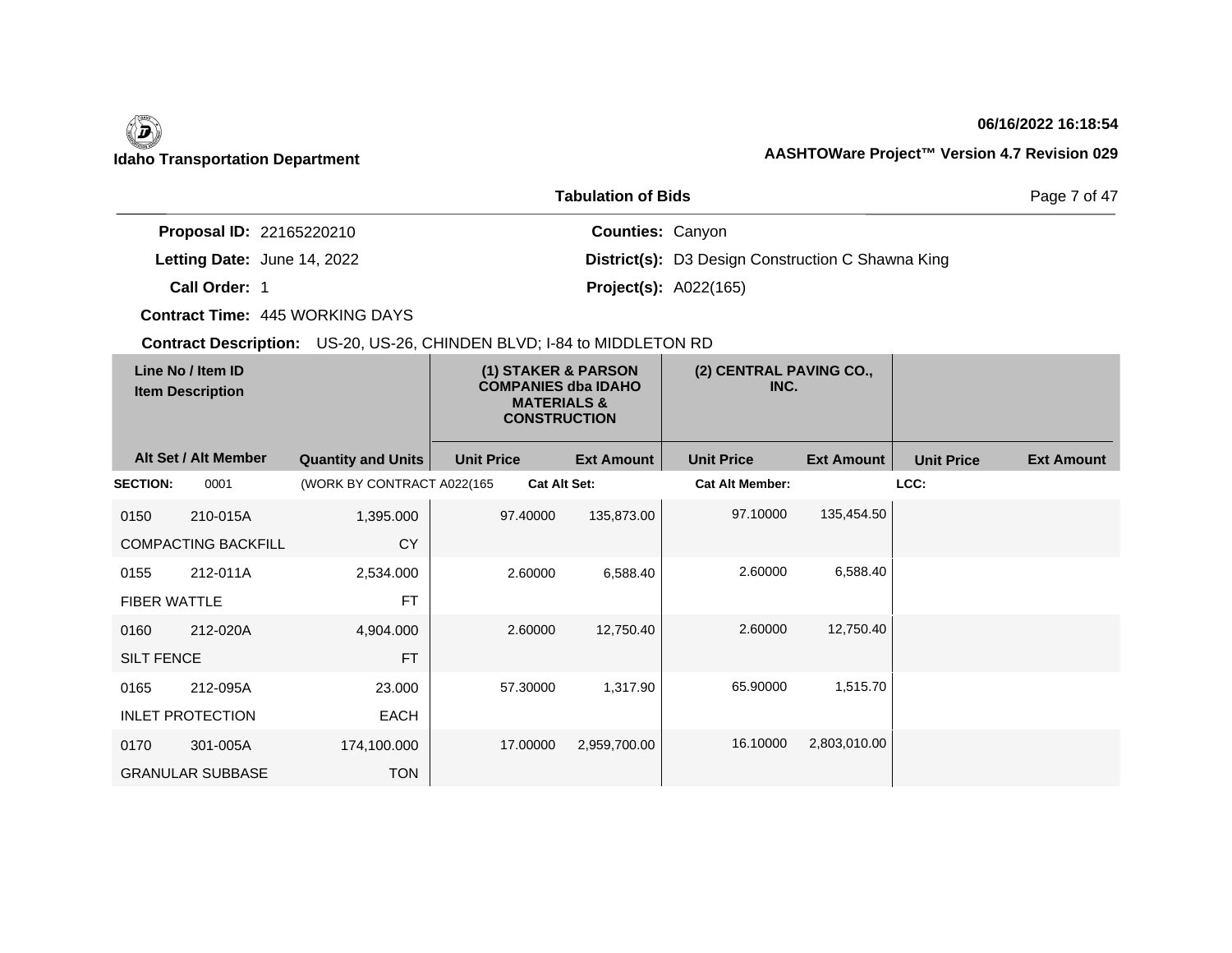## **06/16/2022 16:18:54**

Page 8 of 47

|                                 | <b>Tabulation of Bids</b>                                |
|---------------------------------|----------------------------------------------------------|
| <b>Proposal ID: 22165220210</b> | <b>Counties: Canyon</b>                                  |
| Letting Date: June 14, 2022     | <b>District(s):</b> D3 Design Construction C Shawna King |
| Call Order: 1                   | <b>Project(s): A022(165)</b>                             |

**Contract Time:** 445 WORKING DAYS

| Line No / Item ID<br><b>Item Description</b> |                         | (1) STAKER & PARSON<br><b>COMPANIES dba IDAHO</b><br><b>MATERIALS &amp;</b><br><b>CONSTRUCTION</b> |                     | (2) CENTRAL PAVING CO.,<br>INC. |                        |                   |                   |                   |
|----------------------------------------------|-------------------------|----------------------------------------------------------------------------------------------------|---------------------|---------------------------------|------------------------|-------------------|-------------------|-------------------|
|                                              | Alt Set / Alt Member    | <b>Quantity and Units</b>                                                                          | <b>Unit Price</b>   | <b>Ext Amount</b>               | <b>Unit Price</b>      | <b>Ext Amount</b> | <b>Unit Price</b> | <b>Ext Amount</b> |
| <b>SECTION:</b>                              | 0001                    | (WORK BY CONTRACT A022(165                                                                         | <b>Cat Alt Set:</b> |                                 | <b>Cat Alt Member:</b> |                   | LCC:              |                   |
| 0175                                         | 303-022A                | 86,400.000                                                                                         | 21.00000            | 1,814,400.00                    | 21.00000               | 1,814,400.00      |                   |                   |
|                                              | 3/4" AGGR TY B FOR BASE | <b>TON</b>                                                                                         |                     |                                 |                        |                   |                   |                   |
| 0180                                         | 401-020A                | 17,500.000                                                                                         | 3.90000             | 68,250.00                       | 4.60000                | 80,500.00         |                   |                   |
| <b>TACK COAT</b>                             | CSS-1 DIL EMUL ASPH FOR | GAL                                                                                                |                     |                                 |                        |                   |                   |                   |
| 0185                                         | 405-240A                | 244.000                                                                                            | 35.50000            | 8,662.00                        | 9.10000                | 2,220.40          |                   |                   |
| <b>MISC PAV</b>                              |                         | SY                                                                                                 |                     |                                 |                        |                   |                   |                   |
| 0190                                         | 405-245A                | 29.000                                                                                             | 1,326.00000         | 38,454.00                       | 1,390.00000            | 40,310.00         |                   |                   |
| <b>APPROACH</b>                              |                         | <b>EACH</b>                                                                                        |                     |                                 |                        |                   |                   |                   |
| 0195                                         | 405-260A                | 7,329.000                                                                                          | 8.50000             | 62,296.50                       | 6.65000                | 48,737.85         |                   |                   |
| <b>WEDGE MILLING</b>                         |                         | SY                                                                                                 |                     |                                 |                        |                   |                   |                   |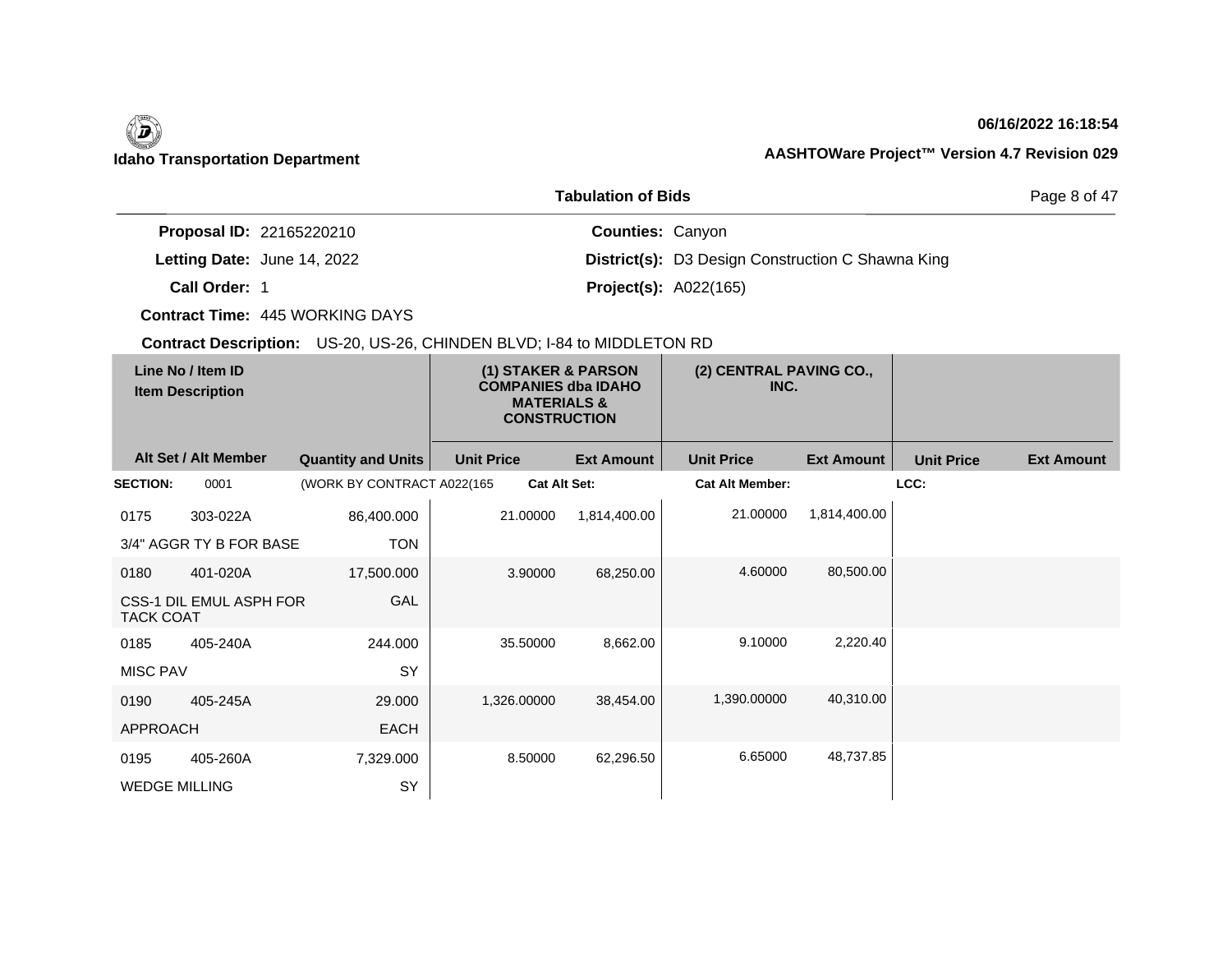## **06/16/2022 16:18:54**

Page 9 of 47

|                                 | TUDUKUUT OL DIUJ                                         |  |
|---------------------------------|----------------------------------------------------------|--|
| <b>Proposal ID: 22165220210</b> | <b>Counties: Canyon</b>                                  |  |
| Letting Date: June 14, 2022     | <b>District(s):</b> D3 Design Construction C Shawna King |  |
| Call Order: 1                   | <b>Project(s): A022(165)</b>                             |  |

**Tabulation of Bids**

**Contract Time:** 445 WORKING DAYS

| Line No / Item ID<br><b>Item Description</b> |                                            | (1) STAKER & PARSON<br><b>COMPANIES dba IDAHO</b><br><b>MATERIALS &amp;</b><br><b>CONSTRUCTION</b> |                   | (2) CENTRAL PAVING CO.,<br>INC. |                        |                   |                   |                   |
|----------------------------------------------|--------------------------------------------|----------------------------------------------------------------------------------------------------|-------------------|---------------------------------|------------------------|-------------------|-------------------|-------------------|
|                                              | Alt Set / Alt Member                       | <b>Quantity and Units</b>                                                                          | <b>Unit Price</b> | <b>Ext Amount</b>               | <b>Unit Price</b>      | <b>Ext Amount</b> | <b>Unit Price</b> | <b>Ext Amount</b> |
| <b>SECTION:</b>                              | 0001                                       | (WORK BY CONTRACT A022(165                                                                         |                   | <b>Cat Alt Set:</b>             | <b>Cat Alt Member:</b> |                   | LCC:              |                   |
| 0200                                         | 405-435A                                   | 42,900.000                                                                                         | 89.00000          | 3,818,100.00                    | 89.50000               | 3,839,550.00      |                   |                   |
|                                              | SUPERPAVE HMA PAV INCL<br>ASPH&ADD CL SP-3 | <b>TON</b>                                                                                         |                   |                                 |                        |                   |                   |                   |
| 0205                                         | 411-005A                                   | 14,100.000                                                                                         | 143.00000         | 2,016,300.00                    | 134.00000              | 1,889,400.00      |                   |                   |
| DEPTH 12"                                    | URBAN CONC PAV CONCRETE                    | SY                                                                                                 |                   |                                 |                        |                   |                   |                   |
| 0210                                         | 511-005A                                   | 795,000                                                                                            | 50.30000          | 39,988.50                       | 50.10000               | 39,829.50         |                   |                   |
| D                                            | CONC WATERPROOF SYS TY                     | <b>SY</b>                                                                                          |                   |                                 |                        |                   |                   |                   |
| 0215                                         | 560-005A                                   | (1.000)                                                                                            | 2,050,000.00000   | 2,050,000.00                    | 1,738,000.00000        | 1,738,000.00      |                   |                   |
|                                              | DEWATERING FOUNDATION                      | LS                                                                                                 |                   |                                 |                        |                   |                   |                   |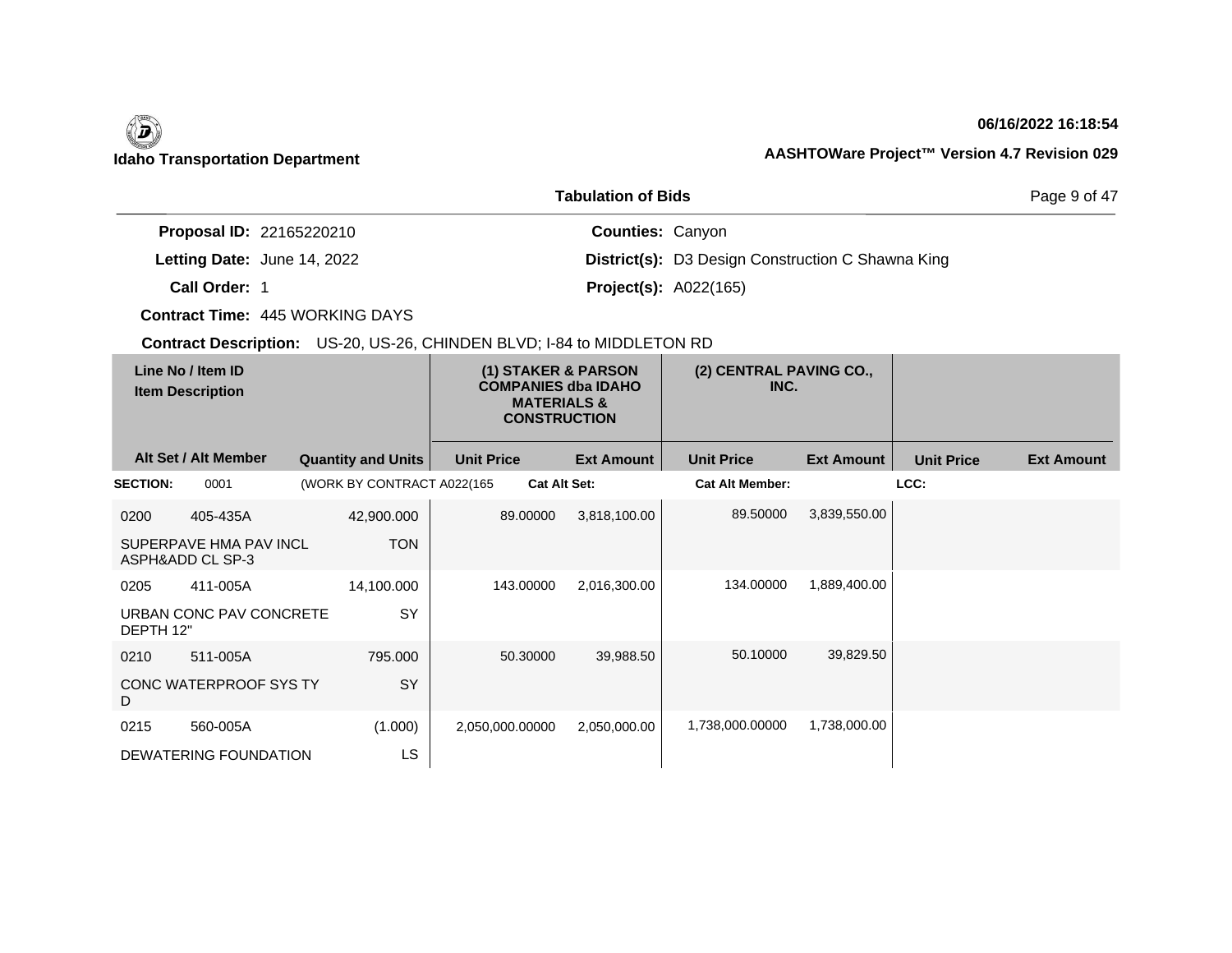## **06/16/2022 16:18:54**

Page 10 of 47

|                                 | <b>Tabulation of Bids</b>                                |
|---------------------------------|----------------------------------------------------------|
| <b>Proposal ID: 22165220210</b> | <b>Counties: Canyon</b>                                  |
| Letting Date: June 14, 2022     | <b>District(s):</b> D3 Design Construction C Shawna King |
| Call Order: 1                   | <b>Project(s): A022(165)</b>                             |

**Contract Time:** 445 WORKING DAYS

| Line No / Item ID<br><b>Item Description</b> |                                                                            | (1) STAKER & PARSON<br><b>COMPANIES dba IDAHO</b><br><b>MATERIALS &amp;</b><br><b>CONSTRUCTION</b> |                   | (2) CENTRAL PAVING CO.,<br>INC. |                        |                   |                   |                   |
|----------------------------------------------|----------------------------------------------------------------------------|----------------------------------------------------------------------------------------------------|-------------------|---------------------------------|------------------------|-------------------|-------------------|-------------------|
|                                              | Alt Set / Alt Member                                                       | <b>Quantity and Units</b>                                                                          | <b>Unit Price</b> | <b>Ext Amount</b>               | <b>Unit Price</b>      | <b>Ext Amount</b> | <b>Unit Price</b> | <b>Ext Amount</b> |
| <b>SECTION:</b>                              | 0001                                                                       | (WORK BY CONTRACT A022(165                                                                         |                   | <b>Cat Alt Set:</b>             | <b>Cat Alt Member:</b> |                   | LCC:              |                   |
| 0220                                         | 578-005A                                                                   | (1.000)                                                                                            | 1,212,407.00000   | 1,212,407.00                    | 1,210,000.00000        | 1,210,000.00      |                   |                   |
| 3/4"                                         | PRECAST CONCRETE<br>CULVERT HEIGHT=15'-0",<br>WIDTH=19'-0", LENGTH=198'-7  | L S                                                                                                |                   |                                 |                        |                   |                   |                   |
| 0225                                         | 578-005B                                                                   | (1.000)                                                                                            | 589,189.00000     | 589,189.00                      | 588,000.00000          | 588,000.00        |                   |                   |
|                                              | PRECAST CONCRETE<br>CULVERT HEIGHT=9'-11",<br>WIDTH=14'-0", LENGTH=127'-0" | L S                                                                                                |                   |                                 |                        |                   |                   |                   |
| 0230                                         | 579-005A                                                                   | (1.000)                                                                                            | 0.01000           | 0.01                            | 0.01000                | 0.01              |                   |                   |
|                                              | <b>BOND REINFORCING STEEL</b>                                              | L S                                                                                                |                   |                                 |                        |                   |                   |                   |
| 0235                                         | 584-005A                                                                   | (1.000)                                                                                            | 108,464.00000     | 108,464.00                      | 108,000.00000          | 108,000.00        |                   |                   |
|                                              | <b>TEMPORARY SHORING</b><br>(SOLOMON DRAIN)                                | <b>LS</b>                                                                                          |                   |                                 |                        |                   |                   |                   |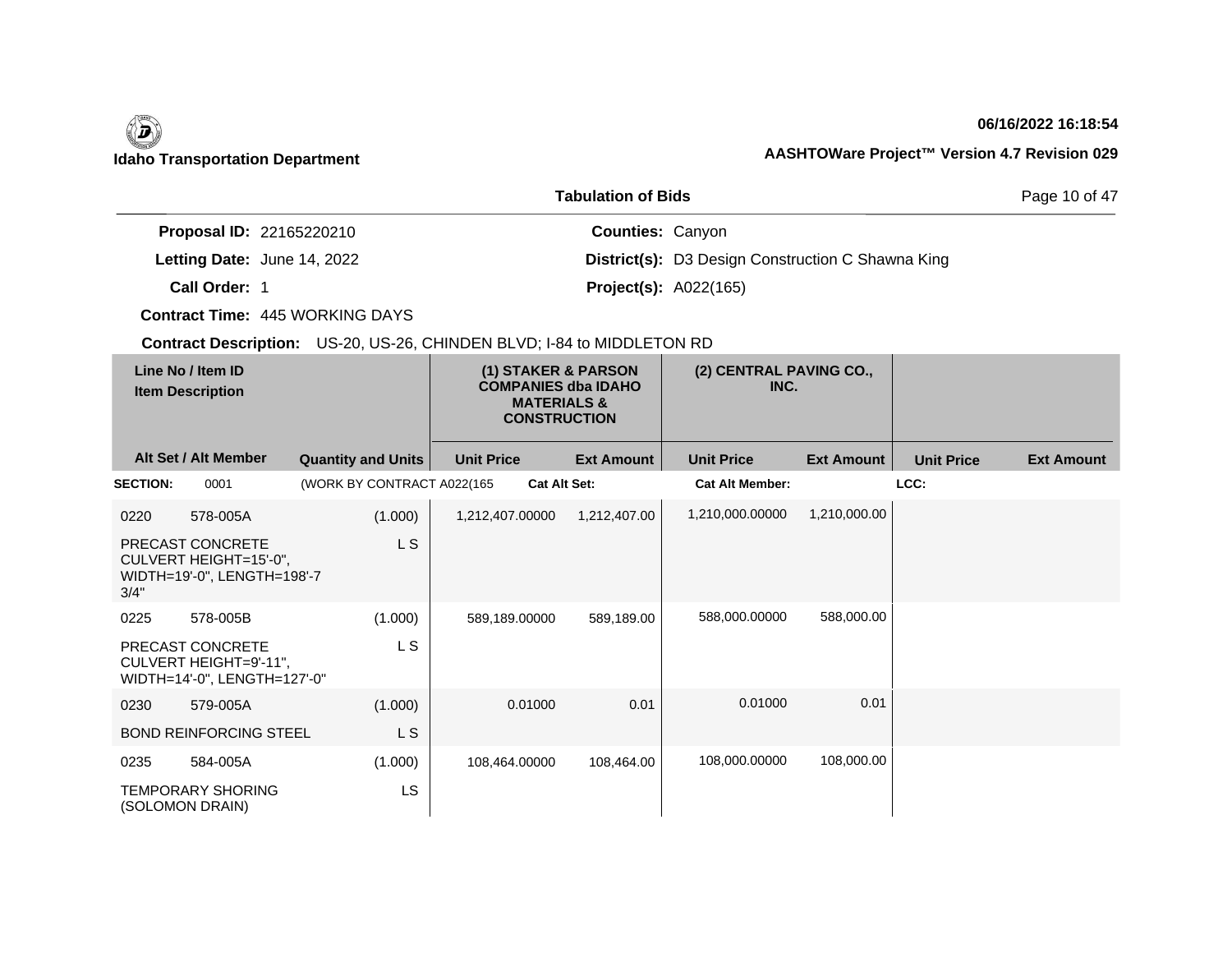## **06/16/2022 16:18:54**

Page 11 of 47

|                                    | <b>Tabulation of Bids</b>                                |
|------------------------------------|----------------------------------------------------------|
| <b>Proposal ID: 22165220210</b>    | <b>Counties: Canyon</b>                                  |
| <b>Letting Date: June 14, 2022</b> | <b>District(s):</b> D3 Design Construction C Shawna King |
| Call Order: 1                      | <b>Project(s): A022(165)</b>                             |

**Contract Time:** 445 WORKING DAYS

| Line No / Item ID<br><b>Item Description</b> |                          | (1) STAKER & PARSON<br><b>COMPANIES dba IDAHO</b><br><b>MATERIALS &amp;</b><br><b>CONSTRUCTION</b> |                   | (2) CENTRAL PAVING CO.,<br>INC. |                        |                   |                   |                   |
|----------------------------------------------|--------------------------|----------------------------------------------------------------------------------------------------|-------------------|---------------------------------|------------------------|-------------------|-------------------|-------------------|
|                                              | Alt Set / Alt Member     | <b>Quantity and Units</b>                                                                          | <b>Unit Price</b> | <b>Ext Amount</b>               | <b>Unit Price</b>      | <b>Ext Amount</b> | <b>Unit Price</b> | <b>Ext Amount</b> |
| <b>SECTION:</b>                              | 0001                     | (WORK BY CONTRACT A022(165                                                                         |                   | Cat Alt Set:                    | <b>Cat Alt Member:</b> |                   | LCC:              |                   |
| 0240                                         | 584-005B                 | (1.000)                                                                                            | 70,806.00000      | 70,806.00                       | 70,600.00000           | 70,600.00         |                   |                   |
| (NOBLE DRAIN)                                | <b>TEMPORARY SHORING</b> | <b>LS</b>                                                                                          |                   |                                 |                        |                   |                   |                   |
| 0245                                         | 584-005C                 | (1.000)                                                                                            | 322,155.00000     | 322,155.00                      | 321,000.00000          | 321,000.00        |                   |                   |
| WALL)                                        | TEMPORARY SHORING (MSE   | LS.                                                                                                |                   |                                 |                        |                   |                   |                   |
| 0250                                         | 602-025A                 | 1,319.000                                                                                          | 80.00000          | 105,520.00                      | 82.70000               | 109,081.30        |                   |                   |
| 12" PIPE CULV                                |                          | <b>FT</b>                                                                                          |                   |                                 |                        |                   |                   |                   |
| 0255                                         | 602-105A                 | 28.000                                                                                             | 405.00000         | 11,340.00                       | 419.00000              | 11,732.00         |                   |                   |
| 60" PIPE CULV                                |                          | <b>FT</b>                                                                                          |                   |                                 |                        |                   |                   |                   |
| 0260                                         | 603-035A                 | 417.000                                                                                            | 216.00000         | 90,072.00                       | 223,00000              | 92,991.00         |                   |                   |
| 18" PIPE SIPHON                              |                          | <b>FT</b>                                                                                          |                   |                                 |                        |                   |                   |                   |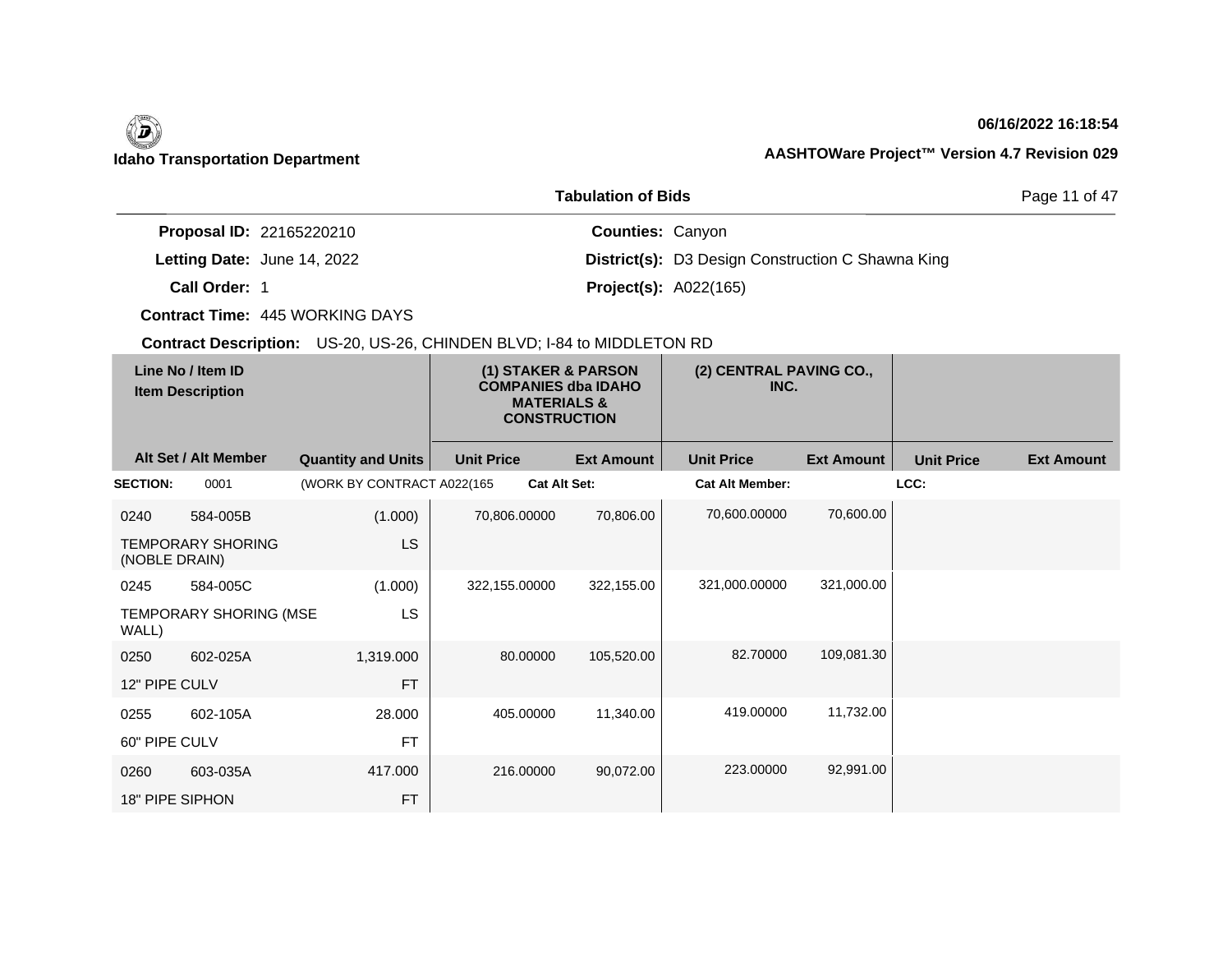## **06/16/2022 16:18:54**

Page 12 of 47

|                                 | <b>Tabulation of Bids</b>                                |
|---------------------------------|----------------------------------------------------------|
| <b>Proposal ID: 22165220210</b> | <b>Counties: Canyon</b>                                  |
| Letting Date: June 14, 2022     | <b>District(s):</b> D3 Design Construction C Shawna King |
| Call Order: 1                   | <b>Project(s): A022(165)</b>                             |

**Contract Time:** 445 WORKING DAYS

| Line No / Item ID<br><b>Item Description</b> |                      |                            | (1) STAKER & PARSON<br><b>COMPANIES dba IDAHO</b><br><b>MATERIALS &amp;</b><br><b>CONSTRUCTION</b> | (2) CENTRAL PAVING CO.,<br>INC. |                        |                   |                   |                   |
|----------------------------------------------|----------------------|----------------------------|----------------------------------------------------------------------------------------------------|---------------------------------|------------------------|-------------------|-------------------|-------------------|
|                                              | Alt Set / Alt Member | <b>Quantity and Units</b>  | <b>Unit Price</b>                                                                                  | <b>Ext Amount</b>               | <b>Unit Price</b>      | <b>Ext Amount</b> | <b>Unit Price</b> | <b>Ext Amount</b> |
| <b>SECTION:</b>                              | 0001                 | (WORK BY CONTRACT A022(165 |                                                                                                    | <b>Cat Alt Set:</b>             | <b>Cat Alt Member:</b> |                   | LCC:              |                   |
| 0265                                         | 603-075A             | 264.000                    | 413.50000                                                                                          | 109,164.00                      | 428.00000              | 112,992.00        |                   |                   |
| 42" PIPE SIPHON                              |                      | <b>FT</b>                  |                                                                                                    |                                 |                        |                   |                   |                   |
| 0270                                         | 603-105A             | 224.000                    | 582.00000                                                                                          | 130,368.00                      | 603.00000              | 135,072.00        |                   |                   |
| 60" PIPE SIPHON                              |                      | <b>FT</b>                  |                                                                                                    |                                 |                        |                   |                   |                   |
| 0275                                         | 604-025A             | 1,382.000                  | 97.90000                                                                                           | 135,297.80                      | 102.00000              | 140,964.00        |                   |                   |
| 12" IRR PIPE                                 |                      | <b>FT</b>                  |                                                                                                    |                                 |                        |                   |                   |                   |
| 0280                                         | 604-030A             | 2,172.000                  | 156.00000                                                                                          | 338,832.00                      | 161.00000              | 349,692.00        |                   |                   |
| 15" IRR PIPE                                 |                      | <b>FT</b>                  |                                                                                                    |                                 |                        |                   |                   |                   |
| 0285                                         | 604-035A             | 1,038.000                  | 193.50000                                                                                          | 200,853.00                      | 200.00000              | 207,600.00        |                   |                   |
| 18" IRR PIPE                                 |                      | <b>FT</b>                  |                                                                                                    |                                 |                        |                   |                   |                   |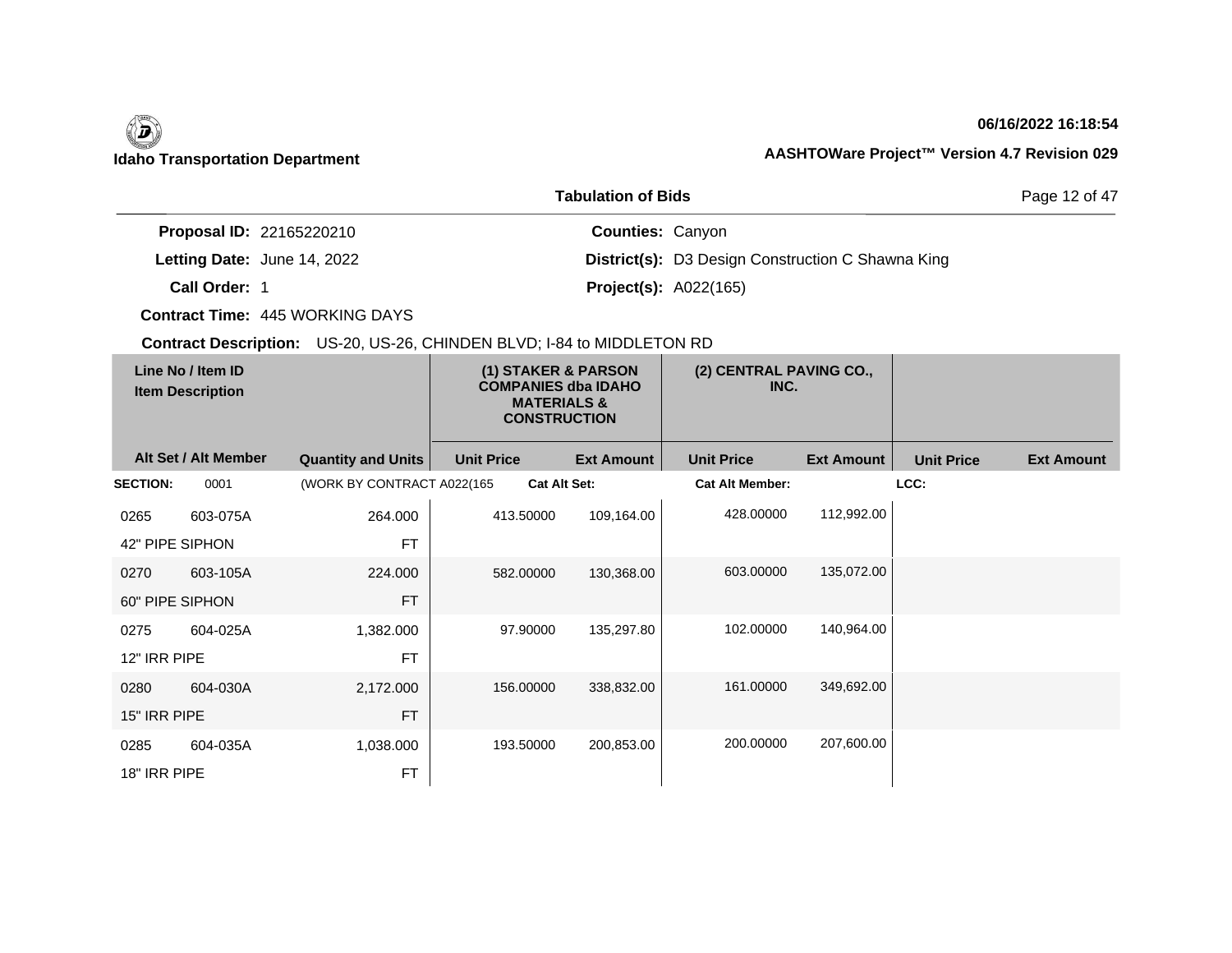## **06/16/2022 16:18:54**

Page 13 of 47

|                                 | <b>Tabulation of Bids</b>                                |
|---------------------------------|----------------------------------------------------------|
| <b>Proposal ID: 22165220210</b> | <b>Counties: Canyon</b>                                  |
| Letting Date: June 14, 2022     | <b>District(s):</b> D3 Design Construction C Shawna King |
| Call Order: 1                   | <b>Project(s): A022(165)</b>                             |

**Contract Time:** 445 WORKING DAYS

| Line No / Item ID<br><b>Item Description</b> |                             |                            | (1) STAKER & PARSON<br><b>COMPANIES dba IDAHO</b><br><b>MATERIALS &amp;</b><br><b>CONSTRUCTION</b> | (2) CENTRAL PAVING CO.,<br>INC. |                        |                   |                   |                   |
|----------------------------------------------|-----------------------------|----------------------------|----------------------------------------------------------------------------------------------------|---------------------------------|------------------------|-------------------|-------------------|-------------------|
|                                              | Alt Set / Alt Member        | <b>Quantity and Units</b>  | <b>Unit Price</b>                                                                                  | <b>Ext Amount</b>               | <b>Unit Price</b>      | <b>Ext Amount</b> | <b>Unit Price</b> | <b>Ext Amount</b> |
| <b>SECTION:</b>                              | 0001                        | (WORK BY CONTRACT A022(165 |                                                                                                    | <b>Cat Alt Set:</b>             | <b>Cat Alt Member:</b> |                   | LCC:              |                   |
| 0290                                         | 604-075A                    | 18.000                     | 643.00000                                                                                          | 11,574.00                       | 665.00000              | 11,970.00         |                   |                   |
| 42" IRR PIPE                                 |                             | <b>FT</b>                  |                                                                                                    |                                 |                        |                   |                   |                   |
| 0295                                         | 604-105A                    | 14.000                     | 821.00000                                                                                          | 11,494.00                       | 850.00000              | 11,900.00         |                   |                   |
| 60" IRR PIPE                                 |                             | <b>FT</b>                  |                                                                                                    |                                 |                        |                   |                   |                   |
| 0300                                         | 605-025A                    | 1,727.000                  | 81.00000                                                                                           | 139,887.00                      | 84.10000               | 145,240.70        |                   |                   |
|                                              | 12" STORM SEWER PIPE        | <b>FT</b>                  |                                                                                                    |                                 |                        |                   |                   |                   |
| 0305                                         | 605-035A                    | 1,245.000                  | 117.00000                                                                                          | 145,665.00                      | 121.00000              | 150,645.00        |                   |                   |
|                                              | <b>18" STORM SEWER PIPE</b> | <b>FT</b>                  |                                                                                                    |                                 |                        |                   |                   |                   |
| 0310                                         | 605-045A                    | 320.000                    | 187.50000                                                                                          | 60,000.00                       | 193.00000              | 61,760.00         |                   |                   |
|                                              | 24" STORM SEWER PIPE        | <b>FT</b>                  |                                                                                                    |                                 |                        |                   |                   |                   |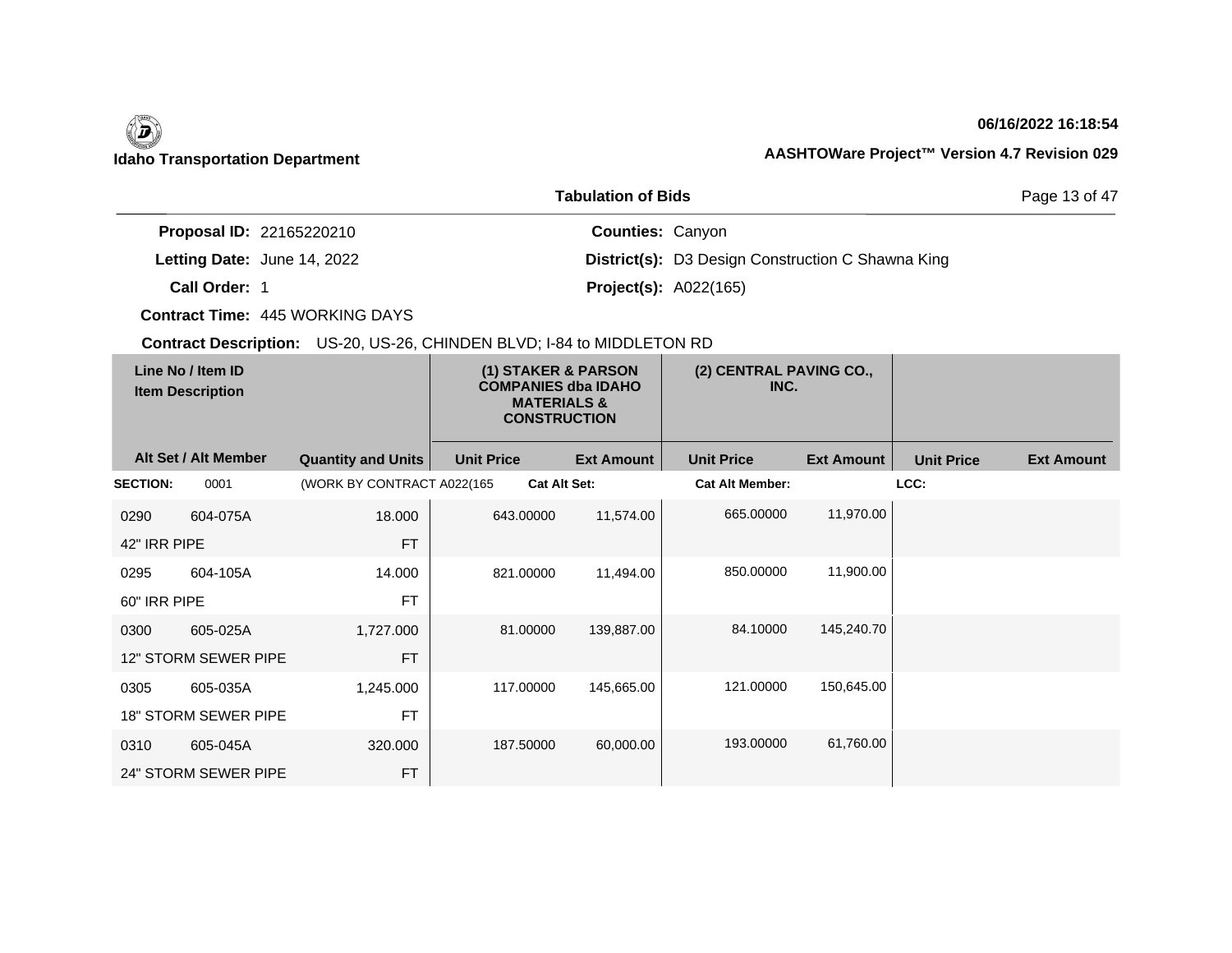## **06/16/2022 16:18:54**

Page 14 of 47

|                                 | <b>Tabulation of Bids</b>                                |
|---------------------------------|----------------------------------------------------------|
| <b>Proposal ID: 22165220210</b> | <b>Counties: Canyon</b>                                  |
| Letting Date: June 14, 2022     | <b>District(s):</b> D3 Design Construction C Shawna King |
| Call Order: 1                   | <b>Project(s): A022(165)</b>                             |

**Contract Time:** 445 WORKING DAYS

| Line No / Item ID<br><b>Item Description</b> |                                |                            | (1) STAKER & PARSON<br><b>COMPANIES dba IDAHO</b><br><b>MATERIALS &amp;</b><br><b>CONSTRUCTION</b> | (2) CENTRAL PAVING CO.,<br>INC. |                        |                   |                   |                   |
|----------------------------------------------|--------------------------------|----------------------------|----------------------------------------------------------------------------------------------------|---------------------------------|------------------------|-------------------|-------------------|-------------------|
|                                              | Alt Set / Alt Member           | <b>Quantity and Units</b>  | <b>Unit Price</b>                                                                                  | <b>Ext Amount</b>               | <b>Unit Price</b>      | <b>Ext Amount</b> | <b>Unit Price</b> | <b>Ext Amount</b> |
| <b>SECTION:</b>                              | 0001                           | (WORK BY CONTRACT A022(165 |                                                                                                    | <b>Cat Alt Set:</b>             | <b>Cat Alt Member:</b> |                   | LCC:              |                   |
| 0315                                         | 605-455A                       | 13.000                     | 5,473.00000                                                                                        | 71,149.00                       | 5,960.00000            | 77,480.00         |                   |                   |
| <b>MANHOLE TY A</b>                          |                                | <b>EACH</b>                |                                                                                                    |                                 |                        |                   |                   |                   |
| 0320                                         | 605-470A                       | 9.000                      | 6,845.00000                                                                                        | 61,605.00                       | 7,680.00000            | 69,120.00         |                   |                   |
| <b>MANHOLE</b>                               | <b>SEDIMENT &amp; OIL TRAP</b> | <b>EACH</b>                |                                                                                                    |                                 |                        |                   |                   |                   |
| 0325                                         | 605-500A                       | 41.000                     | 2,084.00000                                                                                        | 85,444.00                       | 2,080.00000            | 85,280.00         |                   |                   |
| <b>CATCH BASIN TY 1</b>                      |                                | <b>EACH</b>                |                                                                                                    |                                 |                        |                   |                   |                   |
| 0330                                         | 605-630A                       | 2.000                      | 4,638.00000                                                                                        | 9,276.00                        | 1,070.00000            | 2,140.00          |                   |                   |
| <b>INLET TY 8</b>                            |                                | <b>EACH</b>                |                                                                                                    |                                 |                        |                   |                   |                   |
| 0335                                         | 605-635A                       | 41.000                     | 1,172.00000                                                                                        | 48,052.00                       | 840.00000              | 34,440.00         |                   |                   |
|                                              | ADJUST MANHOLE COVERS          | <b>EACH</b>                |                                                                                                    |                                 |                        |                   |                   |                   |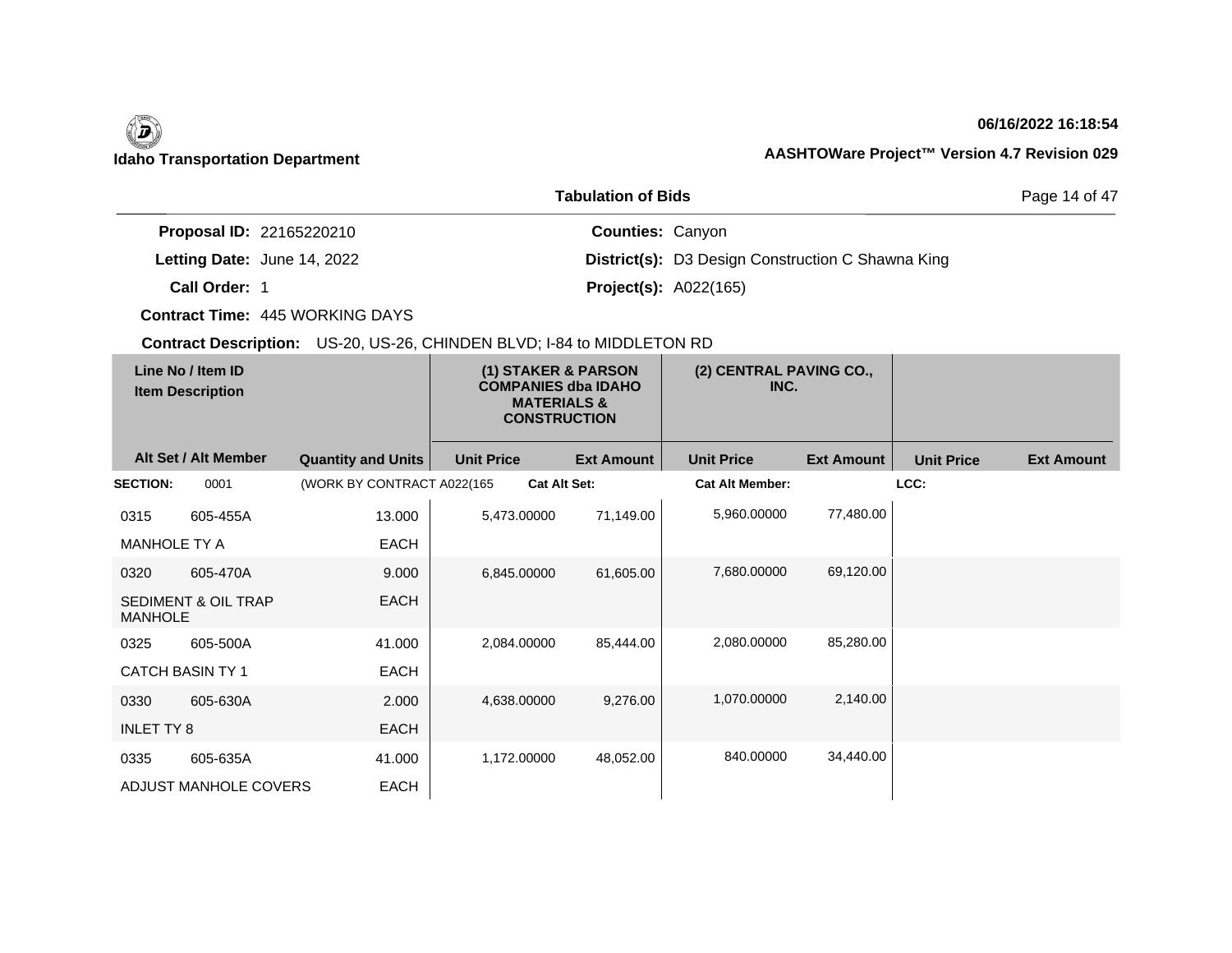## **06/16/2022 16:18:54**

Page 15 of 47

|                                    | <b>Tabulation of Bids</b>                                |
|------------------------------------|----------------------------------------------------------|
| <b>Proposal ID: 22165220210</b>    | <b>Counties: Canyon</b>                                  |
| <b>Letting Date: June 14, 2022</b> | <b>District(s):</b> D3 Design Construction C Shawna King |
| Call Order: 1                      | <b>Project(s): A022(165)</b>                             |

**Contract Time:** 445 WORKING DAYS

| Line No / Item ID<br><b>Item Description</b> |                           | (1) STAKER & PARSON<br><b>COMPANIES dba IDAHO</b><br><b>MATERIALS &amp;</b><br><b>CONSTRUCTION</b> |                     | (2) CENTRAL PAVING CO.,<br>INC. |                        |                   |                   |                   |
|----------------------------------------------|---------------------------|----------------------------------------------------------------------------------------------------|---------------------|---------------------------------|------------------------|-------------------|-------------------|-------------------|
|                                              | Alt Set / Alt Member      | <b>Quantity and Units</b>                                                                          | <b>Unit Price</b>   | <b>Ext Amount</b>               | <b>Unit Price</b>      | <b>Ext Amount</b> | <b>Unit Price</b> | <b>Ext Amount</b> |
| <b>SECTION:</b>                              | 0001                      | (WORK BY CONTRACT A022(165                                                                         | <b>Cat Alt Set:</b> |                                 | <b>Cat Alt Member:</b> |                   | LCC:              |                   |
| 0340                                         | 605-640A                  | 34.000                                                                                             | 421.00000           | 14,314.00                       | 735.00000              | 24,990.00         |                   |                   |
|                                              | ADJUST VALVE COVERS       | <b>EACH</b>                                                                                        |                     |                                 |                        |                   |                   |                   |
| 0345                                         | 608-025A                  | 40.000                                                                                             | 755.50000           | 30,220.00                       | 783.00000              | 31,320.00         |                   |                   |
|                                              | 12" APRON FOR PIPE        | <b>EACH</b>                                                                                        |                     |                                 |                        |                   |                   |                   |
| 0350                                         | 608-035A                  | 1.000                                                                                              | 880.00000           | 880.00                          | 911.00000              | 911.00            |                   |                   |
|                                              | 18" APRON FOR PIPE        | <b>EACH</b>                                                                                        |                     |                                 |                        |                   |                   |                   |
| 0355                                         | 608-045A                  | 3.000                                                                                              | 1,075.00000         | 3,225.00                        | 1,110.00000            | 3,330.00          |                   |                   |
|                                              | 24" APRON FOR PIPE        | EACH                                                                                               |                     |                                 |                        |                   |                   |                   |
| 0360                                         | 609-025A                  | 2.000                                                                                              | 69,445.00000        | 138,890.00                      | 69,300.00000           | 138,600.00        |                   |                   |
| <b>HEADWALL</b>                              | MINOR STR A - 60" CULVERT | <b>EACH</b>                                                                                        |                     |                                 |                        |                   |                   |                   |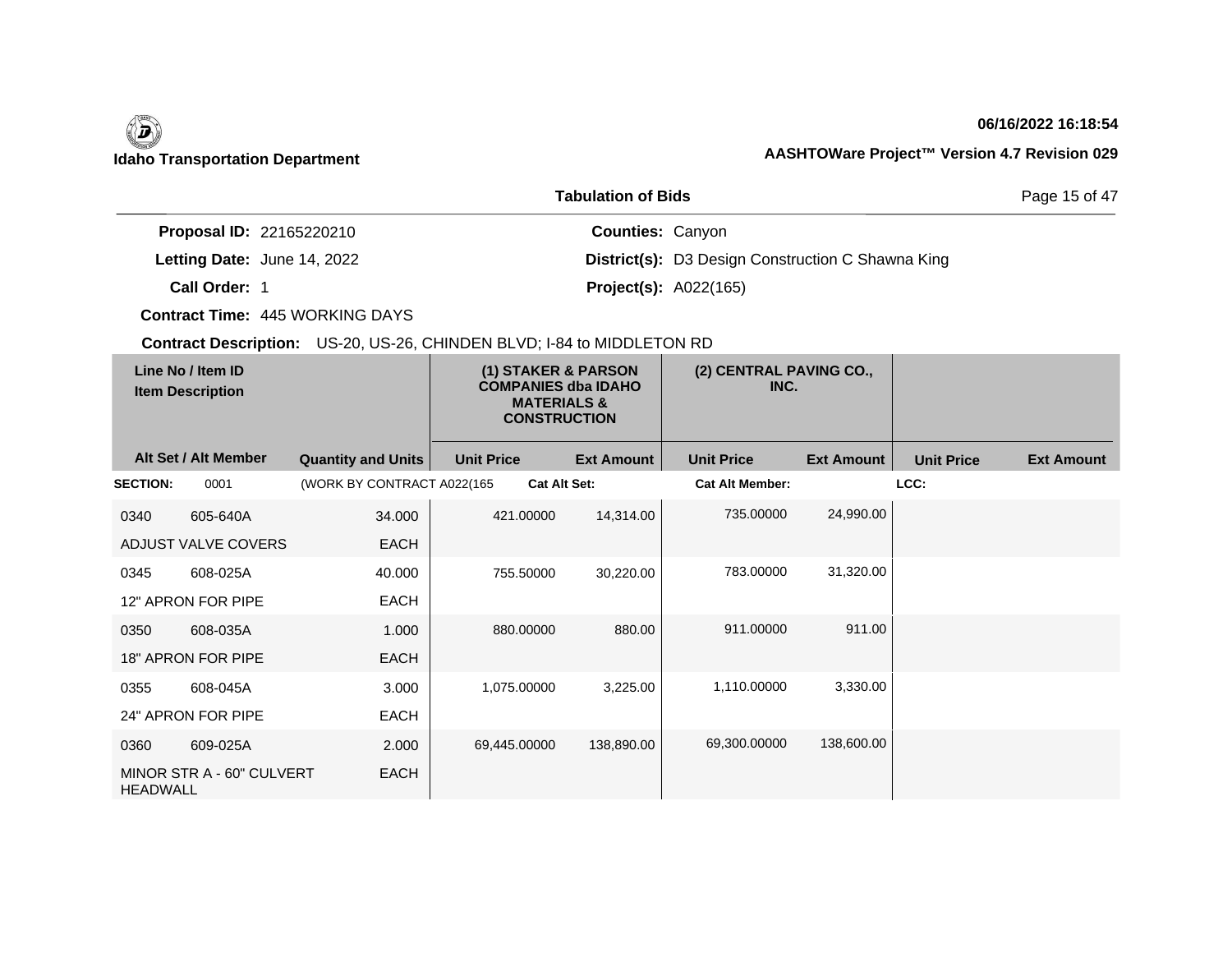## **06/16/2022 16:18:54**

Page 16 of 47

|                                 | <b>Tabulation of Bids</b>                                |
|---------------------------------|----------------------------------------------------------|
| <b>Proposal ID: 22165220210</b> | <b>Counties: Canyon</b>                                  |
| Letting Date: June 14, 2022     | <b>District(s):</b> D3 Design Construction C Shawna King |
| Call Order: 1                   | <b>Project(s): A022(165)</b>                             |

**Contract Time:** 445 WORKING DAYS

| Line No / Item ID<br><b>Item Description</b>    | (1) STAKER & PARSON<br><b>COMPANIES dba IDAHO</b><br><b>MATERIALS &amp;</b><br><b>CONSTRUCTION</b> |                     |                   | (2) CENTRAL PAVING CO.,<br>INC. |                   |                   |                   |
|-------------------------------------------------|----------------------------------------------------------------------------------------------------|---------------------|-------------------|---------------------------------|-------------------|-------------------|-------------------|
| Alt Set / Alt Member                            | <b>Quantity and Units</b>                                                                          | <b>Unit Price</b>   | <b>Ext Amount</b> | <b>Unit Price</b>               | <b>Ext Amount</b> | <b>Unit Price</b> | <b>Ext Amount</b> |
| <b>SECTION:</b><br>0001                         | (WORK BY CONTRACT A022(165                                                                         | <b>Cat Alt Set:</b> |                   | <b>Cat Alt Member:</b>          |                   | LCC:              |                   |
| 0365<br>609-025B                                | 13.000                                                                                             | 35,454.00000        | 460,902.00        | 35,400.00000                    | 460,200.00        |                   |                   |
| MINOR STR B - 4'x4'<br><b>IRRIGATION BOX</b>    | EACH                                                                                               |                     |                   |                                 |                   |                   |                   |
| 609-025C<br>0370                                | 1.000                                                                                              | 80,120.00000        | 80,120.00         | 79,900.00000                    | 79,900.00         |                   |                   |
| <b>MINOR STR C - OUTLET</b><br><b>STRUCTURE</b> | <b>EACH</b>                                                                                        |                     |                   |                                 |                   |                   |                   |
| 0375<br>609-025D                                | 2.000                                                                                              | 84,865,00000        | 169,730.00        | 84,700.00000                    | 169,400.00        |                   |                   |
| MINOR STR D - 8'x8'<br><b>IRRIGATION BOX</b>    | <b>EACH</b>                                                                                        |                     |                   |                                 |                   |                   |                   |
| 0380<br>609-025E                                | 2.000                                                                                              | 60,882.00000        | 121,764.00        | 60,700.00000                    | 121,400.00        |                   |                   |
| MINOR STR E - 6'x6'<br><b>IRRIGATION BOX</b>    | <b>EACH</b>                                                                                        |                     |                   |                                 |                   |                   |                   |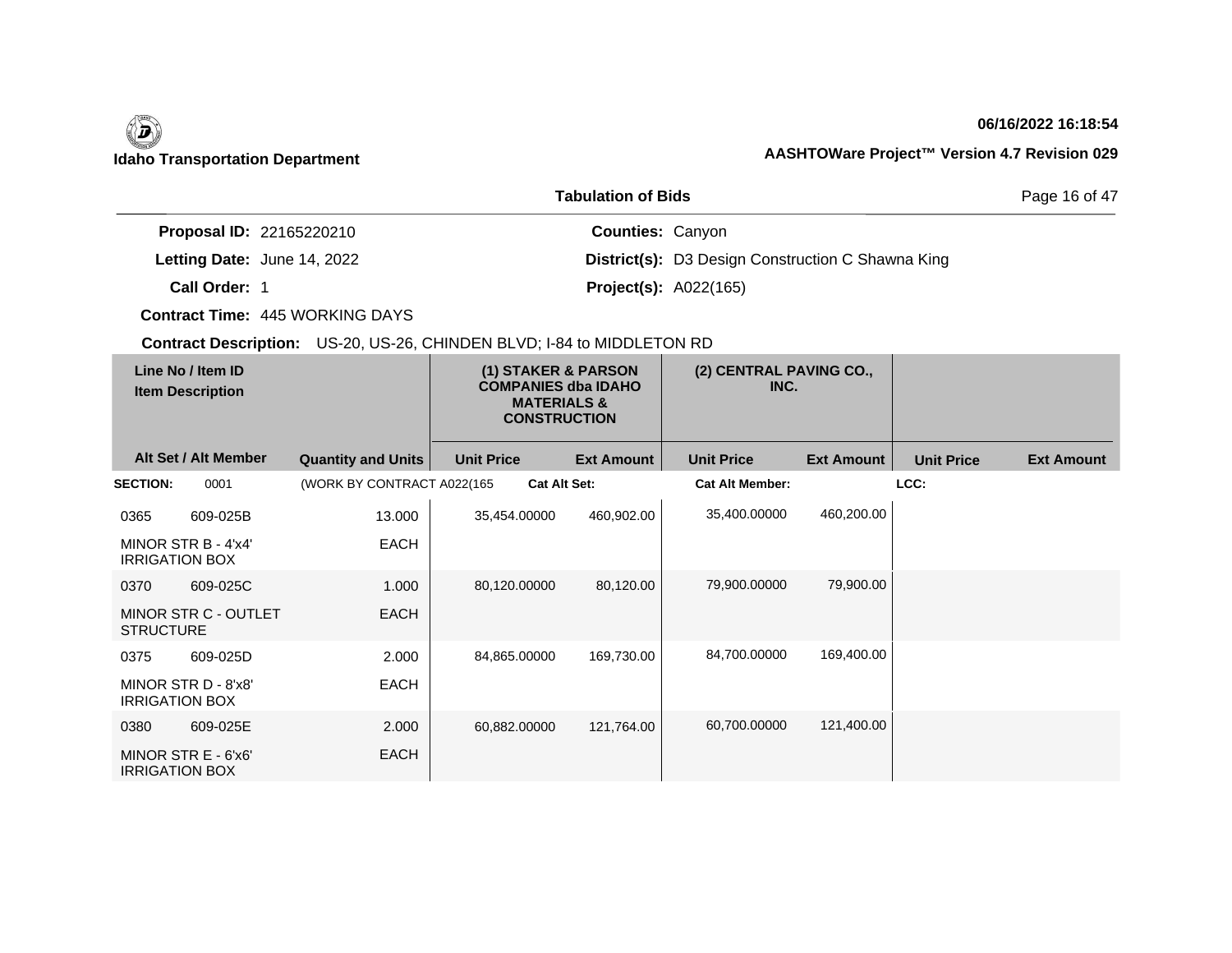## **06/16/2022 16:18:54**

Page 17 of 47

|                                 | <b>Tabulation of Bids</b>                                |
|---------------------------------|----------------------------------------------------------|
| <b>Proposal ID: 22165220210</b> | <b>Counties: Canyon</b>                                  |
| Letting Date: June 14, 2022     | <b>District(s):</b> D3 Design Construction C Shawna King |
| Call Order: 1                   | <b>Project(s): A022(165)</b>                             |

**Contract Time:** 445 WORKING DAYS

| Line No / Item ID<br><b>Item Description</b> |                                                        | (2) CENTRAL PAVING CO.,<br>(1) STAKER & PARSON<br><b>COMPANIES dba IDAHO</b><br>INC.<br><b>MATERIALS &amp;</b><br><b>CONSTRUCTION</b> |                     |                   |                        |                   |                   |                   |
|----------------------------------------------|--------------------------------------------------------|---------------------------------------------------------------------------------------------------------------------------------------|---------------------|-------------------|------------------------|-------------------|-------------------|-------------------|
|                                              | Alt Set / Alt Member                                   | <b>Quantity and Units</b>                                                                                                             | <b>Unit Price</b>   | <b>Ext Amount</b> | <b>Unit Price</b>      | <b>Ext Amount</b> | <b>Unit Price</b> | <b>Ext Amount</b> |
| <b>SECTION:</b>                              | 0001                                                   | (WORK BY CONTRACT A022(165                                                                                                            | <b>Cat Alt Set:</b> |                   | <b>Cat Alt Member:</b> |                   | LCC:              |                   |
| 0385                                         | 609-025F                                               | 2.000                                                                                                                                 | 35,681.00000        | 71,362.00         | 35,600.00000           | 71,200.00         |                   |                   |
| <b>HEADWALL</b>                              | MINOR STR F - 42" CULVERT                              | <b>EACH</b>                                                                                                                           |                     |                   |                        |                   |                   |                   |
| 0390                                         | 609-025G                                               | 1.000                                                                                                                                 | 43,143.00000        | 43,143.00         | 43,000.00000           | 43,000.00         |                   |                   |
|                                              | MINOR STR G - 4'x4'<br><b>IRRIGATION BOX WITH WEIR</b> | <b>EACH</b>                                                                                                                           |                     |                   |                        |                   |                   |                   |
| 0395                                         | 609-025H                                               | 1.000                                                                                                                                 | 94,118.00000        | 94,118.00         | 93,900.00000           | 93,900.00         |                   |                   |
| <b>STRUCTURE</b>                             | <b>MINOR STR H - INLET</b>                             | <b>EACH</b>                                                                                                                           |                     |                   |                        |                   |                   |                   |
| 0400                                         | 609-0251                                               | 3.000                                                                                                                                 | 11,106.00000        | 33,318.00         | 19,300.00000           | 57,900.00         |                   |                   |
| <b>STRUCTURE</b>                             | MINOR STR I - STORMWATER                               | <b>EACH</b>                                                                                                                           |                     |                   |                        |                   |                   |                   |
| 0405                                         | 610-035A                                               | 1,090.000                                                                                                                             | 50.50000            | 55,045.00         | 50.40000               | 54,936.00         |                   |                   |
| FENCE TY 4                                   |                                                        | <b>FT</b>                                                                                                                             |                     |                   |                        |                   |                   |                   |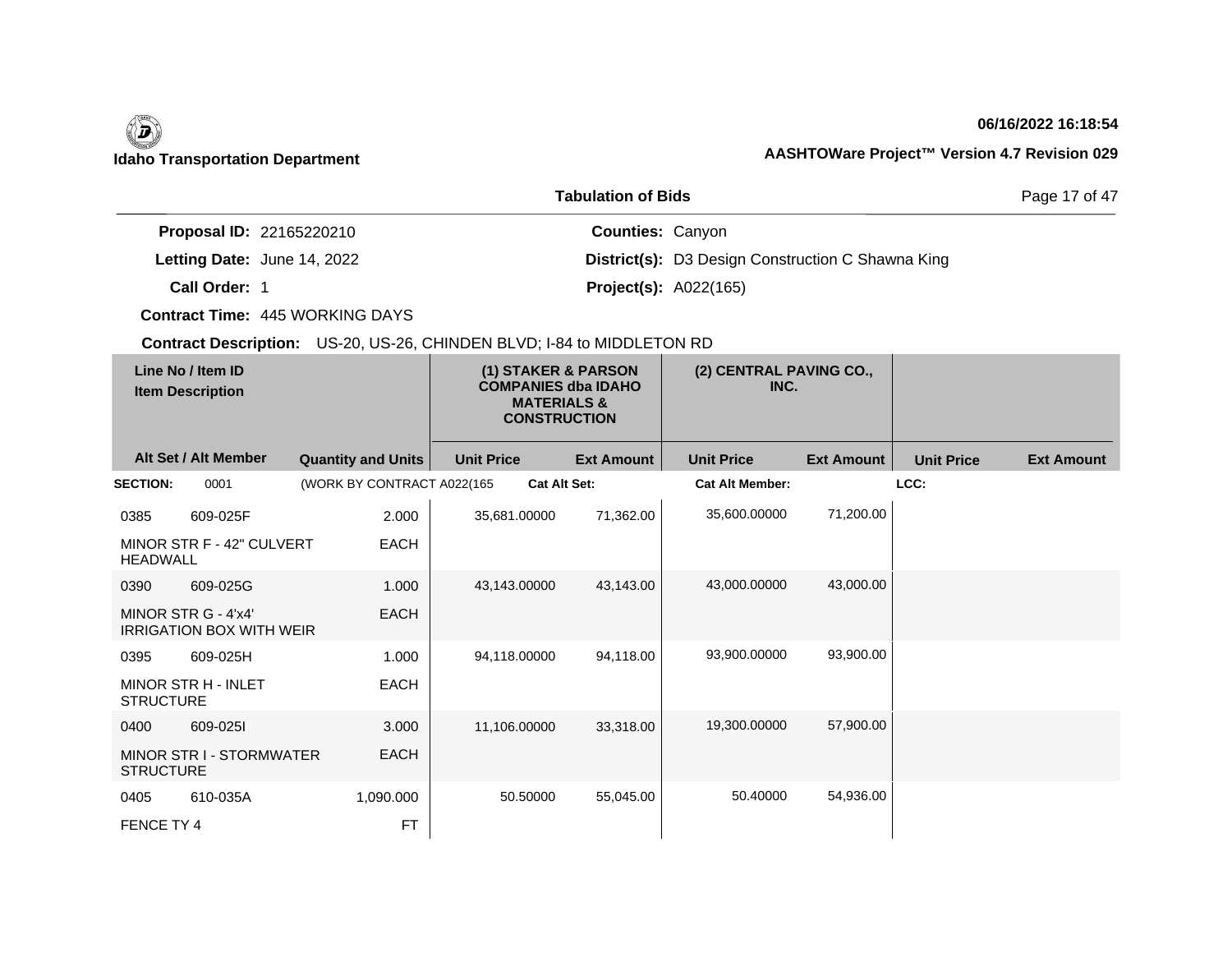## **06/16/2022 16:18:54**

Page 18 of 47

|                                 | <b>Tabulation of Bids</b>                                |
|---------------------------------|----------------------------------------------------------|
| <b>Proposal ID: 22165220210</b> | <b>Counties: Canyon</b>                                  |
| Letting Date: June 14, 2022     | <b>District(s):</b> D3 Design Construction C Shawna King |
| Call Order: 1                   | <b>Project(s): A022(165)</b>                             |

**Contract Time:** 445 WORKING DAYS

| Line No / Item ID<br><b>Item Description</b> |                              | (1) STAKER & PARSON<br><b>COMPANIES dba IDAHO</b><br><b>MATERIALS &amp;</b><br><b>CONSTRUCTION</b> |                   | (2) CENTRAL PAVING CO.,<br>INC. |                        |                   |                   |                   |
|----------------------------------------------|------------------------------|----------------------------------------------------------------------------------------------------|-------------------|---------------------------------|------------------------|-------------------|-------------------|-------------------|
|                                              | Alt Set / Alt Member         | <b>Quantity and Units</b>                                                                          | <b>Unit Price</b> | <b>Ext Amount</b>               | <b>Unit Price</b>      | <b>Ext Amount</b> | <b>Unit Price</b> | <b>Ext Amount</b> |
| <b>SECTION:</b>                              | 0001                         | (WORK BY CONTRACT A022(165                                                                         |                   | <b>Cat Alt Set:</b>             | <b>Cat Alt Member:</b> |                   | LCC:              |                   |
| 0410                                         | 610-045A                     | 1,449.000                                                                                          | 11.60000          | 16,808.40                       | 11.60000               | 16,808.40         |                   |                   |
| FENCE TY 5 B                                 |                              | <b>FT</b>                                                                                          |                   |                                 |                        |                   |                   |                   |
| 0415                                         | 610-101A                     | 1.000                                                                                              | 1,263.00000       | 1,263.00                        | 1,260.00000            | 1,260.00          |                   |                   |
| <b>GATE TY 1A</b>                            |                              | <b>EACH</b>                                                                                        |                   |                                 |                        |                   |                   |                   |
| 0420                                         | 612-005D                     | 1,516.500                                                                                          | 27.40000          | 41,552.10                       | 27,30000               | 41,400.45         |                   |                   |
|                                              | <b>W-BEAM GUARDRAIL</b>      | <b>FT</b>                                                                                          |                   |                                 |                        |                   |                   |                   |
| 0425                                         | 612-115C                     | 4.000                                                                                              | 3,368.00000       | 13,472.00                       | 3,360.00000            | 13,440.00         |                   |                   |
| <b>TANGENT</b>                               | <b>GUARDRAIL TERMINAL,</b>   | <b>EACH</b>                                                                                        |                   |                                 |                        |                   |                   |                   |
| 0430                                         | 612-120B                     | 2.000                                                                                              | 4,210.00000       | 8,420.00                        | 4.200.00000            | 8,400.00          |                   |                   |
| <b>HIGH SPEED</b>                            | <b>GUARDRAIL TRANSITION,</b> | <b>EACH</b>                                                                                        |                   |                                 |                        |                   |                   |                   |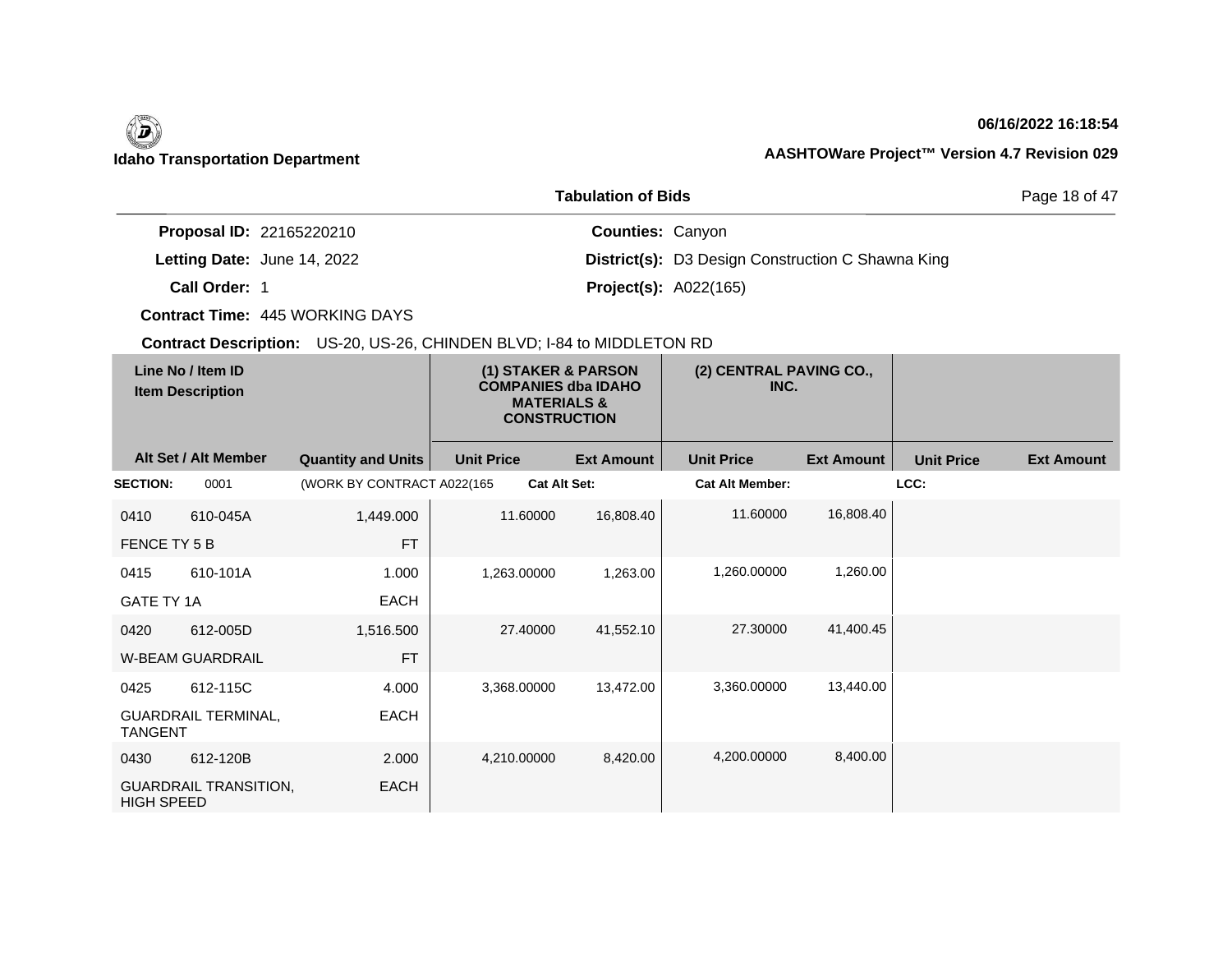## **06/16/2022 16:18:54**

Page 19 of 47

|                                 | <b>Tabulation of Bids</b>                                |
|---------------------------------|----------------------------------------------------------|
| <b>Proposal ID: 22165220210</b> | <b>Counties: Canyon</b>                                  |
| Letting Date: June 14, 2022     | <b>District(s):</b> D3 Design Construction C Shawna King |
| Call Order: 1                   | <b>Project(s): A022(165)</b>                             |

**Contract Time:** 445 WORKING DAYS

| Line No / Item ID<br><b>Item Description</b> |                         | (1) STAKER & PARSON<br><b>COMPANIES dba IDAHO</b><br><b>MATERIALS &amp;</b><br><b>CONSTRUCTION</b> |                   | (2) CENTRAL PAVING CO.,<br>INC. |                        |                   |                   |                   |
|----------------------------------------------|-------------------------|----------------------------------------------------------------------------------------------------|-------------------|---------------------------------|------------------------|-------------------|-------------------|-------------------|
|                                              | Alt Set / Alt Member    | <b>Quantity and Units</b>                                                                          | <b>Unit Price</b> | <b>Ext Amount</b>               | <b>Unit Price</b>      | <b>Ext Amount</b> | <b>Unit Price</b> | <b>Ext Amount</b> |
| <b>SECTION:</b>                              | 0001                    | (WORK BY CONTRACT A022(165                                                                         |                   | <b>Cat Alt Set:</b>             | <b>Cat Alt Member:</b> |                   | LCC:              |                   |
| 0435                                         | 612-150A                | 309.000                                                                                            | 124.00000         | 38,316.00                       | 124.00000              | 38,316.00         |                   |                   |
|                                              | <b>CONCRETE BARRIER</b> | <b>FT</b>                                                                                          |                   |                                 |                        |                   |                   |                   |
| 0440                                         | 612-156A                | 10.000                                                                                             | 1,894.00000       | 18,940.00                       | 1,890.00000            | 18,900.00         |                   |                   |
| (TEMP)                                       | CONCRETE TERMINAL TY B  | <b>EACH</b>                                                                                        |                   |                                 |                        |                   |                   |                   |
| 0445                                         | 614-015A                | 25,405.000                                                                                         | 46.40000          | 1,178,792.00                    | 39.90000               | 1,013,659.50      |                   |                   |
| <b>SIDEWALK</b>                              |                         | SY                                                                                                 |                   |                                 |                        |                   |                   |                   |
| 0450                                         | 614-020A                | 473.800                                                                                            | 82.90000          | 39,278.02                       | 73.20000               | 34,682.16         |                   |                   |
| <b>DRIVEWAY</b>                              |                         | SY                                                                                                 |                   |                                 |                        |                   |                   |                   |
| 0455                                         | 614-025A                | 516.000                                                                                            | 137.50000         | 70,950.00                       | 121.00000              | 62,436.00         |                   |                   |
| <b>CURB RAMP</b>                             |                         | SY                                                                                                 |                   |                                 |                        |                   |                   |                   |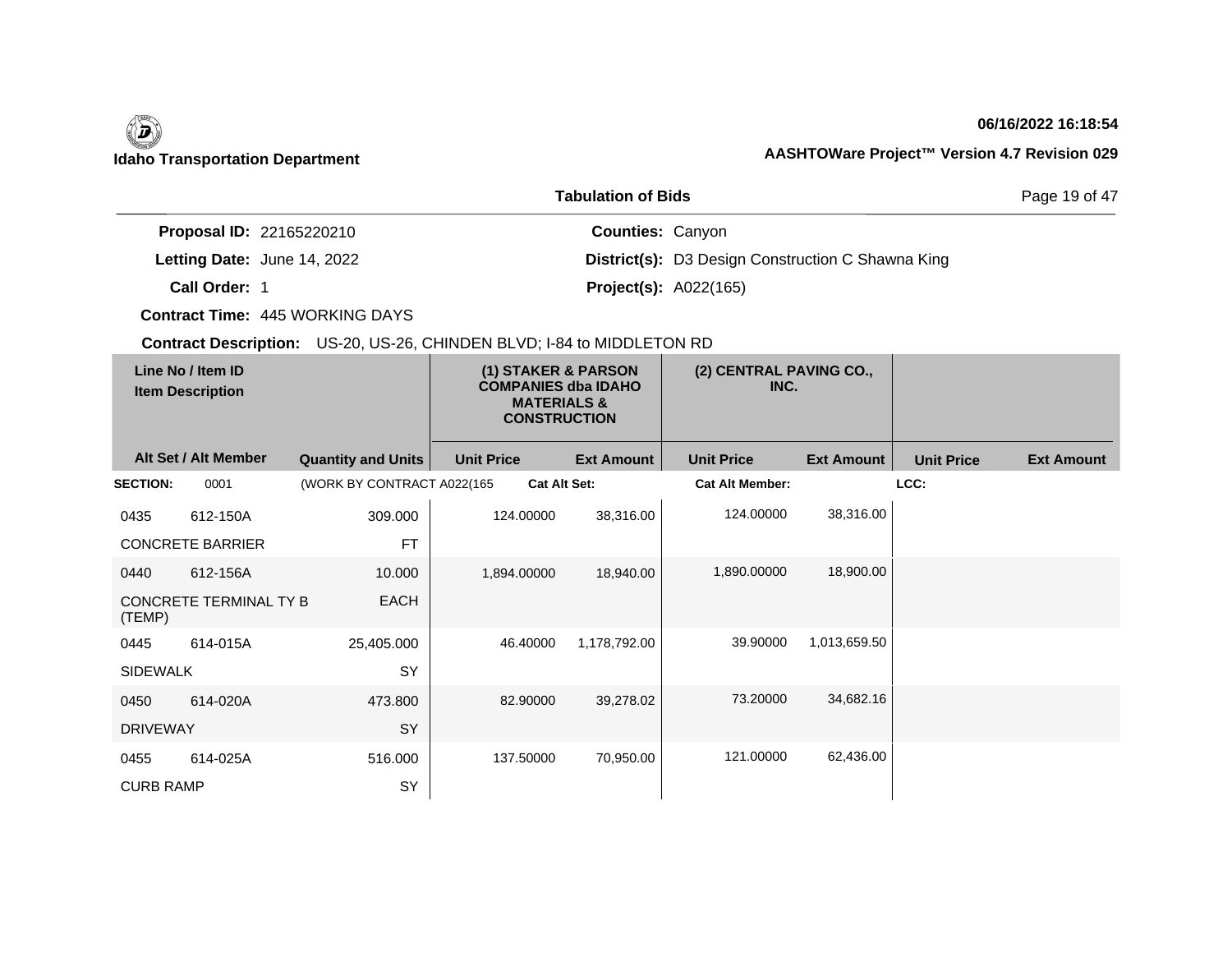## **06/16/2022 16:18:54**

Page 20 of 47

|                                 | <b>Tabulation of Bids</b>                                |
|---------------------------------|----------------------------------------------------------|
| <b>Proposal ID: 22165220210</b> | <b>Counties: Canyon</b>                                  |
| Letting Date: June 14, 2022     | <b>District(s):</b> D3 Design Construction C Shawna King |
| Call Order: 1                   | <b>Project(s): A022(165)</b>                             |

**Contract Time:** 445 WORKING DAYS

| Line No / Item ID<br><b>Item Description</b> |                                 |                            | (1) STAKER & PARSON<br><b>COMPANIES dba IDAHO</b><br><b>MATERIALS &amp;</b><br><b>CONSTRUCTION</b> | (2) CENTRAL PAVING CO.,<br>INC. |                        |                   |                   |                   |
|----------------------------------------------|---------------------------------|----------------------------|----------------------------------------------------------------------------------------------------|---------------------------------|------------------------|-------------------|-------------------|-------------------|
|                                              | Alt Set / Alt Member            | <b>Quantity and Units</b>  | <b>Unit Price</b>                                                                                  | <b>Ext Amount</b>               | <b>Unit Price</b>      | <b>Ext Amount</b> | <b>Unit Price</b> | <b>Ext Amount</b> |
| <b>SECTION:</b>                              | 0001                            | (WORK BY CONTRACT A022(165 |                                                                                                    | <b>Cat Alt Set:</b>             | <b>Cat Alt Member:</b> |                   | LCC:              |                   |
| 0460                                         | 615-256A                        | 18,703.000                 | 22.80000                                                                                           | 426,428.40                      | 21.00000               | 392,763.00        |                   |                   |
| <b>CURB TYPE 1</b>                           |                                 | <b>FT</b>                  |                                                                                                    |                                 |                        |                   |                   |                   |
| 0465                                         | 615-258A                        | 3,065.000                  | 11.10000                                                                                           | 34,021.50                       | 11.00000               | 33,715.00         |                   |                   |
| <b>CURB TYPE 3</b>                           |                                 | <b>FT</b>                  |                                                                                                    |                                 |                        |                   |                   |                   |
| 0470                                         | 615-331A                        | 157.000                    | 70.10000                                                                                           | 11,005.70                       | 65.70000               | 10,314.90         |                   |                   |
| <b>GUTTER TYPE 1</b>                         |                                 | <b>FT</b>                  |                                                                                                    |                                 |                        |                   |                   |                   |
| 0475                                         | 615-491A                        | 7,935.000                  | 23.30000                                                                                           | 184,885.50                      | 21.00000               | 166,635.00        |                   |                   |
|                                              | <b>CURB &amp; GUTTER TYPE 1</b> | <b>FT</b>                  |                                                                                                    |                                 |                        |                   |                   |                   |
| 0480                                         | 615-492A                        | 1,185.000                  | 26.20000                                                                                           | 31,047.00                       | 23.60000               | 27,966.00         |                   |                   |
|                                              | <b>CURB &amp; GUTTER TYPE 2</b> | <b>FT</b>                  |                                                                                                    |                                 |                        |                   |                   |                   |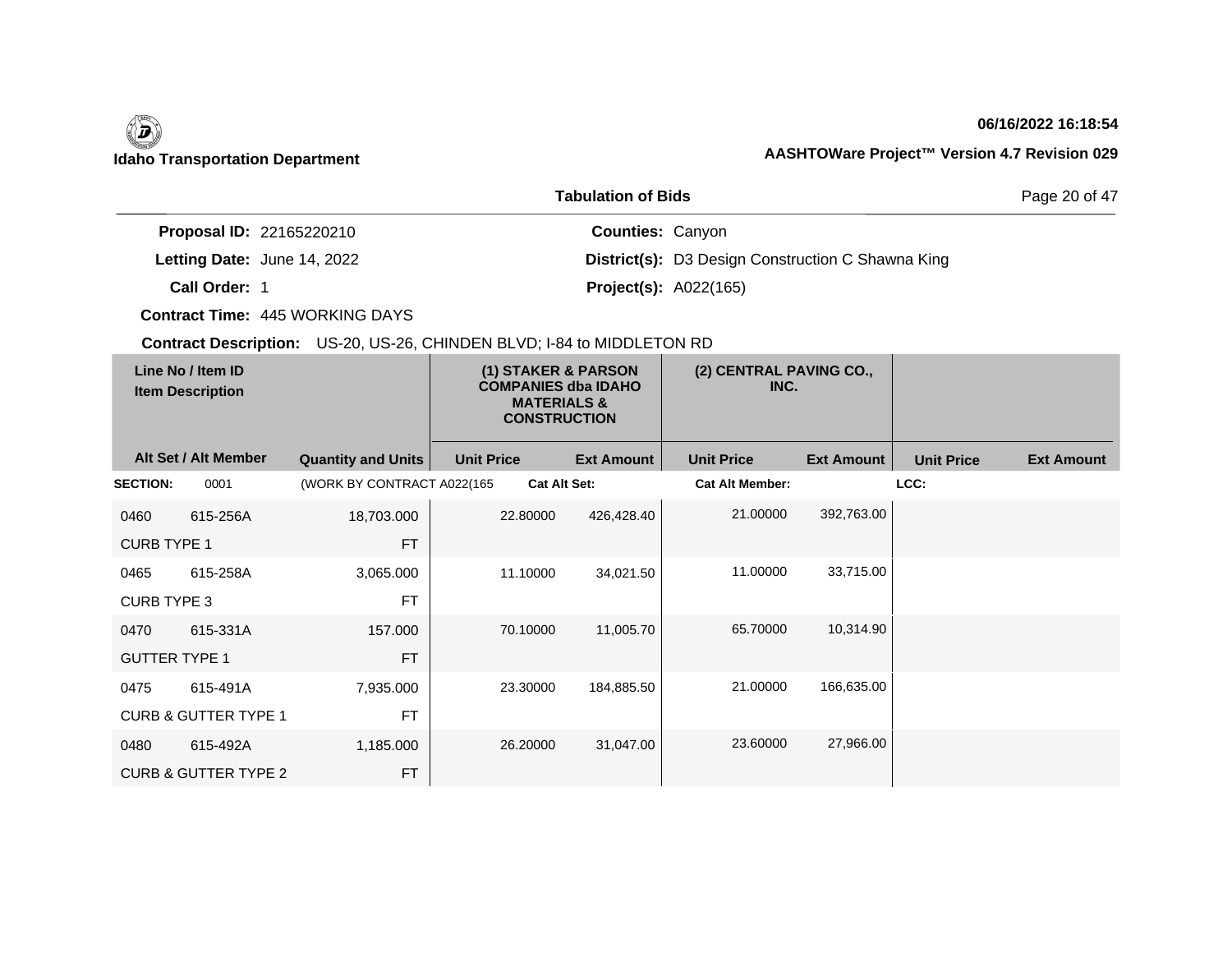## **06/16/2022 16:18:54**

Page 21 of 47

|                                 | <b>Tabulation of Bids</b>                                |
|---------------------------------|----------------------------------------------------------|
| <b>Proposal ID: 22165220210</b> | <b>Counties: Canyon</b>                                  |
| Letting Date: June 14, 2022     | <b>District(s):</b> D3 Design Construction C Shawna King |
| Call Order: 1                   | <b>Project(s): A022(165)</b>                             |

**Contract Time:** 445 WORKING DAYS

| Line No / Item ID<br><b>Item Description</b> |                                                     | (1) STAKER & PARSON<br><b>COMPANIES dba IDAHO</b><br><b>MATERIALS &amp;</b><br><b>CONSTRUCTION</b> |                     | (2) CENTRAL PAVING CO.,<br>INC. |                        |                   |                   |                   |
|----------------------------------------------|-----------------------------------------------------|----------------------------------------------------------------------------------------------------|---------------------|---------------------------------|------------------------|-------------------|-------------------|-------------------|
|                                              | Alt Set / Alt Member                                | <b>Quantity and Units</b>                                                                          | <b>Unit Price</b>   | <b>Ext Amount</b>               | <b>Unit Price</b>      | <b>Ext Amount</b> | <b>Unit Price</b> | <b>Ext Amount</b> |
| <b>SECTION:</b>                              | 0001                                                | (WORK BY CONTRACT A022(165                                                                         | <b>Cat Alt Set:</b> |                                 | <b>Cat Alt Member:</b> |                   | LCC:              |                   |
| 0485                                         | 615-651A                                            | 654.000                                                                                            | 17.70000            | 11,575.80                       | 17.30000               | 11,314.20         |                   |                   |
|                                              | <b>TRAFFIC SEPARATOR TYPE 1</b>                     | <b>FT</b>                                                                                          |                     |                                 |                        |                   |                   |                   |
| 0490                                         | 616-010A                                            | 480,000                                                                                            | 32.90000            | 15,792.00                       | 32.80000               | 15,744.00         |                   |                   |
| SIGNS TY B                                   |                                                     | <b>SF</b>                                                                                          |                     |                                 |                        |                   |                   |                   |
| 0495                                         | 616-015A                                            | 170.000                                                                                            | 59.40000            | 10,098.00                       | 59.30000               | 10,081.00         |                   |                   |
| SIGNS TY C                                   |                                                     | <b>SF</b>                                                                                          |                     |                                 |                        |                   |                   |                   |
| 0500                                         | 616-031A                                            | 1.000                                                                                              | 183,303.00000       | 183,303.00                      | 183,000.00000          | 183,000.00        |                   |                   |
|                                              | <b>OVERHEAD CANTILEVER</b><br><b>SIGN STRUCTURE</b> | <b>EACH</b>                                                                                        |                     |                                 |                        |                   |                   |                   |
| 0505                                         | 616-035A                                            | 530.000                                                                                            | 8.85000             | 4,690.50                        | 8.85000                | 4,690.50          |                   |                   |
| <b>ANGLES</b>                                | <b>SIGN BRACKETS &amp; BRACE</b>                    | <b>LB</b>                                                                                          |                     |                                 |                        |                   |                   |                   |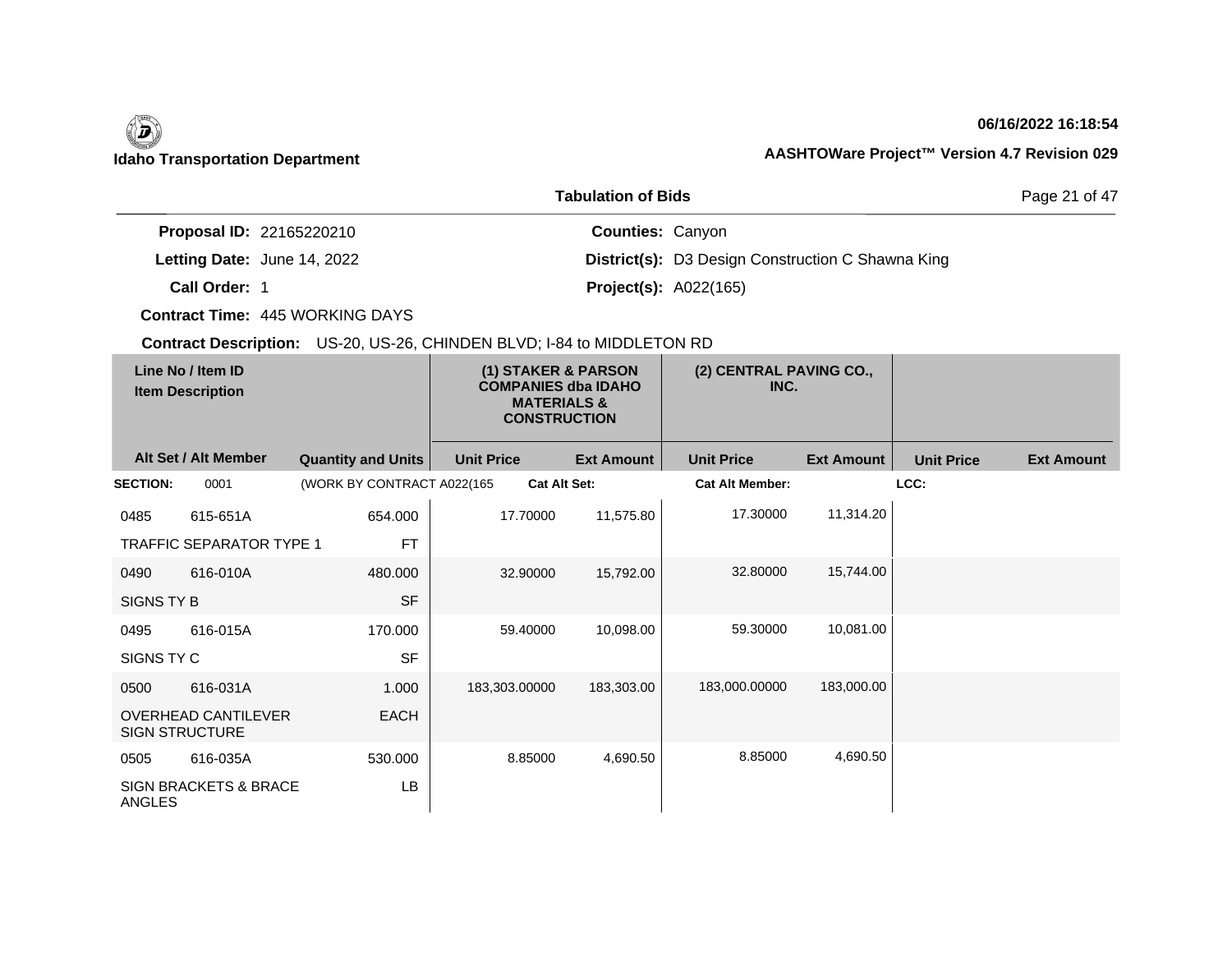## **06/16/2022 16:18:54**

Page 22 of 47

|                                 | <b>Tabulation of Bids</b>                                |
|---------------------------------|----------------------------------------------------------|
| <b>Proposal ID: 22165220210</b> | <b>Counties: Canyon</b>                                  |
| Letting Date: June 14, 2022     | <b>District(s):</b> D3 Design Construction C Shawna King |
| Call Order: 1                   | <b>Project(s): A022(165)</b>                             |

**Contract Time:** 445 WORKING DAYS

| Line No / Item ID<br><b>Item Description</b> |                           |                            | (1) STAKER & PARSON<br><b>COMPANIES dba IDAHO</b><br><b>MATERIALS &amp;</b><br><b>CONSTRUCTION</b> |                   | (2) CENTRAL PAVING CO.,<br>INC. |                   |                        |                   |                   |                   |
|----------------------------------------------|---------------------------|----------------------------|----------------------------------------------------------------------------------------------------|-------------------|---------------------------------|-------------------|------------------------|-------------------|-------------------|-------------------|
|                                              | Alt Set / Alt Member      | <b>Quantity and Units</b>  |                                                                                                    | <b>Unit Price</b> |                                 | <b>Ext Amount</b> | <b>Unit Price</b>      | <b>Ext Amount</b> | <b>Unit Price</b> | <b>Ext Amount</b> |
| <b>SECTION:</b>                              | 0001                      | (WORK BY CONTRACT A022(165 |                                                                                                    |                   | <b>Cat Alt Set:</b>             |                   | <b>Cat Alt Member:</b> |                   | LCC:              |                   |
| 0510                                         | 616-045A                  |                            | 1,050.000                                                                                          |                   | 11.40000                        | 11,970.00         | 11.40000               | 11,970.00         |                   |                   |
|                                              | BRKAWY STL SIGN POST TY B |                            | <b>LB</b>                                                                                          |                   |                                 |                   |                        |                   |                   |                   |
| 0515                                         | 616-050A                  |                            | 2,860.000                                                                                          |                   | 4.20000                         | 12,012.00         | 4.20000                | 12,012.00         |                   |                   |
|                                              | BRKAWY STL SIGN POST TY E |                            | LB                                                                                                 |                   |                                 |                   |                        |                   |                   |                   |
| 0520                                         | 616-055A                  |                            | 0.170                                                                                              |                   | 17,461.00000                    | 2,968.37          | 17,400.00000           | 2,958.00          |                   |                   |
| TY D                                         | BRKAWY WOOD SIGN POST     |                            | <b>MFBM</b>                                                                                        |                   |                                 |                   |                        |                   |                   |                   |
| 0525                                         | 616-065A                  |                            | 9.000                                                                                              |                   | 2,214.00000                     | 19,926.00         | 2,210.00000            | 19,890.00         |                   |                   |
| TY B                                         | BRKAWY STL SIGN POST INST |                            | <b>EACH</b>                                                                                        |                   |                                 |                   |                        |                   |                   |                   |
| 0530                                         | 616-070A                  |                            | 86.000                                                                                             |                   | 230.00000                       | 19,780.00         | 229.00000              | 19.694.00         |                   |                   |
| TY E                                         | BRKAWY STL SIGN POST INST |                            | EACH                                                                                               |                   |                                 |                   |                        |                   |                   |                   |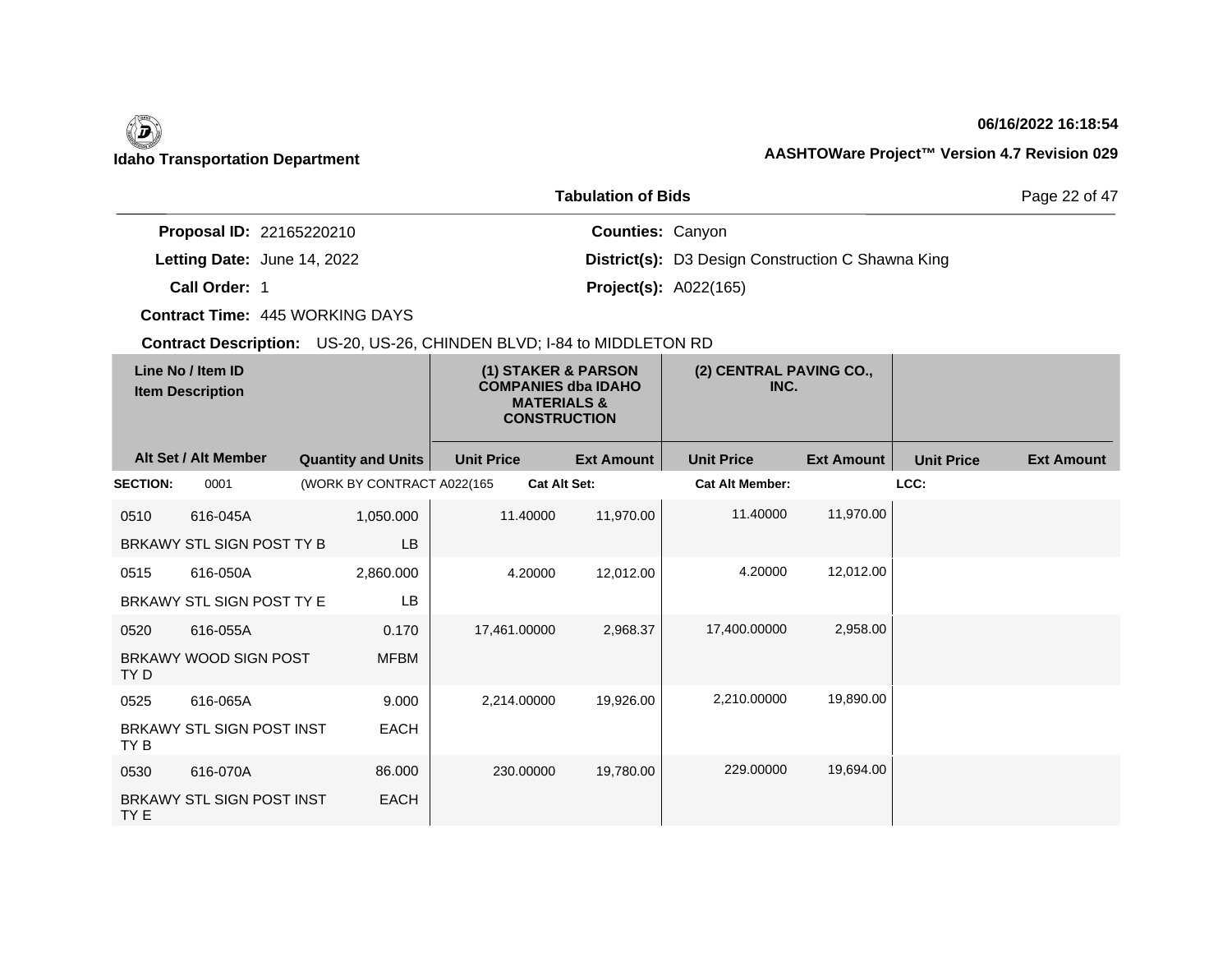## **06/16/2022 16:18:54**

Page 23 of 47

|                                 | <b>Tabulation of Bids</b>                                |
|---------------------------------|----------------------------------------------------------|
| <b>Proposal ID: 22165220210</b> | <b>Counties: Canyon</b>                                  |
| Letting Date: June 14, 2022     | <b>District(s):</b> D3 Design Construction C Shawna King |
| Call Order: 1                   | <b>Project(s): A022(165)</b>                             |

**Contract Time:** 445 WORKING DAYS

| Line No / Item ID<br><b>Item Description</b> |                        | (1) STAKER & PARSON<br><b>COMPANIES dba IDAHO</b><br><b>MATERIALS &amp;</b><br><b>CONSTRUCTION</b> |                   | (2) CENTRAL PAVING CO.,<br>INC. |                        |                   |                   |                   |
|----------------------------------------------|------------------------|----------------------------------------------------------------------------------------------------|-------------------|---------------------------------|------------------------|-------------------|-------------------|-------------------|
|                                              | Alt Set / Alt Member   | <b>Quantity and Units</b>                                                                          | <b>Unit Price</b> | <b>Ext Amount</b>               | <b>Unit Price</b>      | <b>Ext Amount</b> | <b>Unit Price</b> | <b>Ext Amount</b> |
| <b>SECTION:</b>                              | 0001                   | (WORK BY CONTRACT A022(165                                                                         |                   | <b>Cat Alt Set:</b>             | <b>Cat Alt Member:</b> |                   | LCC:              |                   |
| 0535                                         | 616-080A               | 7.000                                                                                              | 210.50000         | 1,473.50                        | 210.00000              | 1,470.00          |                   |                   |
|                                              | <b>REINSTALL SIGNS</b> | <b>EACH</b>                                                                                        |                   |                                 |                        |                   |                   |                   |
| 0540                                         | 617-005A               | 7.000                                                                                              | 63.20000          | 442.40                          | 63.00000               | 441.00            |                   |                   |
| <b>DELINEATOR TY 1</b>                       |                        | <b>EACH</b>                                                                                        |                   |                                 |                        |                   |                   |                   |
| 0545                                         | 617-015A               | 8.000                                                                                              | 68.40000          | 547.20                          | 68.30000               | 546.40            |                   |                   |
|                                              | <b>DELINEATOR TY3</b>  | <b>EACH</b>                                                                                        |                   |                                 |                        |                   |                   |                   |
| 0550                                         | 617-055A               | 2.000                                                                                              | 379.00000         | 758.00                          | 378.00000              | 756.00            |                   |                   |
| MILEPOST TY 2                                |                        | <b>EACH</b>                                                                                        |                   |                                 |                        |                   |                   |                   |
| 0555                                         | 618-010A               | 53.000                                                                                             | 105.00000         | 5,565.00                        | 105.00000              | 5,565.00          |                   |                   |
|                                              | RIGHT-OF-WAY MARKER    | EACH                                                                                               |                   |                                 |                        |                   |                   |                   |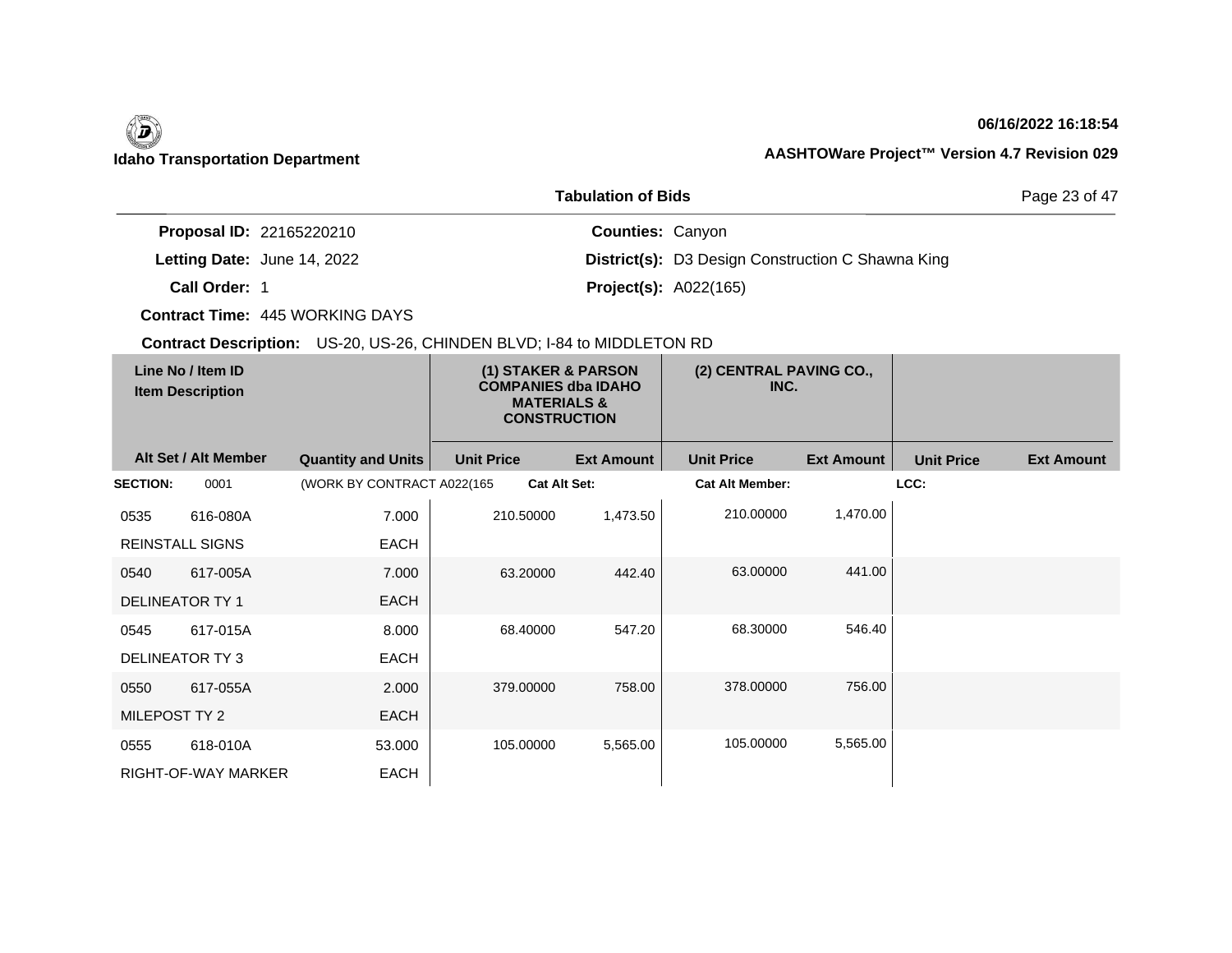## **06/16/2022 16:18:54**

Page 24 of 47

|                                    | <b>Tabulation of Bids</b>                                |
|------------------------------------|----------------------------------------------------------|
| <b>Proposal ID: 22165220210</b>    | <b>Counties: Canyon</b>                                  |
| <b>Letting Date: June 14, 2022</b> | <b>District(s):</b> D3 Design Construction C Shawna King |
| Call Order: 1                      | <b>Project(s): A022(165)</b>                             |

**Contract Time:** 445 WORKING DAYS

| Line No / Item ID<br><b>Item Description</b> |                             | (1) STAKER & PARSON<br><b>COMPANIES dba IDAHO</b><br><b>MATERIALS &amp;</b><br><b>CONSTRUCTION</b> |                   | (2) CENTRAL PAVING CO.,<br>INC. |                        |                   |                   |                   |
|----------------------------------------------|-----------------------------|----------------------------------------------------------------------------------------------------|-------------------|---------------------------------|------------------------|-------------------|-------------------|-------------------|
|                                              | Alt Set / Alt Member        | <b>Quantity and Units</b>                                                                          | <b>Unit Price</b> | <b>Ext Amount</b>               | <b>Unit Price</b>      | <b>Ext Amount</b> | <b>Unit Price</b> | <b>Ext Amount</b> |
| <b>SECTION:</b>                              | 0001                        | (WORK BY CONTRACT A022(165                                                                         |                   | <b>Cat Alt Set:</b>             | <b>Cat Alt Member:</b> |                   | LCC:              |                   |
| 0560                                         | 618-025A                    | 4.000                                                                                              | 1,052.00000       | 4,208.00                        | 1,050.00000            | 4,200.00          |                   |                   |
|                                              | <b>STREET MONUMENT</b>      | <b>EACH</b>                                                                                        |                   |                                 |                        |                   |                   |                   |
| 0565                                         | 620-020A                    | 36.000                                                                                             | 579.00000         | 20,844.00                       | 578.00000              | 20,808.00         |                   |                   |
| CONTAINER)                                   | PLANTING TREE (SEEDLING or  | <b>EACH</b>                                                                                        |                   |                                 |                        |                   |                   |                   |
| 0570                                         | 621-005A                    | 15.230                                                                                             | 750.00000         | 11,422.50                       | 2,140.00000            | 32,592.20         |                   |                   |
|                                              | <b>SEED BED PREPARATION</b> | <b>ACRE</b>                                                                                        |                   |                                 |                        |                   |                   |                   |
| 0575                                         | 621-010A                    | 14.510                                                                                             | 2,025.00000       | 29,382.75                       | 1,230.00000            | 17,847.30         |                   |                   |
| <b>SEEDING</b>                               |                             | ACRE                                                                                               |                   |                                 |                        |                   |                   |                   |
| 0580                                         | 621-010B                    | 0.720                                                                                              | 2,025.00000       | 1,458.00                        | 2,630.00000            | 1,893.60          |                   |                   |
| <b>SEEDING</b>                               |                             | ACRE                                                                                               |                   |                                 |                        |                   |                   |                   |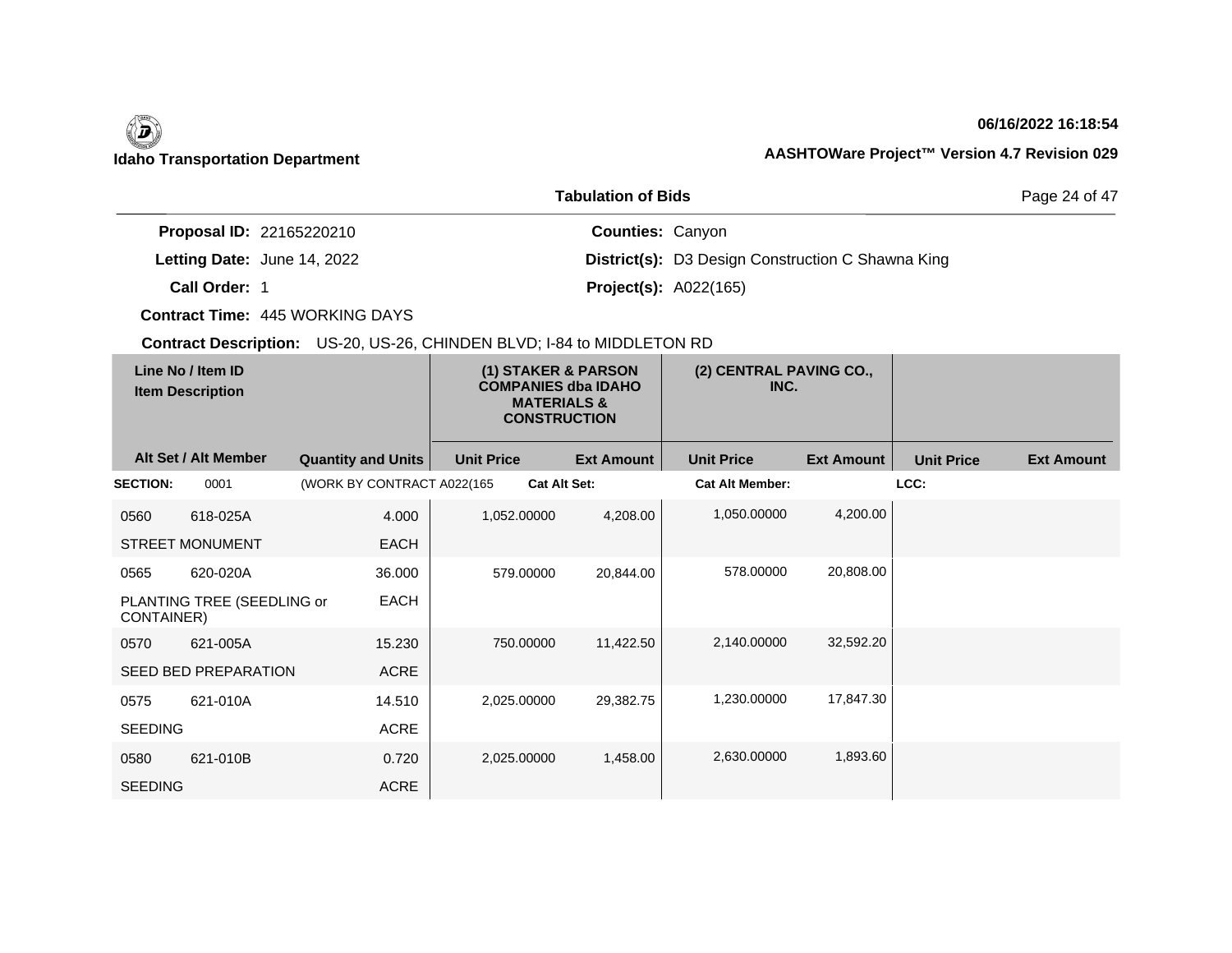## **06/16/2022 16:18:54**

Page 25 of 47

|                                    | <b>Tabulation of Bids</b>                                |
|------------------------------------|----------------------------------------------------------|
| <b>Proposal ID: 22165220210</b>    | <b>Counties: Canyon</b>                                  |
| <b>Letting Date: June 14, 2022</b> | <b>District(s):</b> D3 Design Construction C Shawna King |
| Call Order: 1                      | <b>Project(s): A022(165)</b>                             |

**Contract Time:** 445 WORKING DAYS

| Line No / Item ID<br><b>Item Description</b> |                            | (1) STAKER & PARSON<br><b>COMPANIES dba IDAHO</b><br><b>MATERIALS &amp;</b><br><b>CONSTRUCTION</b> |                   | (2) CENTRAL PAVING CO.,<br>INC. |                   |                   |                   |
|----------------------------------------------|----------------------------|----------------------------------------------------------------------------------------------------|-------------------|---------------------------------|-------------------|-------------------|-------------------|
| Alt Set / Alt Member                         | <b>Quantity and Units</b>  | <b>Unit Price</b>                                                                                  | <b>Ext Amount</b> | <b>Unit Price</b>               | <b>Ext Amount</b> | <b>Unit Price</b> | <b>Ext Amount</b> |
| 0001<br><b>SECTION:</b>                      | (WORK BY CONTRACT A022(165 | Cat Alt Set:                                                                                       |                   | <b>Cat Alt Member:</b>          |                   | LCC:              |                   |
| 621-015A<br>0585                             | 15.230                     | 1,447.00000                                                                                        | 22,037.81         | 784.00000                       | 11,940.32         |                   |                   |
| <b>MULCHING</b>                              | ACRE                       |                                                                                                    |                   |                                 |                   |                   |                   |
| 621-020A<br>0590                             | 14.510                     | 1,447.00000                                                                                        | 20,995.97         | 1,440.00000                     | 20,894.40         |                   |                   |
| <b>MULCH ANCHORING</b><br>(MECHANICAL)       | ACRE                       |                                                                                                    |                   |                                 |                   |                   |                   |
| 621-025A<br>0595                             | 0.720                      | 1,447.00000                                                                                        | 1,041.84          | 2,630.00000                     | 1,893.60          |                   |                   |
| <b>MULCH ANCHORING</b><br>(TACKIFIER)        | ACRE                       |                                                                                                    |                   |                                 |                   |                   |                   |
| 0600<br>621-035A                             | 16.140                     | 694.50000                                                                                          | 11,209.23         | 555.00000                       | 8,957.70          |                   |                   |
| <b>FERTILIZING</b>                           | <b>ACRE</b>                |                                                                                                    |                   |                                 |                   |                   |                   |
| 624-005A<br>0605                             | 129.000                    | 184.00000                                                                                          | 23,736.00         | 190.00000                       | 24,510.00         |                   |                   |
| LOOSE RIPRAP (12")                           | <b>CY</b>                  |                                                                                                    |                   |                                 |                   |                   |                   |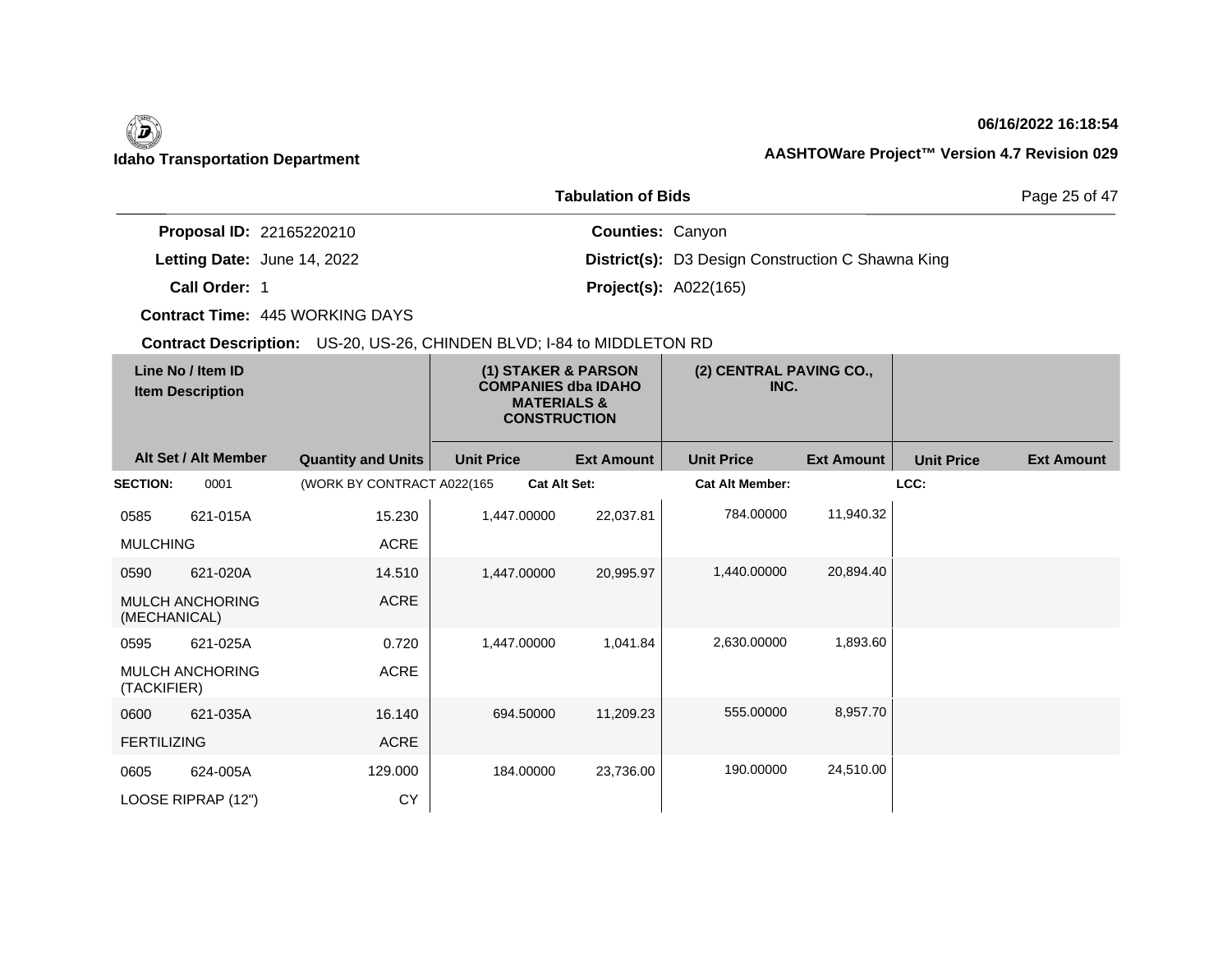## **06/16/2022 16:18:54**

Page 26 of 47

|                                 | <b>Tabulation of Bids</b>                                |
|---------------------------------|----------------------------------------------------------|
| <b>Proposal ID: 22165220210</b> | <b>Counties: Canyon</b>                                  |
| Letting Date: June 14, 2022     | <b>District(s):</b> D3 Design Construction C Shawna King |
| Call Order: 1                   | <b>Project(s): A022(165)</b>                             |

**Contract Time:** 445 WORKING DAYS

| Line No / Item ID<br><b>Item Description</b> |                          |                            | (1) STAKER & PARSON<br><b>COMPANIES dba IDAHO</b><br><b>MATERIALS &amp;</b><br><b>CONSTRUCTION</b> | (2) CENTRAL PAVING CO.,<br>INC. |                        |                   |                   |                   |
|----------------------------------------------|--------------------------|----------------------------|----------------------------------------------------------------------------------------------------|---------------------------------|------------------------|-------------------|-------------------|-------------------|
|                                              | Alt Set / Alt Member     | <b>Quantity and Units</b>  | <b>Unit Price</b>                                                                                  | <b>Ext Amount</b>               | <b>Unit Price</b>      | <b>Ext Amount</b> | <b>Unit Price</b> | <b>Ext Amount</b> |
| <b>SECTION:</b>                              | 0001                     | (WORK BY CONTRACT A022(165 |                                                                                                    | <b>Cat Alt Set:</b>             | <b>Cat Alt Member:</b> |                   | LCC:              |                   |
| 0610                                         | 624-010A                 | 2,470.000                  | 123.00000                                                                                          | 303,810.00                      | 128.00000              | 316,160.00        |                   |                   |
| <b>LOOSE RIPRAP</b>                          |                          | <b>TON</b>                 |                                                                                                    |                                 |                        |                   |                   |                   |
| 0615                                         | 626-010A                 | 2,900.000                  | 8.40000                                                                                            | 24,360.00                       | 8.40000                | 24,360.00         |                   |                   |
| <b>CONTROL SIGNS</b>                         | <b>TEMPORARY TRAFFIC</b> | <b>SF</b>                  |                                                                                                    |                                 |                        |                   |                   |                   |
| 0620                                         | 626-035A                 | 30.000                     | 52.60000                                                                                           | 1,578.00                        | 52.50000               | 1,575.00          |                   |                   |
| <b>BARRICADE TY 2</b>                        |                          | <b>EACH</b>                |                                                                                                    |                                 |                        |                   |                   |                   |
| 0625                                         | 626-040A                 | 30.000                     | 78.90000                                                                                           | 2,367.00                        | 78.80000               | 2,364.00          |                   |                   |
| <b>BARRICADE TY3</b>                         |                          | <b>EACH</b>                |                                                                                                    |                                 |                        |                   |                   |                   |
| 0630                                         | 626-050A                 | 800.000                    | 47.40000                                                                                           | 37,920.00                       | 47.30000               | 37,840.00         |                   |                   |
| <b>DRUMS</b>                                 |                          | EACH                       |                                                                                                    |                                 |                        |                   |                   |                   |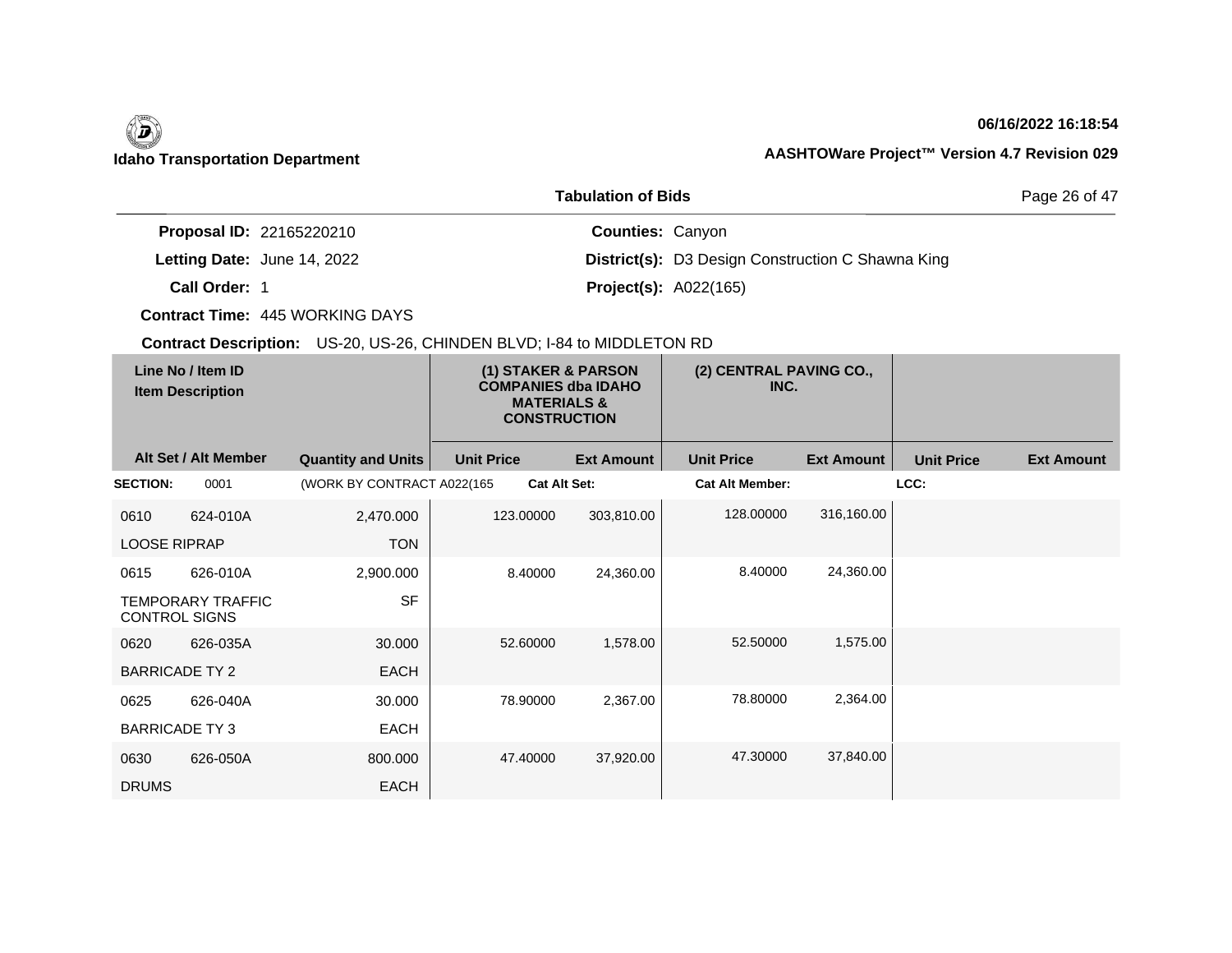## **06/16/2022 16:18:54**

Page 27 of 47

|                                 | <b>Tabulation of Bids</b>                                |
|---------------------------------|----------------------------------------------------------|
| <b>Proposal ID: 22165220210</b> | <b>Counties: Canyon</b>                                  |
| Letting Date: June 14, 2022     | <b>District(s):</b> D3 Design Construction C Shawna King |
| Call Order: 1                   | <b>Project(s): A022(165)</b>                             |

**Contract Time:** 445 WORKING DAYS

| Line No / Item ID<br><b>Item Description</b> |                                                   | (1) STAKER & PARSON<br><b>COMPANIES dba IDAHO</b><br><b>MATERIALS &amp;</b><br><b>CONSTRUCTION</b> |                   | (2) CENTRAL PAVING CO.,<br>INC. |                        |                   |                   |                   |
|----------------------------------------------|---------------------------------------------------|----------------------------------------------------------------------------------------------------|-------------------|---------------------------------|------------------------|-------------------|-------------------|-------------------|
|                                              | Alt Set / Alt Member                              | <b>Quantity and Units</b>                                                                          | <b>Unit Price</b> | <b>Ext Amount</b>               | <b>Unit Price</b>      | <b>Ext Amount</b> | <b>Unit Price</b> | <b>Ext Amount</b> |
| <b>SECTION:</b>                              | 0001                                              | (WORK BY CONTRACT A022(165                                                                         |                   | <b>Cat Alt Set:</b>             | <b>Cat Alt Member:</b> |                   | LCC:              |                   |
| 0635                                         | 626-076A                                          | 26,400.000                                                                                         | 1.05000           | 27,720.00                       | 1.05000                | 27,720.00         |                   |                   |
|                                              | ARROW BOARD TY C                                  | <b>HR</b>                                                                                          |                   |                                 |                        |                   |                   |                   |
| 0640                                         | 626-100B                                          | 10,000.000                                                                                         | 1.00000           | 10,000.00                       | 1.00000                | 10,000.00         |                   |                   |
| <b>CONT ITEMS</b>                            | MISC TEMPORARY TRAF                               | CA                                                                                                 |                   |                                 |                        |                   |                   |                   |
| 0645                                         | 626-105A                                          | 9,060.000                                                                                          | 73.70000          | 667,722.00                      | 73.50000               | 665,910.00        |                   |                   |
|                                              | <b>TRAF CNTL MAINTENANCE</b>                      | <b>HR</b>                                                                                          |                   |                                 |                        |                   |                   |                   |
| 0650                                         | 626-113A                                          | (1.000)                                                                                            | 200,957.00000     | 200,957.00                      | 50,200.00000           | 50,200.00         |                   |                   |
| <b>FLOOD LIGHTS</b>                          |                                                   | <b>LS</b>                                                                                          |                   |                                 |                        |                   |                   |                   |
| 0655                                         | 626-114A                                          | 66,000.000                                                                                         | 2.65000           | 174,900.00                      | 2.65000                | 174,900.00        |                   |                   |
|                                              | PORTABLE CHANGEABLE<br><b>MESSAGE SIGN (PCMS)</b> | <b>HR</b>                                                                                          |                   |                                 |                        |                   |                   |                   |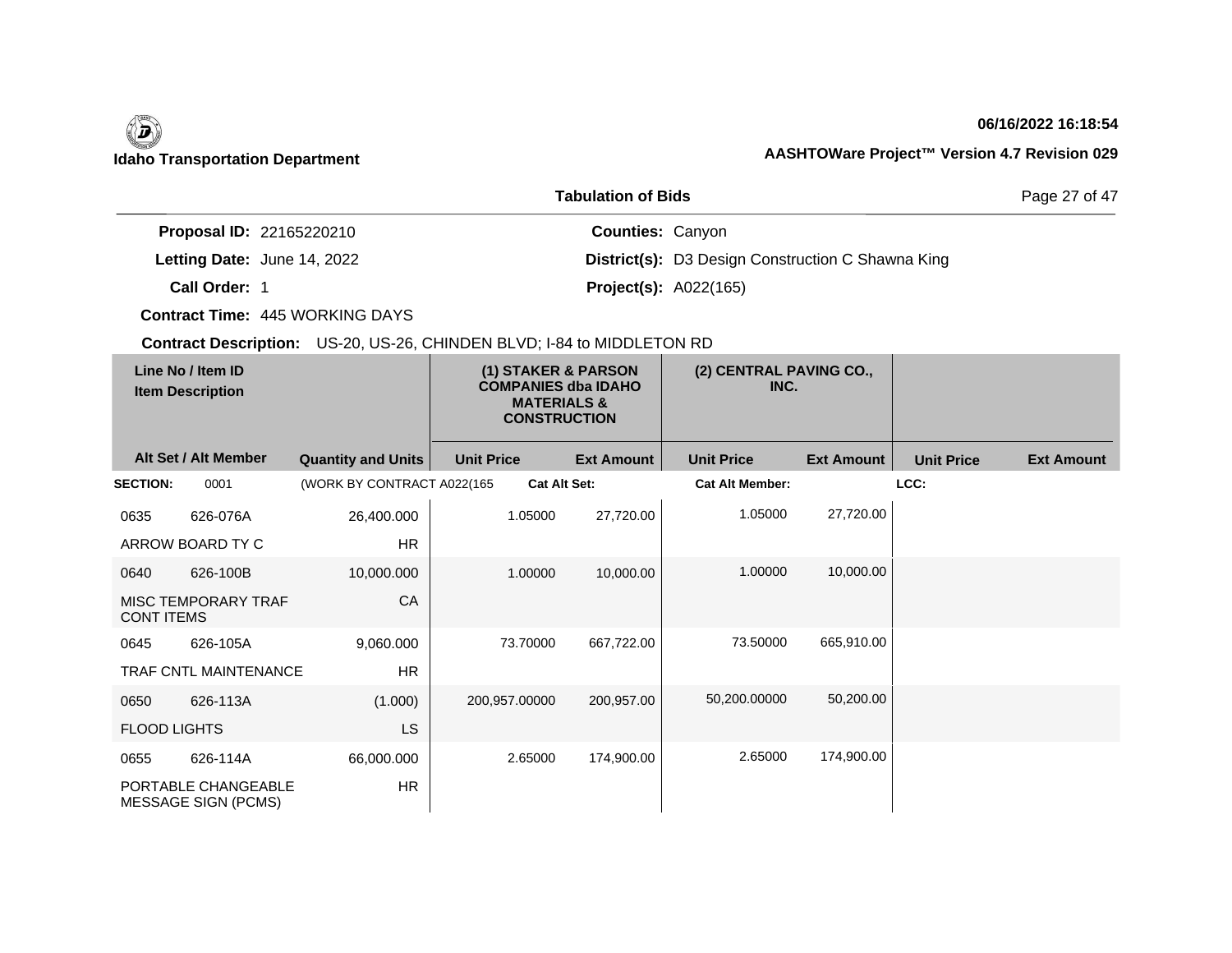## **06/16/2022 16:18:54**

Page 28 of 47

|                                    | <b>Tabulation of Bids</b>                                |
|------------------------------------|----------------------------------------------------------|
| <b>Proposal ID: 22165220210</b>    | <b>Counties: Canyon</b>                                  |
| <b>Letting Date: June 14, 2022</b> | <b>District(s):</b> D3 Design Construction C Shawna King |
| Call Order: 1                      | <b>Project(s): A022(165)</b>                             |

**Contract Time:** 445 WORKING DAYS

| Line No / Item ID<br><b>Item Description</b> |                                   | (1) STAKER & PARSON<br><b>COMPANIES dba IDAHO</b><br><b>MATERIALS &amp;</b><br><b>CONSTRUCTION</b> |                     | (2) CENTRAL PAVING CO.,<br>INC. |                        |                   |                   |                   |
|----------------------------------------------|-----------------------------------|----------------------------------------------------------------------------------------------------|---------------------|---------------------------------|------------------------|-------------------|-------------------|-------------------|
|                                              | Alt Set / Alt Member              | <b>Quantity and Units</b>                                                                          | <b>Unit Price</b>   | <b>Ext Amount</b>               | <b>Unit Price</b>      | <b>Ext Amount</b> | <b>Unit Price</b> | <b>Ext Amount</b> |
| <b>SECTION:</b>                              | 0001                              | (WORK BY CONTRACT A022(165                                                                         | <b>Cat Alt Set:</b> |                                 | <b>Cat Alt Member:</b> |                   | LCC:              |                   |
| 0660                                         | 626-116A                          | 10,500.000                                                                                         | 37.90000            | 397,950.00                      | 37.80000               | 396,900.00        |                   |                   |
|                                              | TEMP CONCRETE BARRIER             | <b>FT</b>                                                                                          |                     |                                 |                        |                   |                   |                   |
| 0665                                         | 626-117A                          | 9,900.000                                                                                          | 6.30000             | 62,370.00                       | 6.30000                | 62,370.00         |                   |                   |
| <b>BARRIER</b>                               | <b>R&amp;R TEMP CONCRETE</b>      | <b>FT</b>                                                                                          |                     |                                 |                        |                   |                   |                   |
| 0670                                         | 626-118A                          | 20.000                                                                                             | 5,052.00000         | 101,040.00                      | 5,040.00000            | 100,800.00        |                   |                   |
|                                              | <b>TEMP CRASH CUSHION</b>         | <b>EACH</b>                                                                                        |                     |                                 |                        |                   |                   |                   |
| 0675                                         | 626-120A                          | 2,020.000                                                                                          | 62.10000            | 125,442.00                      | 62.00000               | 125,240.00        |                   |                   |
|                                              | <b>FLAGGER CONTROL</b>            | <b>HR</b>                                                                                          |                     |                                 |                        |                   |                   |                   |
| 0680                                         | 626-121A                          | 30.000                                                                                             | 689.50000           | 20,685.00                       | 688,00000              | 20,640.00         |                   |                   |
|                                              | <b>R&amp;R TEMP CRASH CUSHION</b> | EACH                                                                                               |                     |                                 |                        |                   |                   |                   |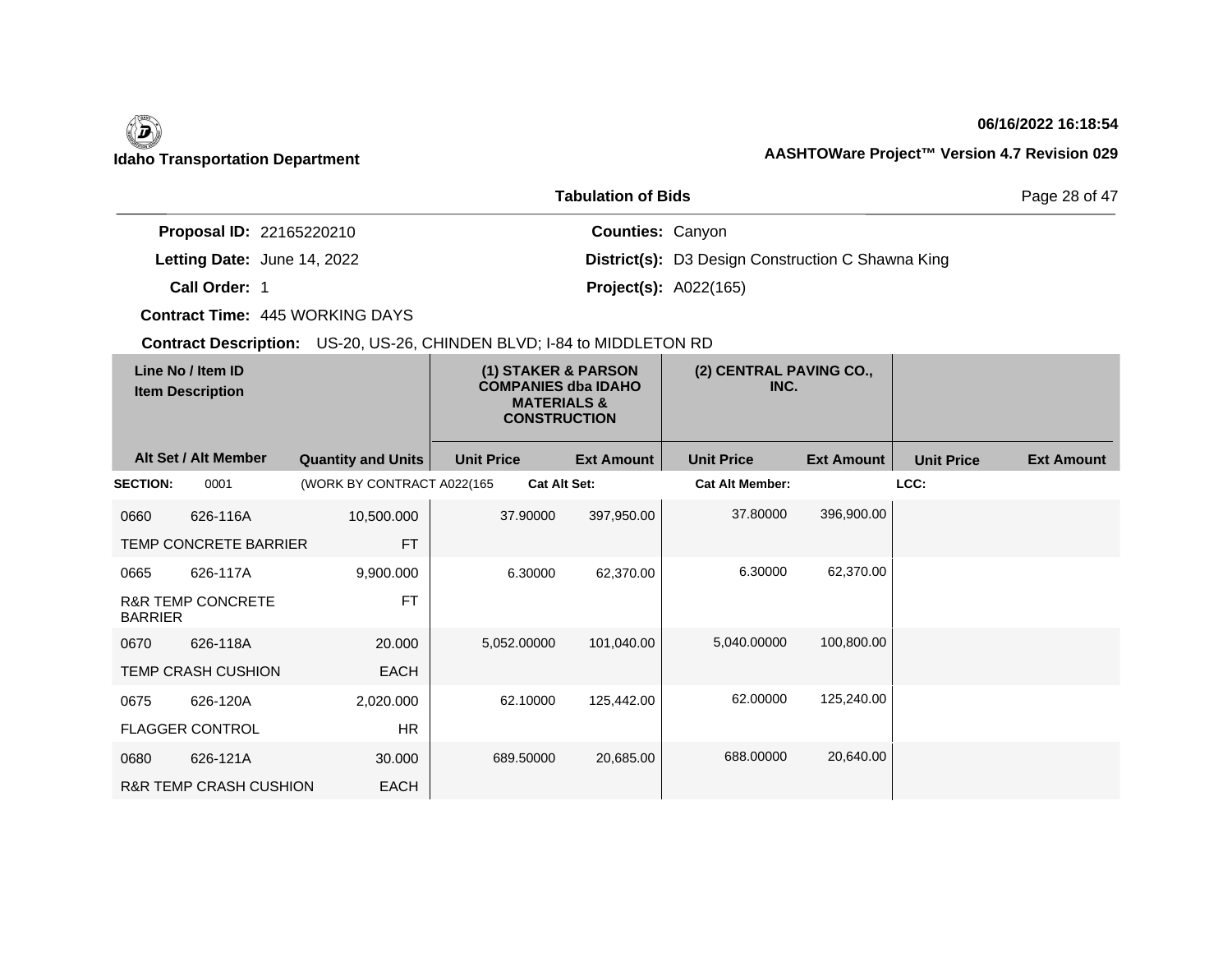## **06/16/2022 16:18:54**

Page 29 of 47

|                                 | <b>Tabulation of Bids</b>                                |
|---------------------------------|----------------------------------------------------------|
| <b>Proposal ID: 22165220210</b> | <b>Counties: Canyon</b>                                  |
| Letting Date: June 14, 2022     | <b>District(s):</b> D3 Design Construction C Shawna King |
| Call Order: 1                   | <b>Project(s): A022(165)</b>                             |

**Contract Time:** 445 WORKING DAYS

| Line No / Item ID<br><b>Item Description</b> |                                                  | (1) STAKER & PARSON<br><b>COMPANIES dba IDAHO</b><br><b>MATERIALS &amp;</b><br><b>CONSTRUCTION</b> |                   | (2) CENTRAL PAVING CO.,<br>INC. |                   |                        |                   |                   |                   |
|----------------------------------------------|--------------------------------------------------|----------------------------------------------------------------------------------------------------|-------------------|---------------------------------|-------------------|------------------------|-------------------|-------------------|-------------------|
|                                              | Alt Set / Alt Member                             | <b>Quantity and Units</b>                                                                          | <b>Unit Price</b> |                                 | <b>Ext Amount</b> | <b>Unit Price</b>      | <b>Ext Amount</b> | <b>Unit Price</b> | <b>Ext Amount</b> |
| <b>SECTION:</b>                              | 0001                                             | (WORK BY CONTRACT A022(165)                                                                        |                   | <b>Cat Alt Set:</b>             |                   | <b>Cat Alt Member:</b> |                   | LCC:              |                   |
| 0685                                         | 626-135A                                         | 1,370.000                                                                                          |                   | 42.10000                        | 57,677.00         | 42.00000               | 57,540.00         |                   |                   |
| <b>MARKERS</b>                               | <b>WEIGHTED BASE TUBULAR</b>                     | <b>EACH</b>                                                                                        |                   |                                 |                   |                        |                   |                   |                   |
| 0690                                         | 630-020A                                         | 6,820.000                                                                                          |                   | 1.65000                         | 11,253.00         | 1.65000                | 11,253.00         |                   |                   |
|                                              | <b>PAV MKG - WATERBORNE</b>                      | <b>SF</b>                                                                                          |                   |                                 |                   |                        |                   |                   |                   |
| 0695                                         | 630-020B                                         | 2,910.000                                                                                          |                   | 9.05000                         | 26,335.50         | 9.00000                | 26,190.00         |                   |                   |
| <b>THERMOPLASTIC</b>                         | <b>PAV MKG - PREFORMED</b>                       | <b>SF</b>                                                                                          |                   |                                 |                   |                        |                   |                   |                   |
| 0700                                         | 630-025A                                         | 175,200.000                                                                                        |                   | 0.15000                         | 26,280.00         | 0.15000                | 26,280.00         |                   |                   |
| <b>WATERBORNE</b>                            | <b>LONGITUDINAL PAV MKG-</b>                     | <b>FT</b>                                                                                          |                   |                                 |                   |                        |                   |                   |                   |
| 0705                                         | 630-025B                                         | 19,540.000                                                                                         |                   | 3.60000                         | 70,344.00         | 3.60000                | 70,344.00         |                   |                   |
|                                              | <b>LONGITUDINAL PAV MKG-</b><br>PREFORMED THERMO | <b>FT</b>                                                                                          |                   |                                 |                   |                        |                   |                   |                   |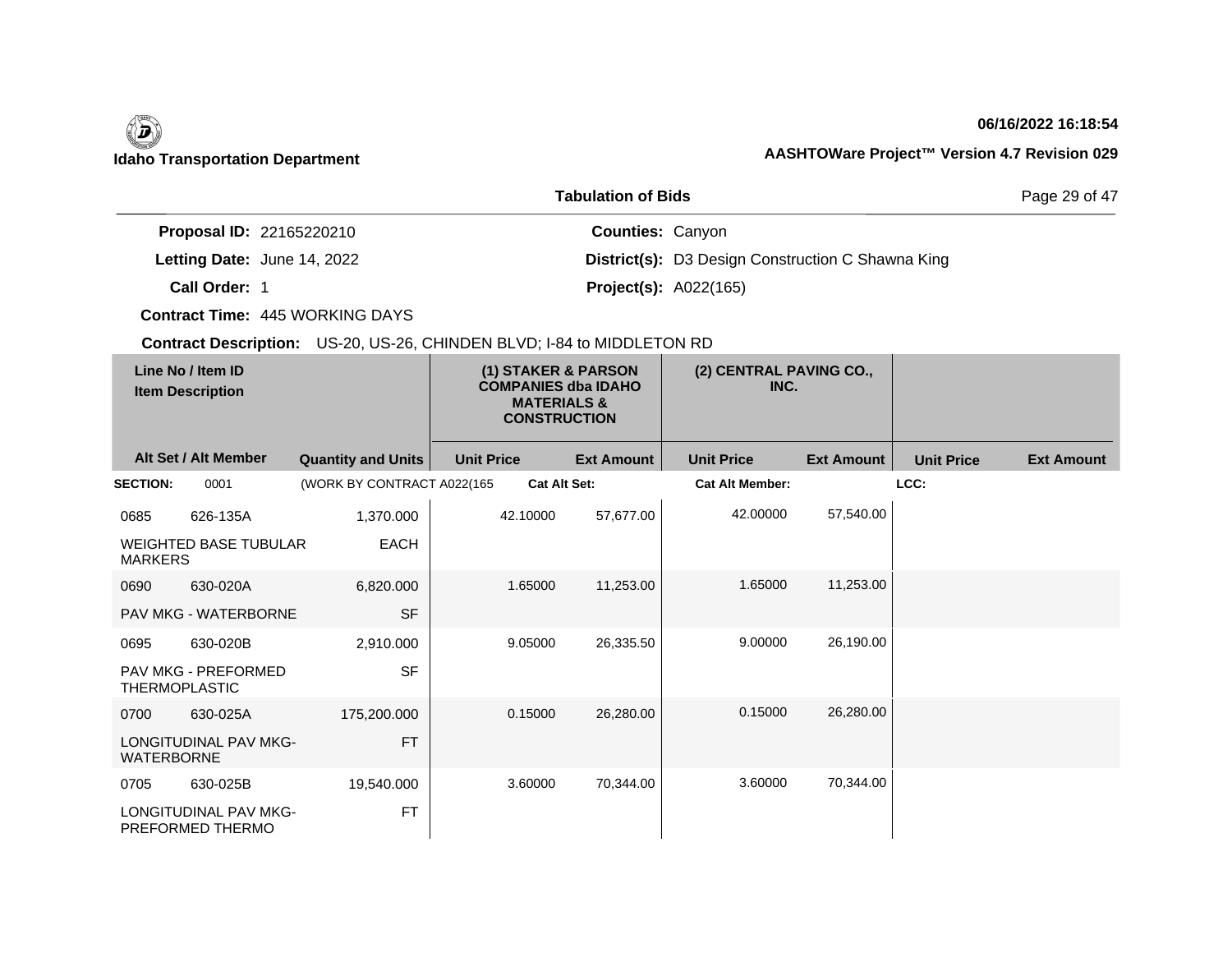## **06/16/2022 16:18:54**

Page 30 of 47

|                                 | <b>Tabulation of Bids</b>                                |
|---------------------------------|----------------------------------------------------------|
| <b>Proposal ID: 22165220210</b> | <b>Counties: Canyon</b>                                  |
| Letting Date: June 14, 2022     | <b>District(s):</b> D3 Design Construction C Shawna King |
| Call Order: 1                   | <b>Project(s): A022(165)</b>                             |

**Contract Time:** 445 WORKING DAYS

|                   | Line No / Item ID<br><b>Item Description</b> |                            |                   | (1) STAKER & PARSON<br><b>COMPANIES dba IDAHO</b><br><b>MATERIALS &amp;</b><br><b>CONSTRUCTION</b> | (2) CENTRAL PAVING CO.,<br>INC. |                   |                   |                   |
|-------------------|----------------------------------------------|----------------------------|-------------------|----------------------------------------------------------------------------------------------------|---------------------------------|-------------------|-------------------|-------------------|
|                   | Alt Set / Alt Member                         | <b>Quantity and Units</b>  | <b>Unit Price</b> | <b>Ext Amount</b>                                                                                  | <b>Unit Price</b>               | <b>Ext Amount</b> | <b>Unit Price</b> | <b>Ext Amount</b> |
| <b>SECTION:</b>   | 0001                                         | (WORK BY CONTRACT A022(165 |                   | Cat Alt Set:                                                                                       | <b>Cat Alt Member:</b>          |                   | LCC:              |                   |
| 0710              | 634-005A                                     | 11.000                     | 342.00000         | 3,762.00                                                                                           | 341.00000                       | 3,751.00          |                   |                   |
| <b>MAILBOX</b>    |                                              | <b>EACH</b>                |                   |                                                                                                    |                                 |                   |                   |                   |
| 0715              | 640-005A                                     | 19,105.000                 | 2.20000           | 42,031.00                                                                                          | 1.60000                         | 30,568.00         |                   |                   |
|                   | DRAINAGE GEOTEXTILE                          | SY                         |                   |                                                                                                    |                                 |                   |                   |                   |
| 0720              | 640-010A                                     | 1,704.000                  | 2.10000           | 3,578.40                                                                                           | 2.30000                         | 3,919.20          |                   |                   |
| <b>GEOTEXTILE</b> | <b>RIPRAP/EROSION CONT</b>                   | SY                         |                   |                                                                                                    |                                 |                   |                   |                   |
| 0725              | 640-015A                                     | 191,000.000                | 1.30000           | 248,300.00                                                                                         | 1.50000                         | 286,500.00        |                   |                   |
| <b>GEOTEXTILE</b> | <b>SUBGRADE SEPARATION</b>                   | SY                         |                   |                                                                                                    |                                 |                   |                   |                   |
| 0730              | 651-010A                                     | 39,431.000                 | 0.90000           | 35,487.90                                                                                          | 0.89000                         | 35,093.59         |                   |                   |
|                   | LAWN CONST (SODDED)                          | <b>SF</b>                  |                   |                                                                                                    |                                 |                   |                   |                   |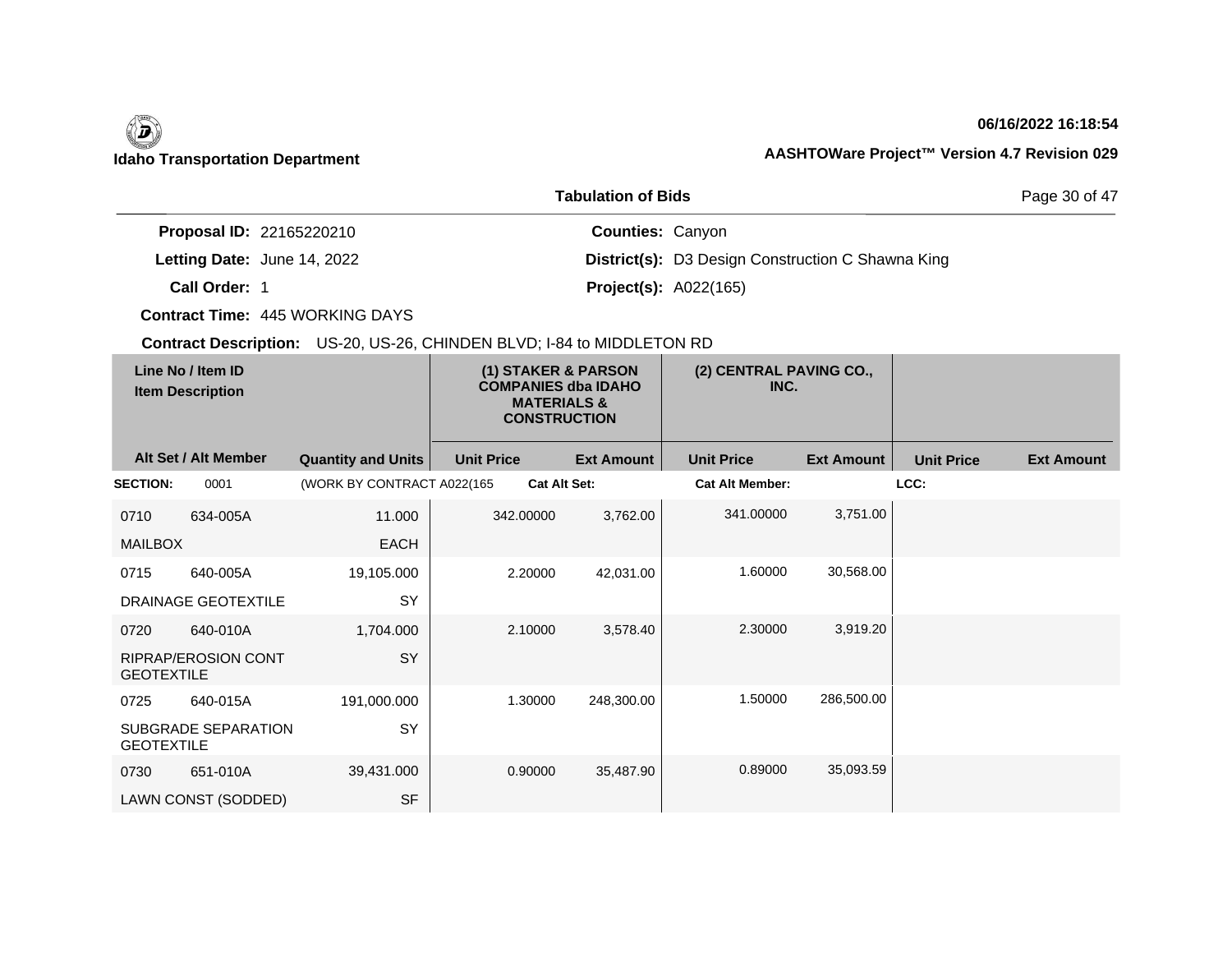## **06/16/2022 16:18:54**

Page 31 of 47

|                                 | <b>Tabulation of Bids</b>                                |
|---------------------------------|----------------------------------------------------------|
| <b>Proposal ID: 22165220210</b> | <b>Counties: Canyon</b>                                  |
| Letting Date: June 14, 2022     | <b>District(s):</b> D3 Design Construction C Shawna King |
| Call Order: 1                   | <b>Project(s): A022(165)</b>                             |

**Contract Time:** 445 WORKING DAYS

|                 | Line No / Item ID<br><b>Item Description</b> |                            |                   | (1) STAKER & PARSON<br><b>COMPANIES dba IDAHO</b><br><b>MATERIALS &amp;</b><br><b>CONSTRUCTION</b> |                        | (2) CENTRAL PAVING CO.,<br>INC. |                   |                   |
|-----------------|----------------------------------------------|----------------------------|-------------------|----------------------------------------------------------------------------------------------------|------------------------|---------------------------------|-------------------|-------------------|
|                 | Alt Set / Alt Member                         | <b>Quantity and Units</b>  | <b>Unit Price</b> | <b>Ext Amount</b>                                                                                  | <b>Unit Price</b>      | <b>Ext Amount</b>               | <b>Unit Price</b> | <b>Ext Amount</b> |
| <b>SECTION:</b> | 0001                                         | (WORK BY CONTRACT A022(165 |                   | <b>Cat Alt Set:</b>                                                                                | <b>Cat Alt Member:</b> |                                 | LCC:              |                   |
| 0735            | 656-005A                                     | (1.000)                    | 389,829.00000     | 389,829.00                                                                                         | 389,000.00000          | 389,000.00                      |                   |                   |
| (RAMPS)         | <b>TRAF SIGNAL INSTALLATION</b>              | LS                         |                   |                                                                                                    |                        |                                 |                   |                   |
| 0740            | 656-005B                                     | (1.000)                    | 516,323.00000     | 516,323.00                                                                                         | 515,000.00000          | 515,000.00                      |                   |                   |
| (AVIATION)      | <b>TRAF SIGNAL INSTALLATION</b>              | LS                         |                   |                                                                                                    |                        |                                 |                   |                   |
| 0745            | 656-005C                                     | (1.000)                    | 410,938.00000     | 410,938.00                                                                                         | 410,000.00000          | 410,000.00                      |                   |                   |
| (SMEED)         | <b>TRAF SIGNAL INSTALLATION</b>              | LS                         |                   |                                                                                                    |                        |                                 |                   |                   |
| 0750            | 656-005D                                     | (1.000)                    | 495,314.00000     | 495,314.00                                                                                         | 494,000.00000          | 494,000.00                      |                   |                   |
| (KCID)          | <b>TRAF SIGNAL INSTALLATION</b>              | LS                         |                   |                                                                                                    |                        |                                 |                   |                   |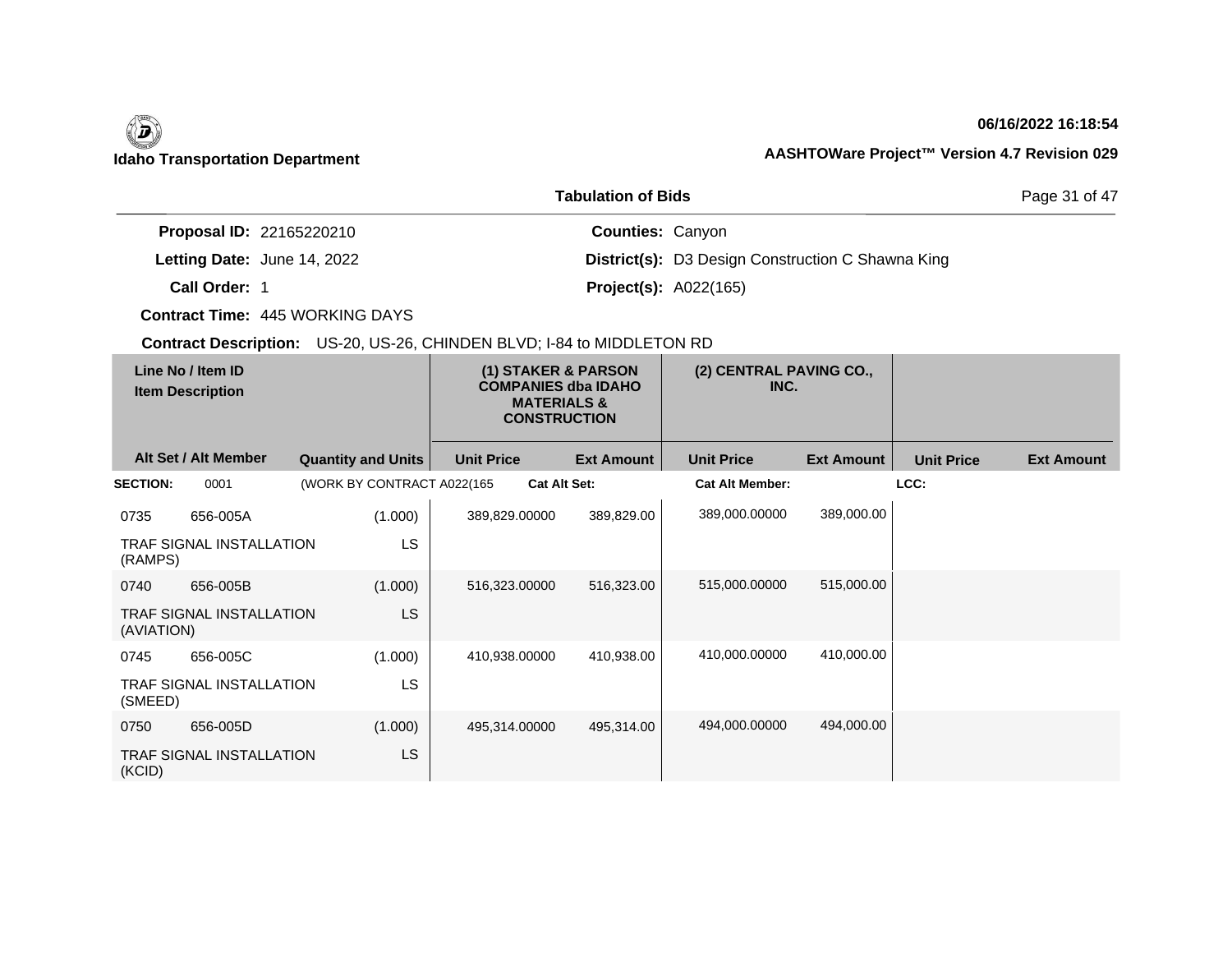## **06/16/2022 16:18:54**

Page 32 of 47

|                                 | <b>Tabulation of Bids</b>                                |
|---------------------------------|----------------------------------------------------------|
| <b>Proposal ID: 22165220210</b> | <b>Counties: Canyon</b>                                  |
| Letting Date: June 14, 2022     | <b>District(s):</b> D3 Design Construction C Shawna King |
| Call Order: 1                   | <b>Project(s): A022(165)</b>                             |

**Contract Time:** 445 WORKING DAYS

|                 | Line No / Item ID<br><b>Item Description</b> |                            |                   | (1) STAKER & PARSON<br><b>COMPANIES dba IDAHO</b><br><b>MATERIALS &amp;</b><br><b>CONSTRUCTION</b> | (2) CENTRAL PAVING CO.,<br>INC. |                   |                   |                   |
|-----------------|----------------------------------------------|----------------------------|-------------------|----------------------------------------------------------------------------------------------------|---------------------------------|-------------------|-------------------|-------------------|
|                 | Alt Set / Alt Member                         | <b>Quantity and Units</b>  | <b>Unit Price</b> | <b>Ext Amount</b>                                                                                  | <b>Unit Price</b>               | <b>Ext Amount</b> | <b>Unit Price</b> | <b>Ext Amount</b> |
| <b>SECTION:</b> | 0001                                         | (WORK BY CONTRACT A022(165 |                   | <b>Cat Alt Set:</b>                                                                                | <b>Cat Alt Member:</b>          |                   | LCC:              |                   |
| 0755            | 656-005E                                     | (1.000)                    | 456,671.00000     | 456,671.00                                                                                         | 456,000.00000                   | 456,000.00        |                   |                   |
| (WARD)          | <b>TRAF SIGNAL INSTALLATION</b>              | LS                         |                   |                                                                                                    |                                 |                   |                   |                   |
| 0760            | 675-005A                                     | (1.000)                    | 443,265.00000     | 443,265.00                                                                                         | 442,000.00000                   | 442,000.00        |                   |                   |
| <b>SURVEY</b>   |                                              | LS.                        |                   |                                                                                                    |                                 |                   |                   |                   |
| 0765            | 675-010A                                     | 10,000.000                 |                   | 1.00000<br>10,000.00                                                                               | 1.00000                         | 10,000.00         |                   |                   |
|                 | DIRECTED SURVEYING<br>OFFICE COMPUTATIONS    | CA                         |                   |                                                                                                    |                                 |                   |                   |                   |
| 0770            | 675-015A                                     | 25,000.000                 |                   | 1.00000<br>25,000.00                                                                               | 1.00000                         | 25,000.00         |                   |                   |
|                 | DIRECTED SURVEYING CREW                      | CA                         |                   |                                                                                                    |                                 |                   |                   |                   |
| 0775            | A100-70A                                     | 238,840.000                |                   | 1.00000<br>238,840.00                                                                              | 1.00000                         | 238,840.00        |                   |                   |
|                 | FUEL ADJUSTMENT                              | CA                         |                   |                                                                                                    |                                 |                   |                   |                   |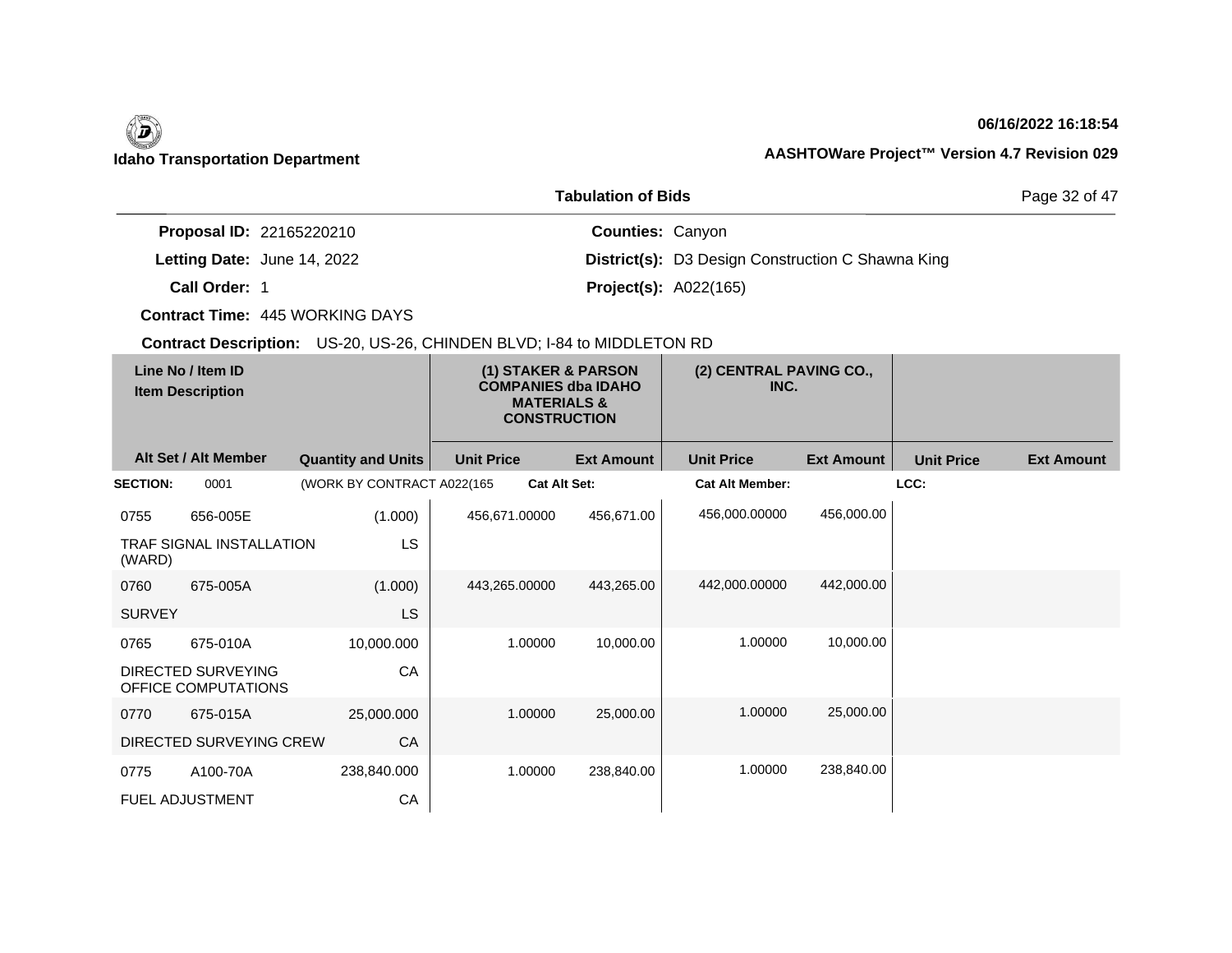## **06/16/2022 16:18:54**

Page 33 of 47

|                                 | <b>Tabulation of Bids</b>                                |
|---------------------------------|----------------------------------------------------------|
| <b>Proposal ID: 22165220210</b> | <b>Counties: Canyon</b>                                  |
| Letting Date: June 14, 2022     | <b>District(s):</b> D3 Design Construction C Shawna King |
| Call Order: 1                   | <b>Project(s):</b> $A022(165)$                           |

**Contract Time:** 445 WORKING DAYS

| Line No / Item ID<br><b>Item Description</b> |                       | (1) STAKER & PARSON<br><b>COMPANIES dba IDAHO</b><br><b>MATERIALS &amp;</b><br><b>CONSTRUCTION</b> |                   | (2) CENTRAL PAVING CO.,<br>INC. |                   |                        |                   |                   |                   |
|----------------------------------------------|-----------------------|----------------------------------------------------------------------------------------------------|-------------------|---------------------------------|-------------------|------------------------|-------------------|-------------------|-------------------|
|                                              | Alt Set / Alt Member  | <b>Quantity and Units</b>                                                                          | <b>Unit Price</b> |                                 | <b>Ext Amount</b> | <b>Unit Price</b>      | <b>Ext Amount</b> | <b>Unit Price</b> | <b>Ext Amount</b> |
| <b>SECTION:</b>                              | 0001                  | (WORK BY CONTRACT A022(165                                                                         |                   | <b>Cat Alt Set:</b>             |                   | <b>Cat Alt Member:</b> |                   | LCC:              |                   |
| 0780                                         | A100-80A              | 48,255.000                                                                                         |                   | 1.00000                         | 48,255.00         | 1.00000                | 48,255.00         |                   |                   |
|                                              | ASPHALT ADJUSTMENT    | CA                                                                                                 |                   |                                 |                   |                        |                   |                   |                   |
| 0785                                         | A303-05A              | 41,040.000                                                                                         |                   | 1.00000                         | 41,040.00         | 1.00000                | 41,040.00         |                   |                   |
|                                              | QA - AGGR FOR BASE    | CA                                                                                                 |                   |                                 |                   |                        |                   |                   |                   |
| 0790                                         | A405-05A              | 471,900.000                                                                                        |                   | 1.00000                         | 471,900.00        | 1.00000                | 471,900.00        |                   |                   |
| QA- PL MIX PAV                               |                       | CA                                                                                                 |                   |                                 |                   |                        |                   |                   |                   |
| 0795                                         | A405-10A              | 44,000.000                                                                                         |                   | 1.00000                         | 44,000.00         | 1.00000                | 44,000.00         |                   |                   |
|                                              | PL MIX SMOOTHNESS     | CA                                                                                                 |                   |                                 |                   |                        |                   |                   |                   |
| 0800                                         | A409-10A              | 28,890.000                                                                                         |                   | 1.00000                         | 28,890.00         | 1.00000                | 28,890.00         |                   |                   |
|                                              | <b>CONC THICKNESS</b> | CA                                                                                                 |                   |                                 |                   |                        |                   |                   |                   |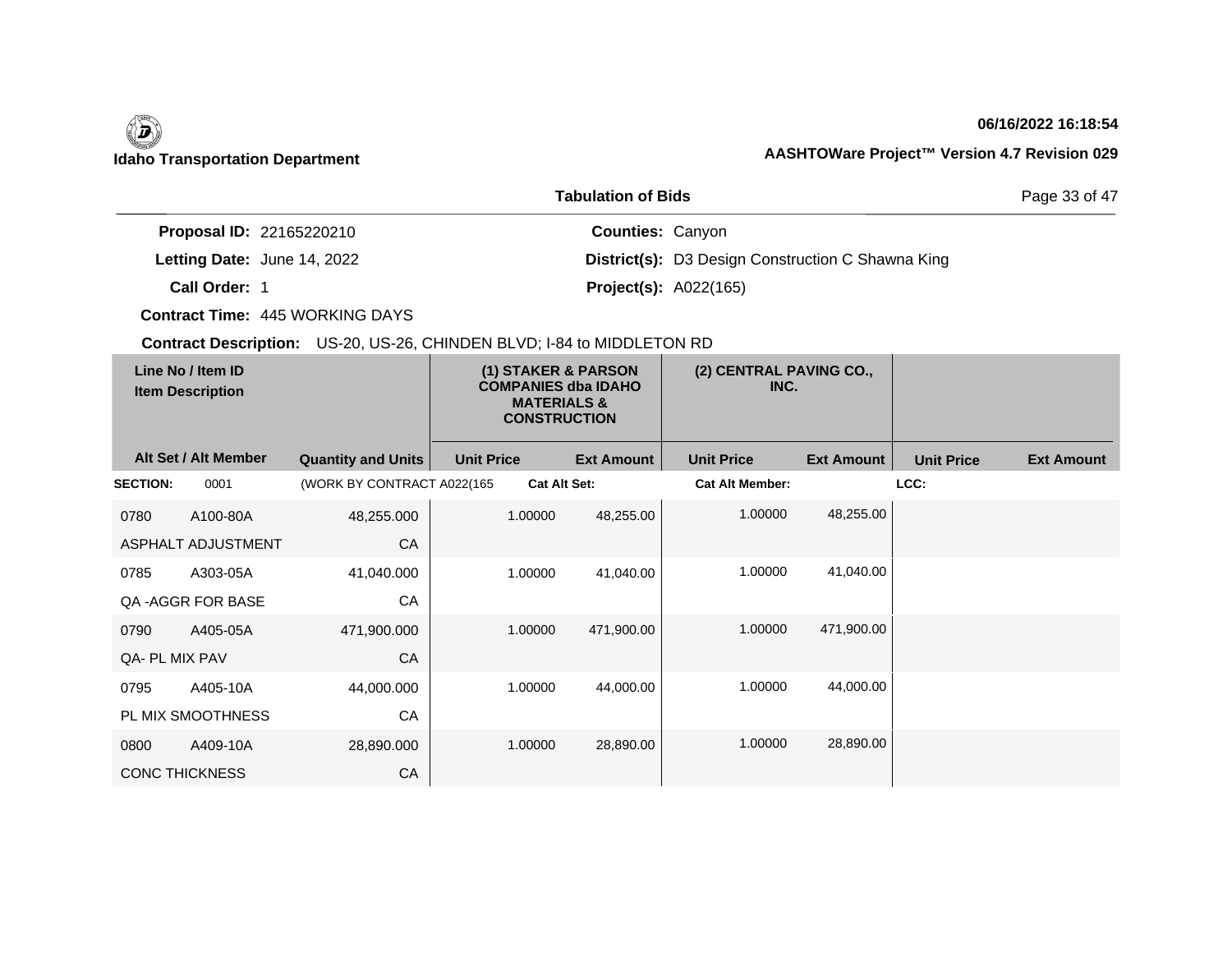## **06/16/2022 16:18:54**

Page 34 of 47

|                                    | <b>Tabulation of Bids</b>                                |
|------------------------------------|----------------------------------------------------------|
| <b>Proposal ID: 22165220210</b>    | <b>Counties: Canyon</b>                                  |
| <b>Letting Date: June 14, 2022</b> | <b>District(s):</b> D3 Design Construction C Shawna King |
| Call Order: 1                      | <b>Project(s): A022(165)</b>                             |

**Contract Time:** 445 WORKING DAYS

|                 | Line No / Item ID<br><b>Item Description</b>                         |                            |                   | (1) STAKER & PARSON<br><b>COMPANIES dba IDAHO</b><br><b>MATERIALS &amp;</b><br><b>CONSTRUCTION</b> | (2) CENTRAL PAVING CO.,<br>INC. |                   |                   |                   |
|-----------------|----------------------------------------------------------------------|----------------------------|-------------------|----------------------------------------------------------------------------------------------------|---------------------------------|-------------------|-------------------|-------------------|
|                 | Alt Set / Alt Member                                                 | <b>Quantity and Units</b>  | <b>Unit Price</b> | <b>Ext Amount</b>                                                                                  | <b>Unit Price</b>               | <b>Ext Amount</b> | <b>Unit Price</b> | <b>Ext Amount</b> |
| <b>SECTION:</b> | 0001                                                                 | (WORK BY CONTRACT A022(165 |                   | <b>Cat Alt Set:</b>                                                                                | <b>Cat Alt Member:</b>          |                   | LCC:              |                   |
| 0805            | S209-05A                                                             | 773.000                    | 49.80000          | 38,495.40                                                                                          | 48.40000                        | 37,413.20         |                   |                   |
| DITCH (CONC)    |                                                                      | <b>FT</b>                  |                   |                                                                                                    |                                 |                   |                   |                   |
| 0810            | S501-15A                                                             | 5,672.000                  | 104.00000         | 589,888.00                                                                                         | 183.00000                       | 1,037,976.00      |                   |                   |
| <b>BLOCK</b>    | RETAINING WALL SEGMENTAL                                             | <b>SF</b>                  |                   |                                                                                                    |                                 |                   |                   |                   |
| 0815            | S501-15B                                                             | 3,434.000                  | 76.60000          | 263,044.40                                                                                         | 74.40000                        | 255,489.60        |                   |                   |
|                 | RETAINING WALL (GRAVITY<br><b>CONCRETE BLOCK)</b>                    | <b>SF</b>                  |                   |                                                                                                    |                                 |                   |                   |                   |
| 0820            | S501-25A                                                             | (1.000)                    | 0.01000           | 0.01                                                                                               | 525.00000                       | 525.00            |                   |                   |
|                 | SP BRIDGE CAST-IN-PLACE<br><b>CULVERT CLOSURE</b><br>(SOLOMON DRAIN) | LS                         |                   |                                                                                                    |                                 |                   |                   |                   |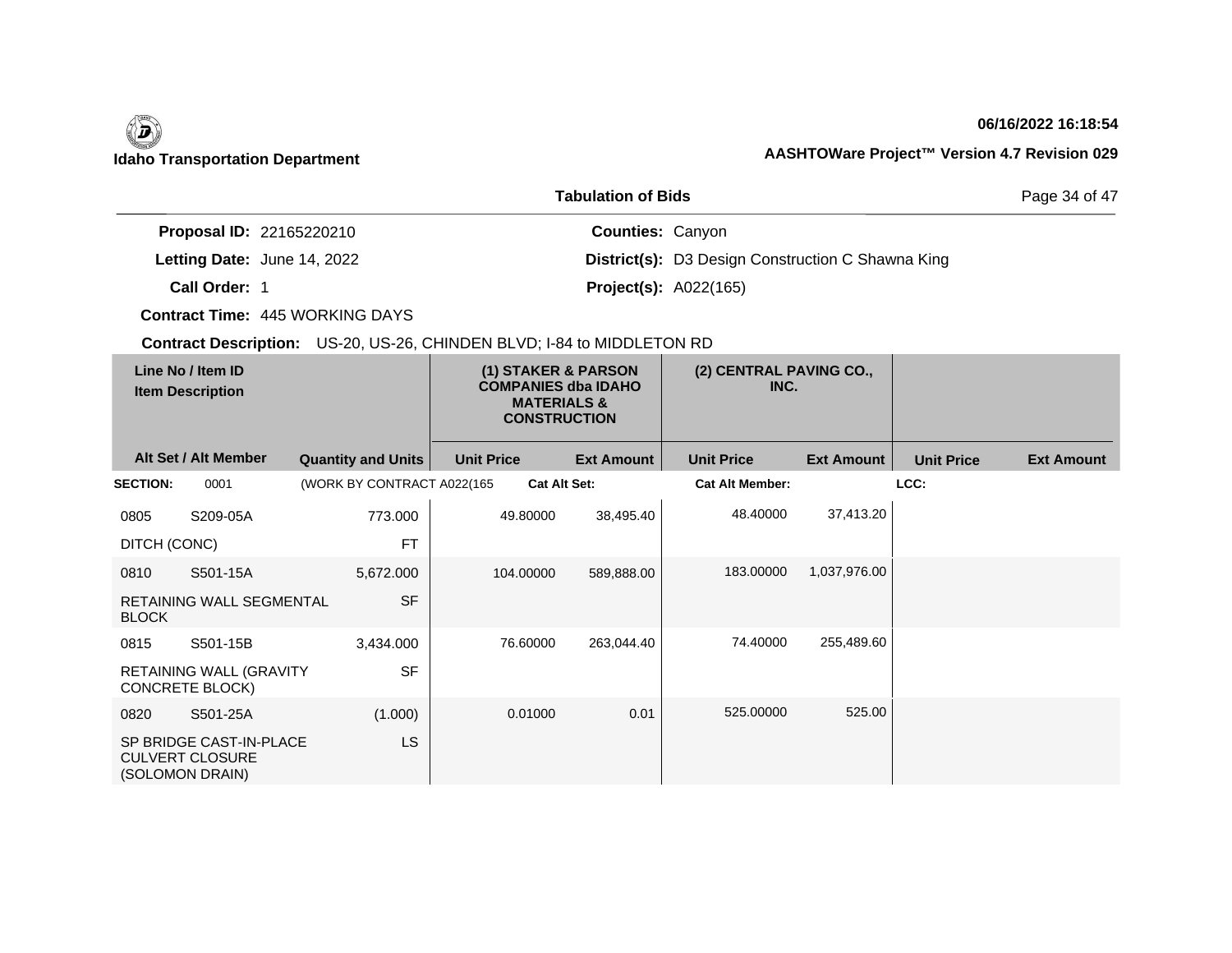## **06/16/2022 16:18:54**

Page 35 of 47

|                                 | <b>Tabulation of Bids</b>                                |
|---------------------------------|----------------------------------------------------------|
| <b>Proposal ID: 22165220210</b> | <b>Counties: Canyon</b>                                  |
| Letting Date: June 14, 2022     | <b>District(s):</b> D3 Design Construction C Shawna King |
| Call Order: 1                   | <b>Project(s): A022(165)</b>                             |

**Contract Time:** 445 WORKING DAYS

|                     | Line No / Item ID<br><b>Item Description</b>             |                            |                   | (1) STAKER & PARSON<br><b>COMPANIES dba IDAHO</b><br><b>MATERIALS &amp;</b><br><b>CONSTRUCTION</b> | (2) CENTRAL PAVING CO.,<br>INC. |                   |                   |                   |
|---------------------|----------------------------------------------------------|----------------------------|-------------------|----------------------------------------------------------------------------------------------------|---------------------------------|-------------------|-------------------|-------------------|
|                     | Alt Set / Alt Member                                     | <b>Quantity and Units</b>  | <b>Unit Price</b> | <b>Ext Amount</b>                                                                                  | <b>Unit Price</b>               | <b>Ext Amount</b> | <b>Unit Price</b> | <b>Ext Amount</b> |
| <b>SECTION:</b>     | 0001                                                     | (WORK BY CONTRACT A022(165 |                   | <b>Cat Alt Set:</b>                                                                                | <b>Cat Alt Member:</b>          |                   | LCC:              |                   |
| 0825                | S501-25B                                                 | (1.000)                    | 0.01000           | 0.01                                                                                               | 0.01000                         | 0.01              |                   |                   |
| DRAIN)              | SP BRIDGE CAST-IN-PLACE<br><b>CULVERT CLOSURE (NOBLE</b> | LS                         |                   |                                                                                                    |                                 |                   |                   |                   |
| 0830                | S610-10A                                                 | 3.000                      | 6,315.00000       | 18,945.00                                                                                          | 6,300.00000                     | 18,900.00         |                   |                   |
| <b>SPECIAL GATE</b> |                                                          | EACH                       |                   |                                                                                                    |                                 |                   |                   |                   |
| 0835                | S626-31A                                                 | 500.000                    | 257.00000         | 128,500.00                                                                                         | 772.00000                       | 386,000.00        |                   |                   |
|                     | <b>TRAF CNTL MONITOR</b>                                 | <b>DAY</b>                 |                   |                                                                                                    |                                 |                   |                   |                   |
| 0840                | S656-15A                                                 | (1.000)                    | 33,754.00000      | 33,754.00                                                                                          | 33,700,00000                    | 33,700.00         |                   |                   |
| (RAMPS)             | MULTIPLE APPROACH RADAR<br><b>DETECTION SYSTEM</b>       | LS                         |                   |                                                                                                    |                                 |                   |                   |                   |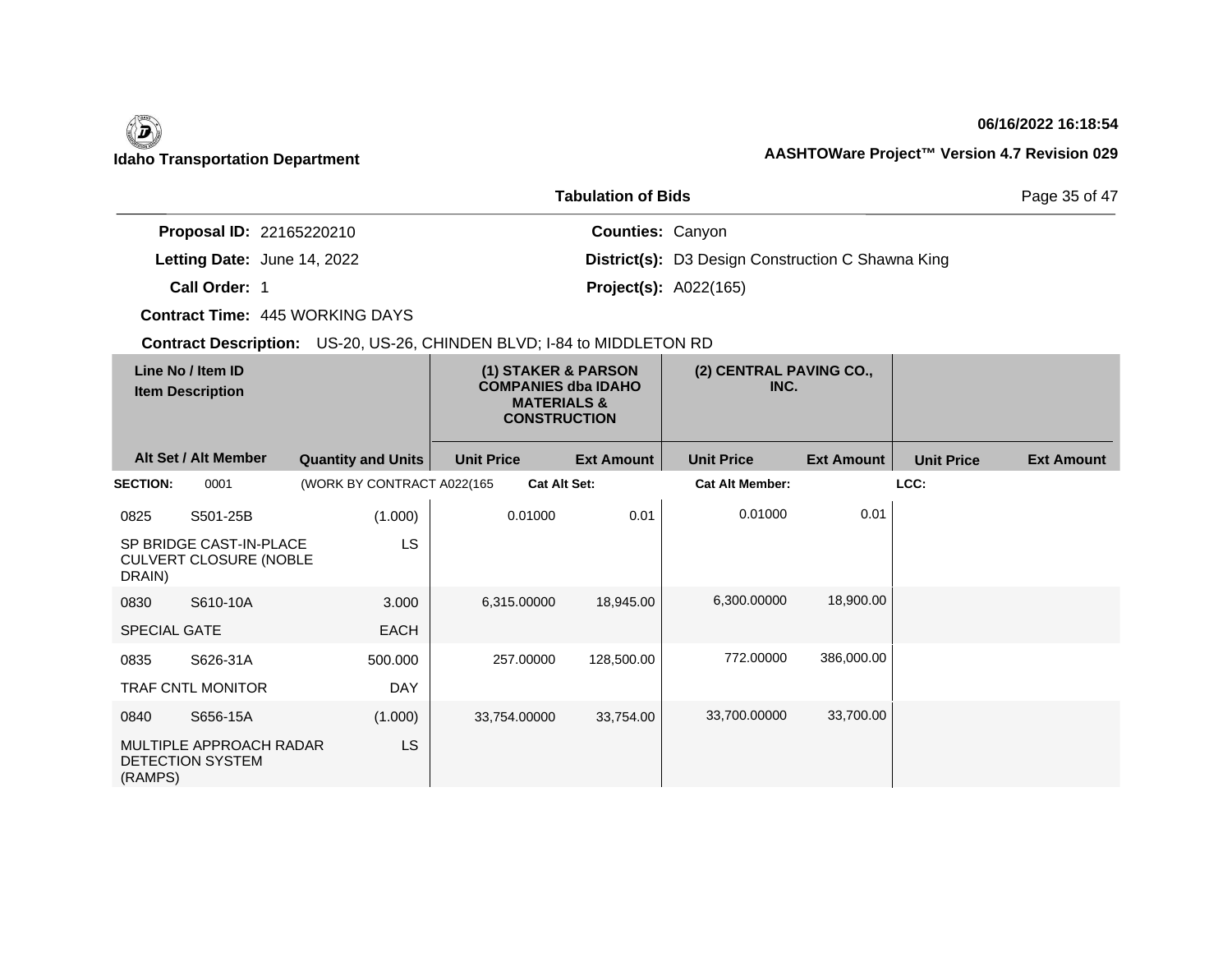## **06/16/2022 16:18:54**

Page 36 of 47

|                                    | <b>Tabulation of Bids</b>                                |
|------------------------------------|----------------------------------------------------------|
| <b>Proposal ID: 22165220210</b>    | <b>Counties: Canyon</b>                                  |
| <b>Letting Date: June 14, 2022</b> | <b>District(s):</b> D3 Design Construction C Shawna King |
| Call Order: 1                      | <b>Project(s): A022(165)</b>                             |

**Contract Time:** 445 WORKING DAYS

| Line No / Item ID<br><b>Item Description</b> |                                                                         | (1) STAKER & PARSON<br><b>COMPANIES dba IDAHO</b><br><b>MATERIALS &amp;</b><br><b>CONSTRUCTION</b> |                   | (2) CENTRAL PAVING CO.,<br>INC. |                        |                   |                   |                   |
|----------------------------------------------|-------------------------------------------------------------------------|----------------------------------------------------------------------------------------------------|-------------------|---------------------------------|------------------------|-------------------|-------------------|-------------------|
|                                              | Alt Set / Alt Member                                                    | <b>Quantity and Units</b>                                                                          | <b>Unit Price</b> | <b>Ext Amount</b>               | <b>Unit Price</b>      | <b>Ext Amount</b> | <b>Unit Price</b> | <b>Ext Amount</b> |
| <b>SECTION:</b>                              | 0001                                                                    | (WORK BY CONTRACT A022(165                                                                         |                   | <b>Cat Alt Set:</b>             | <b>Cat Alt Member:</b> |                   | LCC:              |                   |
| 0845                                         | S656-15B                                                                | (1.000)                                                                                            | 85,302.00000      | 85,302.00                       | 85,100.00000           | 85,100.00         |                   |                   |
| (AVIATION)                                   | MULTIPLE APPROACH RADAR<br>DETECTION SYSTEM                             | <b>LS</b>                                                                                          |                   |                                 |                        |                   |                   |                   |
| 0850                                         | S656-15C                                                                | (1.000)                                                                                            | 87,457.00000      | 87,457.00                       | 87,300.00000           | 87,300.00         |                   |                   |
|                                              | MULTIPLE APPROACH RADAR<br>DETECTION SYSTEM (SMEED)                     | <b>LS</b>                                                                                          |                   |                                 |                        |                   |                   |                   |
| 0855                                         | S900-10A                                                                | 4.000                                                                                              | 17,425.00000      | 69,700.00                       | 18,000.00000           | 72,000.00         |                   |                   |
| <b>CLEANOUT</b>                              |                                                                         | <b>EACH</b>                                                                                        |                   |                                 |                        |                   |                   |                   |
| 0860                                         | S900-50A                                                                | 20,000.000                                                                                         | 1.00000           | 20,000.00                       | 1.00000                | 20,000.00         |                   |                   |
|                                              | <b>CONTINGENCY AMOUNT</b><br>DRILLED SHAFT - REMOVAL<br>OF OBSTRUCTIONS | CA                                                                                                 |                   |                                 |                        |                   |                   |                   |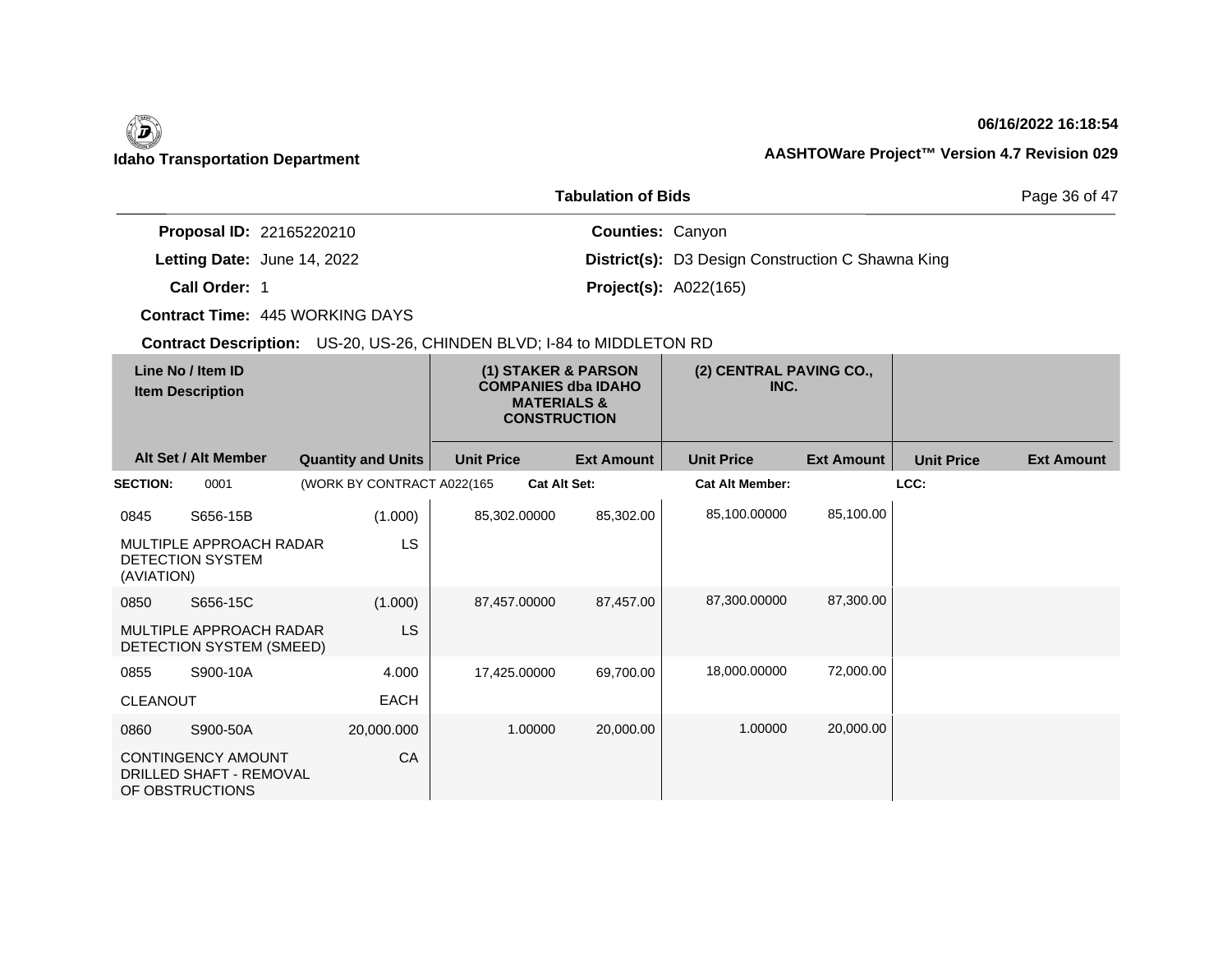## **06/16/2022 16:18:54**

Page 37 of 47

|                                    | <b>Tabulation of Bids</b>                                |
|------------------------------------|----------------------------------------------------------|
| <b>Proposal ID: 22165220210</b>    | <b>Counties: Canyon</b>                                  |
| <b>Letting Date: June 14, 2022</b> | <b>District(s):</b> D3 Design Construction C Shawna King |
| Call Order: 1                      | <b>Project(s): A022(165)</b>                             |

**Contract Time:** 445 WORKING DAYS

| Line No / Item ID<br><b>Item Description</b> |                                                                           |                            | (1) STAKER & PARSON<br><b>COMPANIES dba IDAHO</b><br><b>MATERIALS &amp;</b><br><b>CONSTRUCTION</b> |                     |                   | (2) CENTRAL PAVING CO.,<br>INC. |                   |                   |                   |
|----------------------------------------------|---------------------------------------------------------------------------|----------------------------|----------------------------------------------------------------------------------------------------|---------------------|-------------------|---------------------------------|-------------------|-------------------|-------------------|
|                                              | Alt Set / Alt Member                                                      | <b>Quantity and Units</b>  | <b>Unit Price</b>                                                                                  |                     | <b>Ext Amount</b> | <b>Unit Price</b>               | <b>Ext Amount</b> | <b>Unit Price</b> | <b>Ext Amount</b> |
| <b>SECTION:</b>                              | 0001                                                                      | (WORK BY CONTRACT A022(165 |                                                                                                    | <b>Cat Alt Set:</b> |                   | <b>Cat Alt Member:</b>          |                   | LCC:              |                   |
| 0865                                         | S900-51A                                                                  | 25,000.000                 |                                                                                                    | 1.00000             | 25,000.00         | 1.00000                         | 25,000.00         |                   |                   |
|                                              | <b>CONTINGENCY AMOUNT</b><br>PEDESTRIAN TEMPORARY<br>TRAFFIC CONTROL PLAN | CA                         |                                                                                                    |                     |                   |                                 |                   |                   |                   |
| 0870                                         | S901-05C                                                                  | 5.000                      |                                                                                                    | 3,999.00000         | 19,995.00         | 3,990.00000                     | 19,950.00         |                   |                   |
|                                              | <b>SP ABANDON WELL</b>                                                    | <b>EACH</b>                |                                                                                                    |                     |                   |                                 |                   |                   |                   |
| 0875                                         | S901-05D                                                                  | 3.000                      |                                                                                                    | 3,052.00000         | 9,156.00          | 3,050.00000                     | 9,150.00          |                   |                   |
|                                              | SP EMERGENCY BOLLARD                                                      | <b>EACH</b>                |                                                                                                    |                     |                   |                                 |                   |                   |                   |
| 0880                                         | S901-05F                                                                  | 3.000                      | 10,121.00000                                                                                       |                     | 30,363.00         | 10,500.00000                    | 31,500.00         |                   |                   |
|                                              | <b>SP IRRIGATION VALVE</b>                                                | <b>EACH</b>                |                                                                                                    |                     |                   |                                 |                   |                   |                   |
| 0885                                         | S901-05G                                                                  | 4.000                      |                                                                                                    | 2,480.00000         | 9,920.00          | 7,880.00000                     | 31,520.00         |                   |                   |
| <b>SIGN</b>                                  | SP RELOCATE BUSINESS                                                      | EACH                       |                                                                                                    |                     |                   |                                 |                   |                   |                   |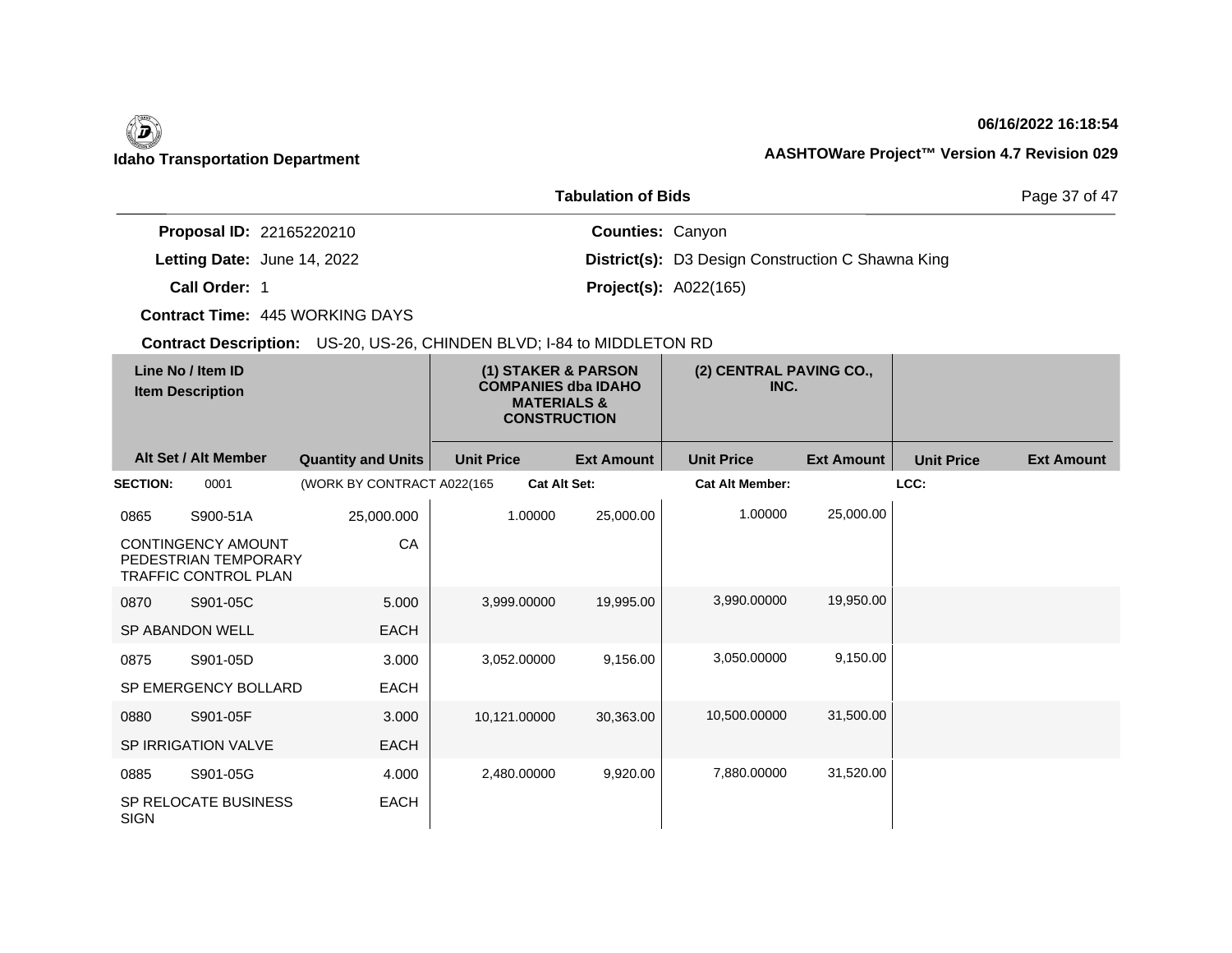## **06/16/2022 16:18:54**

Page 38 of 47

|                                    | <b>Tabulation of Bids</b>                                |
|------------------------------------|----------------------------------------------------------|
| <b>Proposal ID: 22165220210</b>    | <b>Counties: Canyon</b>                                  |
| <b>Letting Date: June 14, 2022</b> | <b>District(s):</b> D3 Design Construction C Shawna King |
| Call Order: 1                      | <b>Project(s): A022(165)</b>                             |

**Contract Time:** 445 WORKING DAYS

| Line No / Item ID<br><b>Item Description</b> |                                                 | (1) STAKER & PARSON<br><b>COMPANIES dba IDAHO</b><br><b>MATERIALS &amp;</b><br><b>CONSTRUCTION</b> |                     | (2) CENTRAL PAVING CO.,<br>INC. |                        |                   |                   |                   |
|----------------------------------------------|-------------------------------------------------|----------------------------------------------------------------------------------------------------|---------------------|---------------------------------|------------------------|-------------------|-------------------|-------------------|
|                                              | Alt Set / Alt Member                            | <b>Quantity and Units</b>                                                                          | <b>Unit Price</b>   | <b>Ext Amount</b>               | <b>Unit Price</b>      | <b>Ext Amount</b> | <b>Unit Price</b> | <b>Ext Amount</b> |
| <b>SECTION:</b>                              | 0001                                            | (WORK BY CONTRACT A022(165)                                                                        | <b>Cat Alt Set:</b> |                                 | <b>Cat Alt Member:</b> |                   | LCC:              |                   |
| 0890                                         | S901-05I                                        | 1.000                                                                                              | 1,579.00000         | 1,579.00                        | 1,580.00000            | 1,580.00          |                   |                   |
| <b>DRAINFIELD</b>                            | SP REM SEPTIC TANK &                            | <b>EACH</b>                                                                                        |                     |                                 |                        |                   |                   |                   |
| 0895                                         | S901-05J                                        | 82.000                                                                                             | 78.90000            | 6,469.80                        | 78.80000               | 6,461.60          |                   |                   |
|                                              | <b>SP SURFACE MOUNTED</b><br>ROADWAY DELINEATOR | <b>EACH</b>                                                                                        |                     |                                 |                        |                   |                   |                   |
| 0900                                         | S901-05K                                        | 4.000                                                                                              | 1,263.00000         | 5,052.00                        | 1,260.00000            | 5,040.00          |                   |                   |
|                                              | <b>SP RELOCATE GATE</b>                         | <b>EACH</b>                                                                                        |                     |                                 |                        |                   |                   |                   |
| 0905                                         | S904-05A                                        | (1.000)                                                                                            | 219,384.00000       | 219,384.00                      | 219,000.00000          | 219,000.00        |                   |                   |
| <b>ILLUMINATION</b>                          | SP REM & RESET EXISTING                         | <b>LS</b>                                                                                          |                     |                                 |                        |                   |                   |                   |
| 0910                                         | S904-05B                                        | (1.000)                                                                                            | 218,227.00000       | 218,227.00                      | 218,000.00000          | 218,000.00        |                   |                   |
| <b>FUTURE USE</b>                            | SP ILLUMINATION TY 2 -                          | <b>LS</b>                                                                                          |                     |                                 |                        |                   |                   |                   |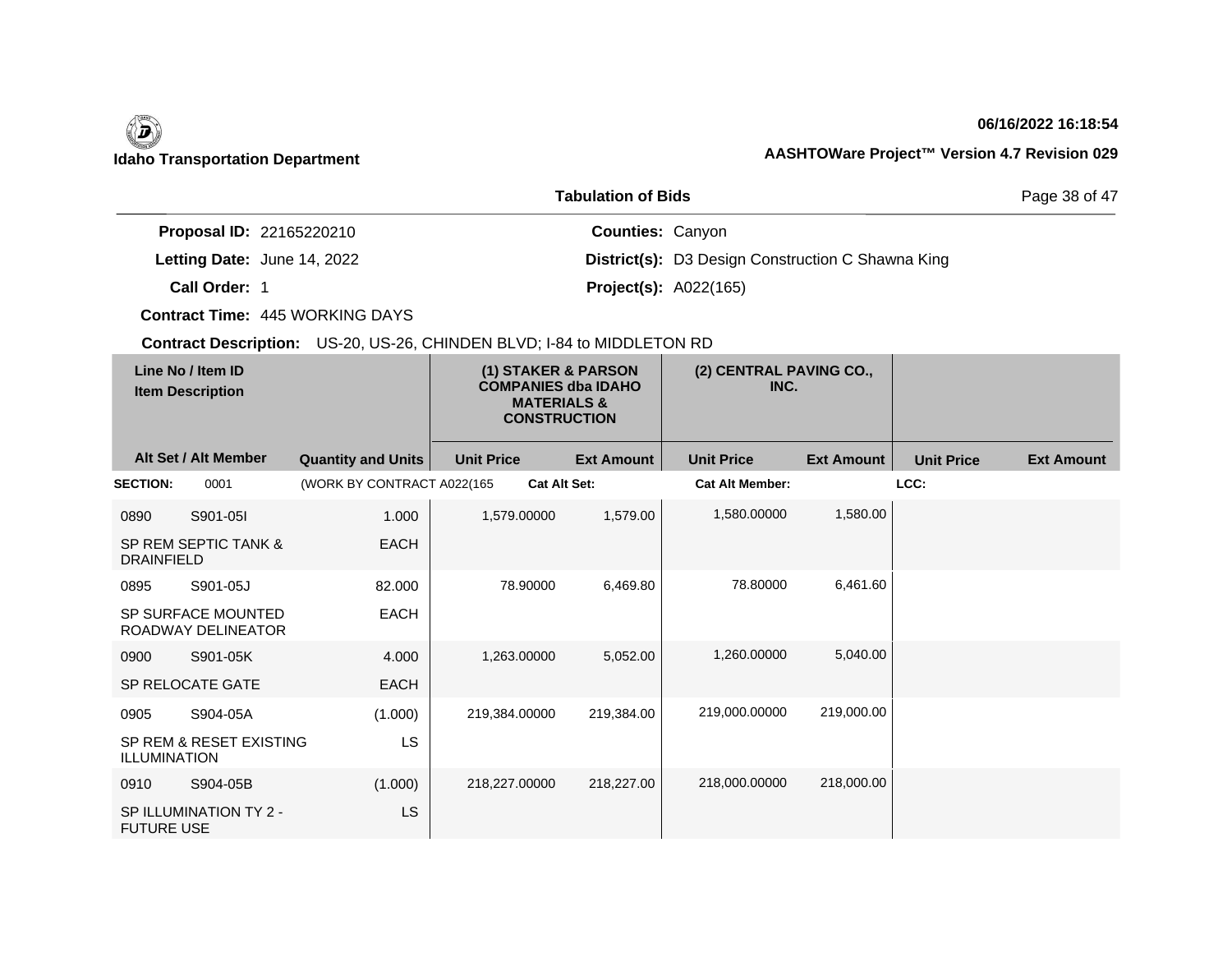## **06/16/2022 16:18:54**

Page 39 of 47

|                                 | <b>Tabulation of Bids</b>                                |
|---------------------------------|----------------------------------------------------------|
| <b>Proposal ID: 22165220210</b> | <b>Counties: Canyon</b>                                  |
| Letting Date: June 14, 2022     | <b>District(s):</b> D3 Design Construction C Shawna King |
| Call Order: 1                   | <b>Project(s): A022(165)</b>                             |

**Contract Time:** 445 WORKING DAYS

| Line No / Item ID<br><b>Item Description</b> |                                                     |                            | (1) STAKER & PARSON<br><b>COMPANIES dba IDAHO</b><br><b>MATERIALS &amp;</b><br><b>CONSTRUCTION</b> |                     |                   | (2) CENTRAL PAVING CO.,<br>INC. |                   |                   |                   |
|----------------------------------------------|-----------------------------------------------------|----------------------------|----------------------------------------------------------------------------------------------------|---------------------|-------------------|---------------------------------|-------------------|-------------------|-------------------|
|                                              | Alt Set / Alt Member                                | <b>Quantity and Units</b>  | <b>Unit Price</b>                                                                                  |                     | <b>Ext Amount</b> | <b>Unit Price</b>               | <b>Ext Amount</b> | <b>Unit Price</b> | <b>Ext Amount</b> |
| <b>SECTION:</b>                              | 0001                                                | (WORK BY CONTRACT A022(165 |                                                                                                    | <b>Cat Alt Set:</b> |                   | <b>Cat Alt Member:</b>          |                   | LCC:              |                   |
| 0915                                         | S904-05C                                            | (1.000)                    |                                                                                                    | 31.897.00000        | 31,897.00         | 33,000.00000                    | 33,000.00         |                   |                   |
|                                              | SP PRIVATE SEWER LINE                               | LS                         |                                                                                                    |                     |                   |                                 |                   |                   |                   |
| 0920                                         | S904-05D                                            | (1.000)                    |                                                                                                    | 412,474.00000       | 412,474.00        | 412,000.00000                   | 412,000.00        |                   |                   |
|                                              | SP ITD FIBER OPTIC SYSTEM                           | <b>LS</b>                  |                                                                                                    |                     |                   |                                 |                   |                   |                   |
| 0925                                         | S904-05E                                            | (1.000)                    |                                                                                                    | 507,763.00000       | 507,763.00        | 507,000.00000                   | 507,000.00        |                   |                   |
| <b>SYSTEM</b>                                | SP CALDWELL FIBER OPTIC                             | <b>LS</b>                  |                                                                                                    |                     |                   |                                 |                   |                   |                   |
| 0930                                         | S904-05F                                            | (1.000)                    |                                                                                                    | 13,155.00000        | 13,155.00         | 13,100.00000                    | 13,100.00         |                   |                   |
|                                              | SP BUILDING REMOVAL AND<br>SITE CLEANUP (PARCEL 22) | <b>LS</b>                  |                                                                                                    |                     |                   |                                 |                   |                   |                   |
| 0935                                         | S904-05G                                            | (1.000)                    |                                                                                                    | 14,208.00000        | 14,208.00         | 14,200.00000                    | 14,200.00         |                   |                   |
|                                              | SP BUILDING REMOVAL AND<br>SITE CLEANUP (PARCEL 24) | <b>LS</b>                  |                                                                                                    |                     |                   |                                 |                   |                   |                   |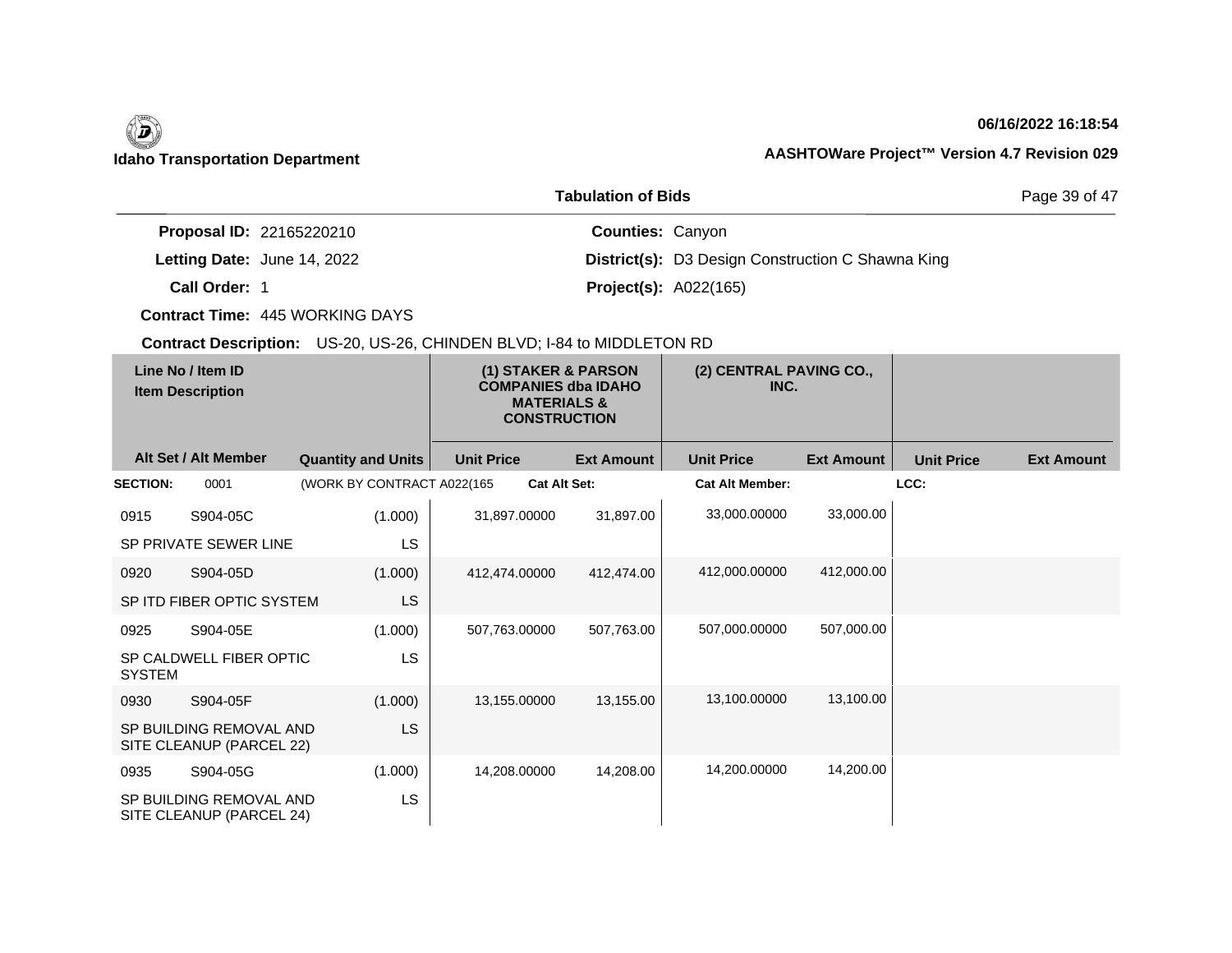## **06/16/2022 16:18:54**

Page 40 of 47

|                                 | <b>Tabulation of Bids</b>                                |
|---------------------------------|----------------------------------------------------------|
| <b>Proposal ID: 22165220210</b> | <b>Counties: Canyon</b>                                  |
| Letting Date: June 14, 2022     | <b>District(s):</b> D3 Design Construction C Shawna King |
| Call Order: 1                   | <b>Project(s): A022(165)</b>                             |

**Contract Time:** 445 WORKING DAYS

| Line No / Item ID<br><b>Item Description</b> |                                                     | (1) STAKER & PARSON<br><b>COMPANIES dba IDAHO</b><br><b>MATERIALS &amp;</b><br><b>CONSTRUCTION</b> |                   |                     | (2) CENTRAL PAVING CO.,<br>INC. |                        |                   |                   |                   |
|----------------------------------------------|-----------------------------------------------------|----------------------------------------------------------------------------------------------------|-------------------|---------------------|---------------------------------|------------------------|-------------------|-------------------|-------------------|
|                                              | Alt Set / Alt Member                                | <b>Quantity and Units</b>                                                                          | <b>Unit Price</b> |                     | <b>Ext Amount</b>               | <b>Unit Price</b>      | <b>Ext Amount</b> | <b>Unit Price</b> | <b>Ext Amount</b> |
| <b>SECTION:</b>                              | 0001                                                | (WORK BY CONTRACT A022(165)                                                                        |                   | <b>Cat Alt Set:</b> |                                 | <b>Cat Alt Member:</b> |                   | LCC:              |                   |
| 0940                                         | S904-05H                                            | (1.000)                                                                                            | 23,680.00000      |                     | 23,680.00                       | 23,600.00000           | 23,600.00         |                   |                   |
|                                              | SP BUILDING REMOVAL AND<br>SITE CLEANUP (PARCEL 25) | LS                                                                                                 |                   |                     |                                 |                        |                   |                   |                   |
| 0945                                         | S904-05I                                            | (1.000)                                                                                            | 35,684.00000      |                     | 35,684.00                       | 35,600.00000           | 35,600.00         |                   |                   |
|                                              | SP AUTOMATIC TRAFFIC<br>RECORDER (RADAR TYPE)       | LS.                                                                                                |                   |                     |                                 |                        |                   |                   |                   |
| 0950                                         | S904-05J                                            | (1.000)                                                                                            | 25,785.00000      |                     | 25,785.00                       | 25,700.00000           | 25,700.00         |                   |                   |
|                                              | SP BUILDING REMOVAL AND<br>SITE CLEANUP (PARCEL 26) | LS                                                                                                 |                   |                     |                                 |                        |                   |                   |                   |
| 0955                                         | S904-05K                                            | (1.000)                                                                                            | 15,471.00000      |                     | 15,471.00                       | 15,400.00000           | 15,400.00         |                   |                   |
|                                              | SP BUILDING REMOVAL AND<br>SITE CLEANUP (PARCEL 27) | L S                                                                                                |                   |                     |                                 |                        |                   |                   |                   |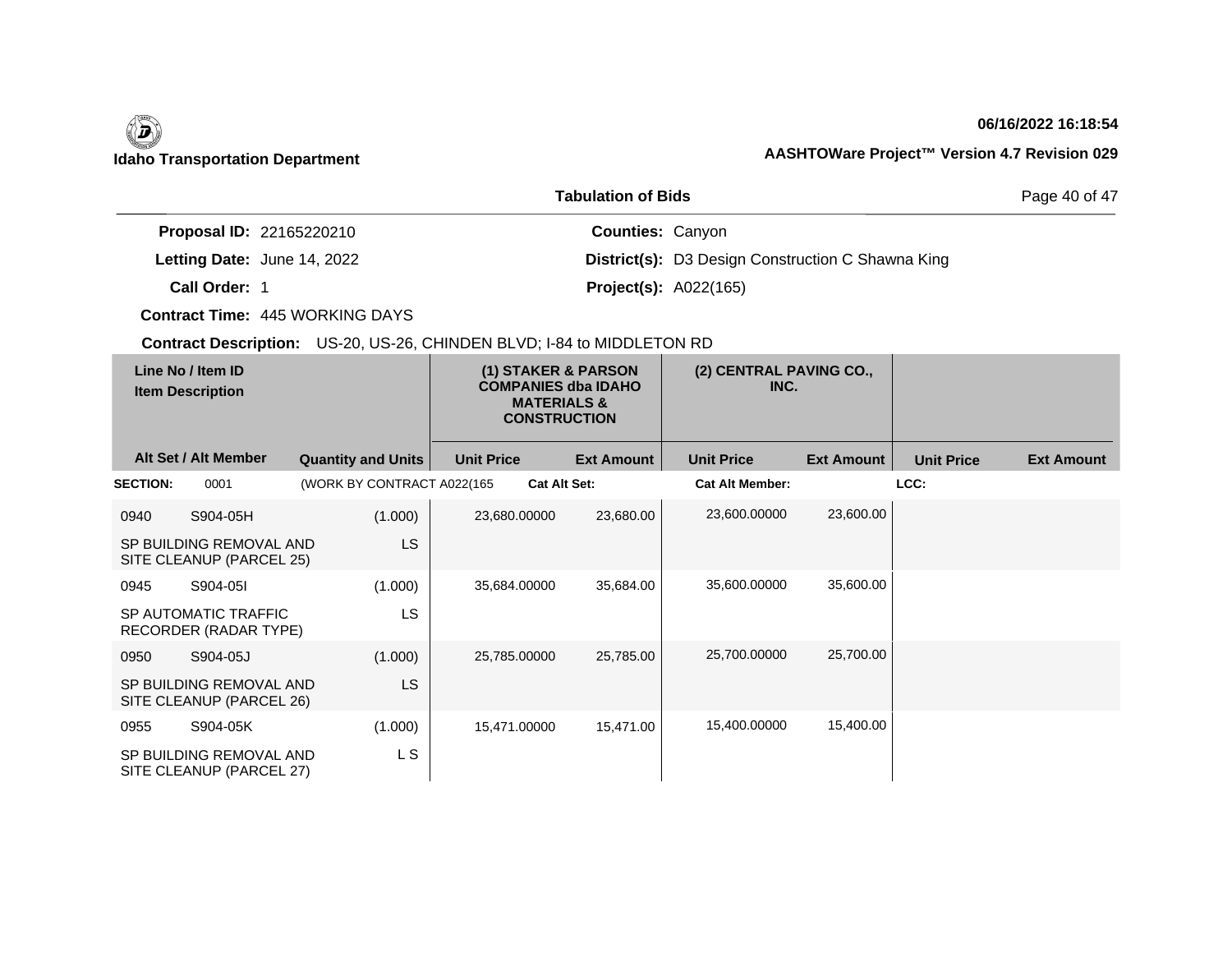## **06/16/2022 16:18:54**

Page 41 of 47

|                                    | <b>Tabulation of Bids</b>                                |
|------------------------------------|----------------------------------------------------------|
| <b>Proposal ID: 22165220210</b>    | <b>Counties: Canyon</b>                                  |
| <b>Letting Date: June 14, 2022</b> | <b>District(s):</b> D3 Design Construction C Shawna King |
| Call Order: 1                      | <b>Project(s): A022(165)</b>                             |

**Contract Time:** 445 WORKING DAYS

| Line No / Item ID<br><b>Item Description</b> |                                                      |                            | (1) STAKER & PARSON<br><b>COMPANIES dba IDAHO</b><br><b>MATERIALS &amp;</b><br><b>CONSTRUCTION</b> | (2) CENTRAL PAVING CO.,<br>INC. |                        |                   |                   |                   |
|----------------------------------------------|------------------------------------------------------|----------------------------|----------------------------------------------------------------------------------------------------|---------------------------------|------------------------|-------------------|-------------------|-------------------|
|                                              | Alt Set / Alt Member                                 | <b>Quantity and Units</b>  | <b>Unit Price</b>                                                                                  | <b>Ext Amount</b>               | <b>Unit Price</b>      | <b>Ext Amount</b> | <b>Unit Price</b> | <b>Ext Amount</b> |
| <b>SECTION:</b>                              | 0001                                                 | (WORK BY CONTRACT A022(165 |                                                                                                    | <b>Cat Alt Set:</b>             | <b>Cat Alt Member:</b> |                   | LCC:              |                   |
| 0960                                         | S904-05L                                             | (1.000)                    | 14,418.00000                                                                                       | 14,418.00                       | 14,400.00000           | 14,400.00         |                   |                   |
|                                              | SP BUILDING REMOVAL AND<br>SITE CLEANUP (PARCEL 28)  | L S                        |                                                                                                    |                                 |                        |                   |                   |                   |
| 0965                                         | S904-05M                                             | (1.000)                    | 11,051.00000                                                                                       | 11,051.00                       | 11,000.00000           | 11,000.00         |                   |                   |
|                                              | SP BUILDING REMOVAL AND<br>SITE CLEANUP (PARCEL 43)  | <b>LS</b>                  |                                                                                                    |                                 |                        |                   |                   |                   |
| 0970                                         | S904-05N                                             | (1.000)                    | 9,998.00000                                                                                        | 9,998.00                        | 9,980.00000            | 9,980.00          |                   |                   |
|                                              | SP BUILDING REMOVAL AND<br>SITE CLEANUP (PARCEL 51)  | L S                        |                                                                                                    |                                 |                        |                   |                   |                   |
| 0975                                         | S904-06C                                             | (1.000)                    | 423,667.00000                                                                                      | 423,667.00                      | 423,000.00000          | 423,000.00        |                   |                   |
|                                              | <b>SP TRAFFIC SIGNAL</b><br>INSTALLATION (MIDDLETON) | <b>LS</b>                  |                                                                                                    |                                 |                        |                   |                   |                   |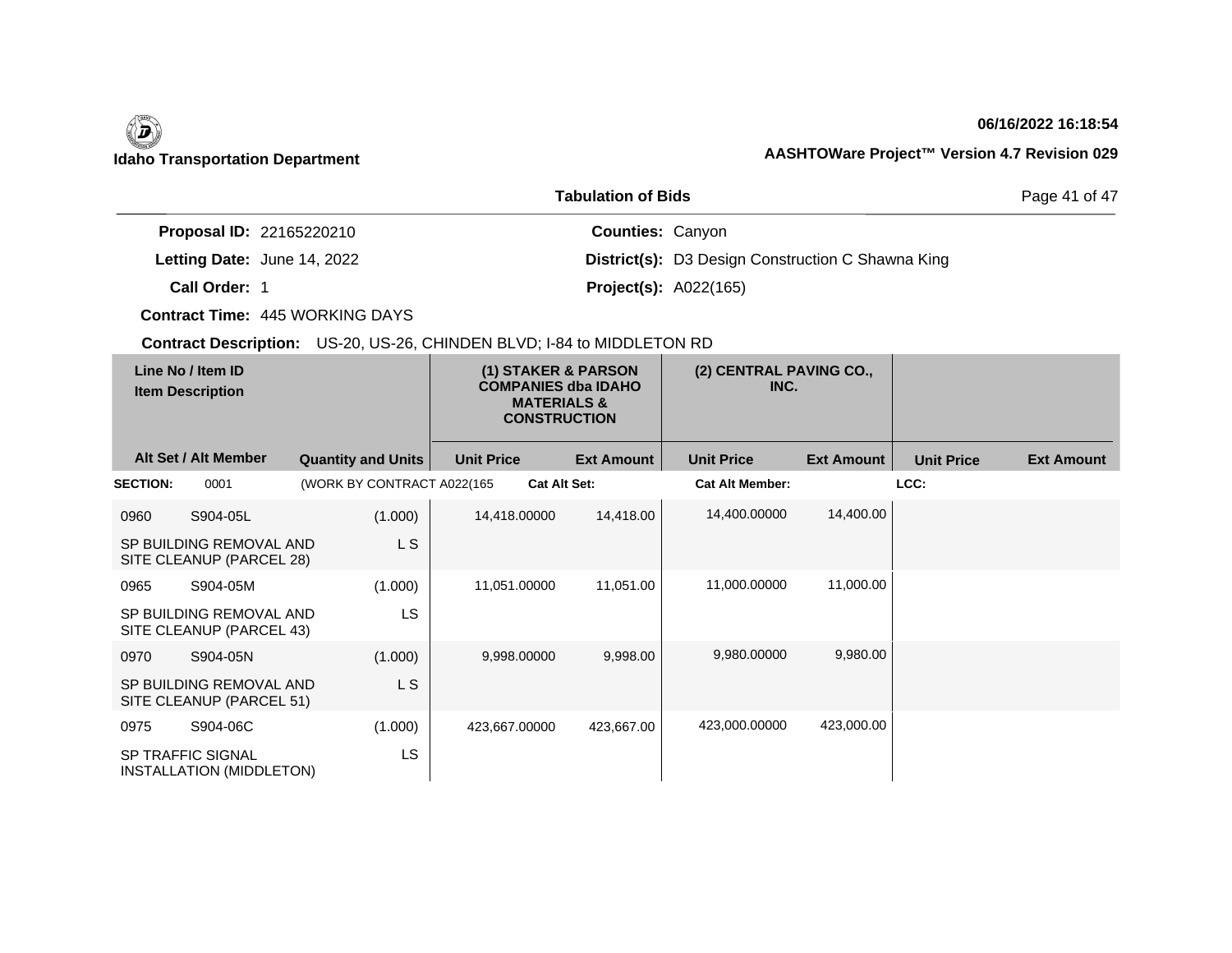## **06/16/2022 16:18:54**

Page 42 of 47

|                                 | <b>Tabulation of Bids</b>                                |
|---------------------------------|----------------------------------------------------------|
| <b>Proposal ID: 22165220210</b> | <b>Counties: Canyon</b>                                  |
| Letting Date: June 14, 2022     | <b>District(s):</b> D3 Design Construction C Shawna King |
| Call Order: 1                   | <b>Project(s): A022(165)</b>                             |

**Contract Time:** 445 WORKING DAYS

| Line No / Item ID<br><b>Item Description</b> |                                                       | (1) STAKER & PARSON<br><b>COMPANIES dba IDAHO</b><br><b>MATERIALS &amp;</b><br><b>CONSTRUCTION</b> |                   | (2) CENTRAL PAVING CO.,<br>INC. |                   |                        |                   |                   |                   |
|----------------------------------------------|-------------------------------------------------------|----------------------------------------------------------------------------------------------------|-------------------|---------------------------------|-------------------|------------------------|-------------------|-------------------|-------------------|
|                                              | Alt Set / Alt Member                                  | <b>Quantity and Units</b>                                                                          | <b>Unit Price</b> |                                 | <b>Ext Amount</b> | <b>Unit Price</b>      | <b>Ext Amount</b> | <b>Unit Price</b> | <b>Ext Amount</b> |
| <b>SECTION:</b>                              | 0001                                                  | (WORK BY CONTRACT A022(165)                                                                        |                   | <b>Cat Alt Set:</b>             |                   | <b>Cat Alt Member:</b> |                   | LCC:              |                   |
| 0980                                         | S904-06D                                              | (1.000)                                                                                            | 86,996.00000      |                                 | 86,996.00         | 86,800.00000           | 86,800.00         |                   |                   |
| (KCID)                                       | SP MULTIPLE APPROACH<br><b>RADAR DETECTION SYSTEM</b> | L S                                                                                                |                   |                                 |                   |                        |                   |                   |                   |
| 0985                                         | S904-06E                                              | (1.000)                                                                                            | 87,457.00000      |                                 | 87,457.00         | 87,300.00000           | 87,300.00         |                   |                   |
| (WARD)                                       | SP MULTIPLE APPROACH<br>RADAR DETECTION SYSTEM        | L S                                                                                                |                   |                                 |                   |                        |                   |                   |                   |
| 0990                                         | S904-06F                                              | (1.000)                                                                                            | 84,215.00000      |                                 | 84,215.00         | 84,000.00000           | 84,000.00         |                   |                   |
| (MIDDLETON)                                  | SP MULTIPLE APPROACH<br><b>RADAR DETECTION SYSTEM</b> | L S                                                                                                |                   |                                 |                   |                        |                   |                   |                   |
| 0995                                         | S904-06G                                              | (1.000)                                                                                            |                   | 3,029.00000                     | 3,029.00          | 3,020.00000            | 3,020.00          |                   |                   |
|                                              | SP PREEMPTIVE DETECTION<br>SYSTEM (AVIATION)          | L S                                                                                                |                   |                                 |                   |                        |                   |                   |                   |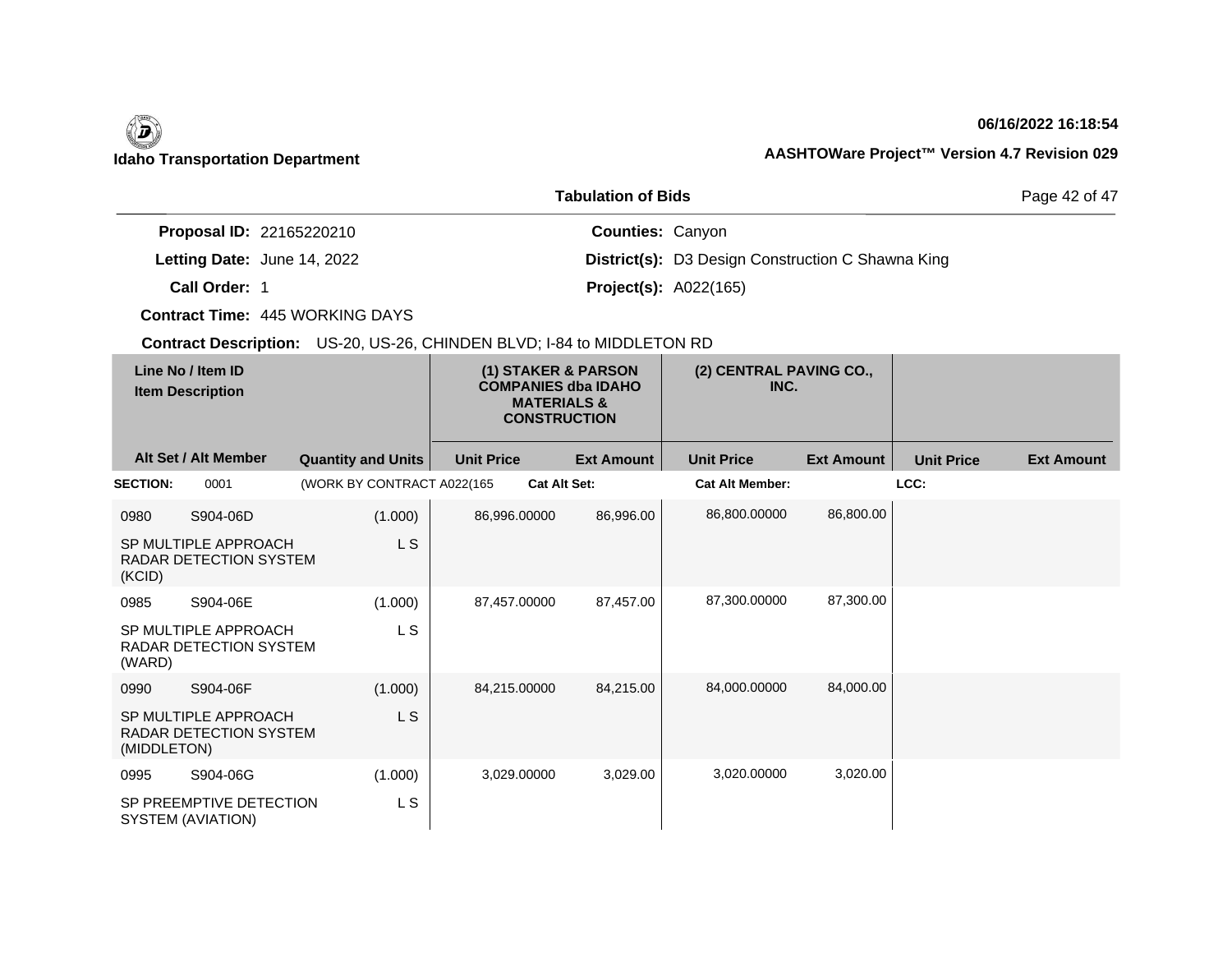## **06/16/2022 16:18:54**

Page 43 of 47

|                                 | <b>Tabulation of Bids</b>                                |
|---------------------------------|----------------------------------------------------------|
| <b>Proposal ID: 22165220210</b> | <b>Counties: Canyon</b>                                  |
| Letting Date: June 14, 2022     | <b>District(s):</b> D3 Design Construction C Shawna King |
| Call Order: 1                   | <b>Project(s): A022(165)</b>                             |

**Contract Time:** 445 WORKING DAYS

| Line No / Item ID<br><b>Item Description</b> |                                               | (1) STAKER & PARSON<br><b>COMPANIES dba IDAHO</b><br><b>MATERIALS &amp;</b><br><b>CONSTRUCTION</b> |                   | (2) CENTRAL PAVING CO.,<br>INC. |                        |                   |                   |                   |
|----------------------------------------------|-----------------------------------------------|----------------------------------------------------------------------------------------------------|-------------------|---------------------------------|------------------------|-------------------|-------------------|-------------------|
|                                              | Alt Set / Alt Member                          | <b>Quantity and Units</b>                                                                          | <b>Unit Price</b> | <b>Ext Amount</b>               | <b>Unit Price</b>      | <b>Ext Amount</b> | <b>Unit Price</b> | <b>Ext Amount</b> |
| <b>SECTION:</b>                              | 0001                                          | (WORK BY CONTRACT A022(165                                                                         |                   | <b>Cat Alt Set:</b>             | <b>Cat Alt Member:</b> |                   | LCC:              |                   |
| 1000                                         | S904-06H                                      | (1.000)                                                                                            | 3,449.00000       | 3,449.00                        | 3,440.00000            | 3,440.00          |                   |                   |
| SYSTEM (SMEED)                               | SP PREEMPTIVE DETECTION                       | L S                                                                                                |                   |                                 |                        |                   |                   |                   |
| 1005                                         | S904-06I                                      | (1.000)                                                                                            | 3,449.00000       | 3,449.00                        | 3,440.00000            | 3,440.00          |                   |                   |
| SYSTEM (KCID)                                | SP PREEMPTIVE DETECTION                       | L S                                                                                                |                   |                                 |                        |                   |                   |                   |
| 1010                                         | S904-06J                                      | (1.000)                                                                                            | 3,449.00000       | 3,449.00                        | 3,440.00000            | 3,440.00          |                   |                   |
| SYSTEM (WARD)                                | SP PREEMPTIVE DETECTION                       | LS                                                                                                 |                   |                                 |                        |                   |                   |                   |
| 1015                                         | S904-06K                                      | (1.000)                                                                                            | 3,449.00000       | 3,449.00                        | 3,440.00000            | 3,440.00          |                   |                   |
|                                              | SP PREEMPTIVE DETECTION<br>SYSTEM (MIDDLETON) | LS                                                                                                 |                   |                                 |                        |                   |                   |                   |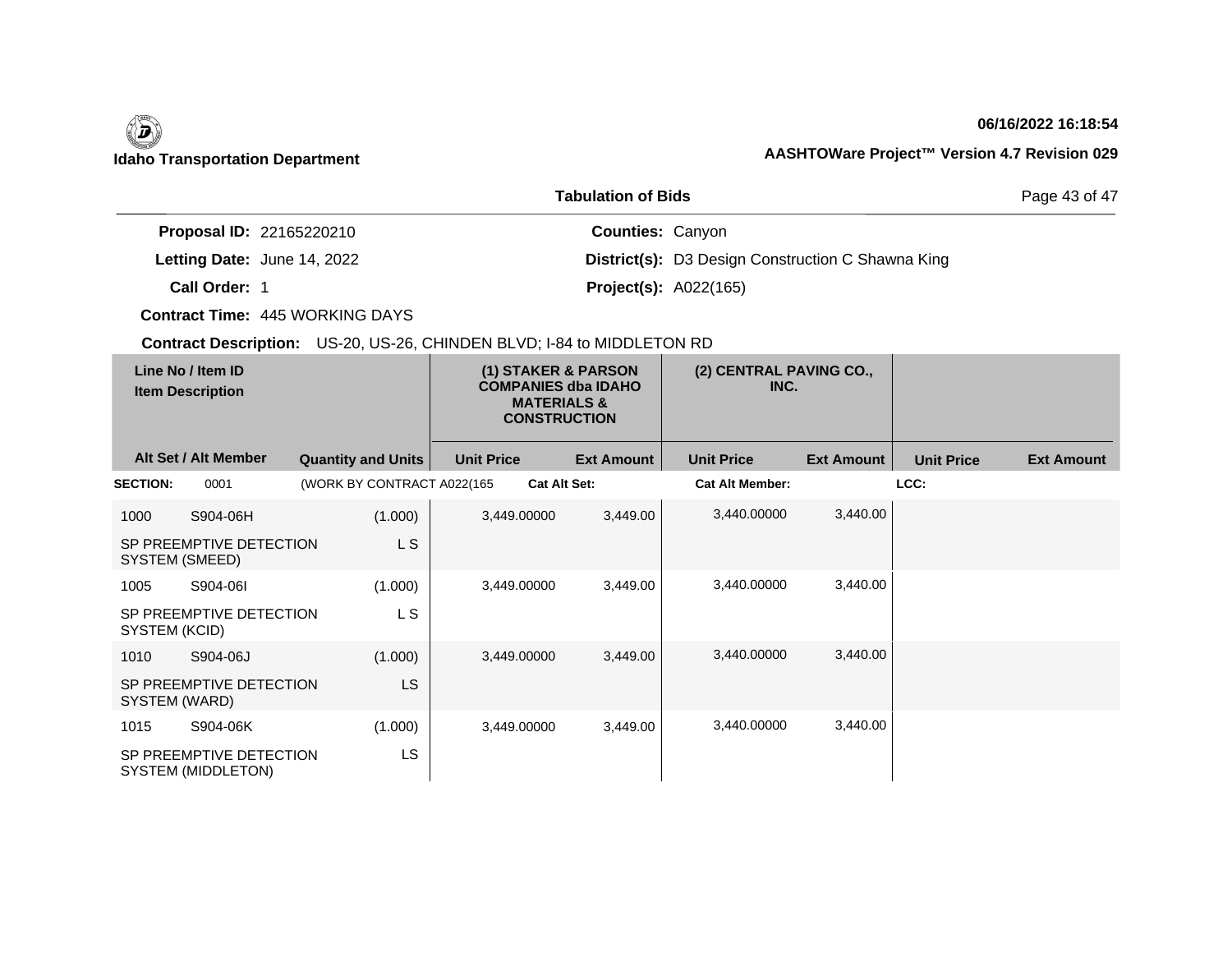## **06/16/2022 16:18:54**

Page 44 of 47

|                                 | <b>Tabulation of Bids</b>                                |
|---------------------------------|----------------------------------------------------------|
| <b>Proposal ID: 22165220210</b> | <b>Counties: Canyon</b>                                  |
| Letting Date: June 14, 2022     | <b>District(s):</b> D3 Design Construction C Shawna King |
| Call Order: 1                   | <b>Project(s): A022(165)</b>                             |

**Contract Time:** 445 WORKING DAYS

| Line No / Item ID<br><b>Item Description</b> |                             | (1) STAKER & PARSON<br><b>COMPANIES dba IDAHO</b><br><b>MATERIALS &amp;</b><br><b>CONSTRUCTION</b> |                   |                     | (2) CENTRAL PAVING CO.,<br>INC. |                   |                   |                   |
|----------------------------------------------|-----------------------------|----------------------------------------------------------------------------------------------------|-------------------|---------------------|---------------------------------|-------------------|-------------------|-------------------|
|                                              | Alt Set / Alt Member        | <b>Quantity and Units</b>                                                                          | <b>Unit Price</b> | <b>Ext Amount</b>   | <b>Unit Price</b>               | <b>Ext Amount</b> | <b>Unit Price</b> | <b>Ext Amount</b> |
| <b>SECTION:</b>                              | 0001                        | (WORK BY CONTRACT A022(165                                                                         |                   | <b>Cat Alt Set:</b> | <b>Cat Alt Member:</b>          |                   | LCC:              |                   |
| 1020                                         | S904-06L                    | (1.000)                                                                                            | 1,899.00000       | 1,899.00            | 1,890.00000                     | 1,890.00          |                   |                   |
| SYSTEM (RAMPS)                               | SP PREEMPTIVE DETECTION     | LS.                                                                                                |                   |                     |                                 |                   |                   |                   |
| 1025                                         | S904-06M                    | (1.000)                                                                                            | 75,155.00000      | 75,155.00           | 75,000.00000                    | 75,000.00         |                   |                   |
| 84                                           | SP TEMP TRAFFIC SIGNAL - I- | LS                                                                                                 |                   |                     |                                 |                   |                   |                   |
| 1030                                         | S904-06N                    | (1.000)                                                                                            | 64,207.00000      | 64,207.00           | 64,100.00000                    | 64,100.00         |                   |                   |
| <b>AVIATION</b>                              | SP TEMP TRAFFIC SIGNAL -    | <b>LS</b>                                                                                          |                   |                     |                                 |                   |                   |                   |
| 1035                                         | S904-06O                    | (1.000)                                                                                            | 64,207.00000      | 64,207.00           | 64,100.00000                    | 64,100.00         |                   |                   |
| <b>SMEED</b>                                 | SP TEMP TRAFFIC SIGNAL -    | LS                                                                                                 |                   |                     |                                 |                   |                   |                   |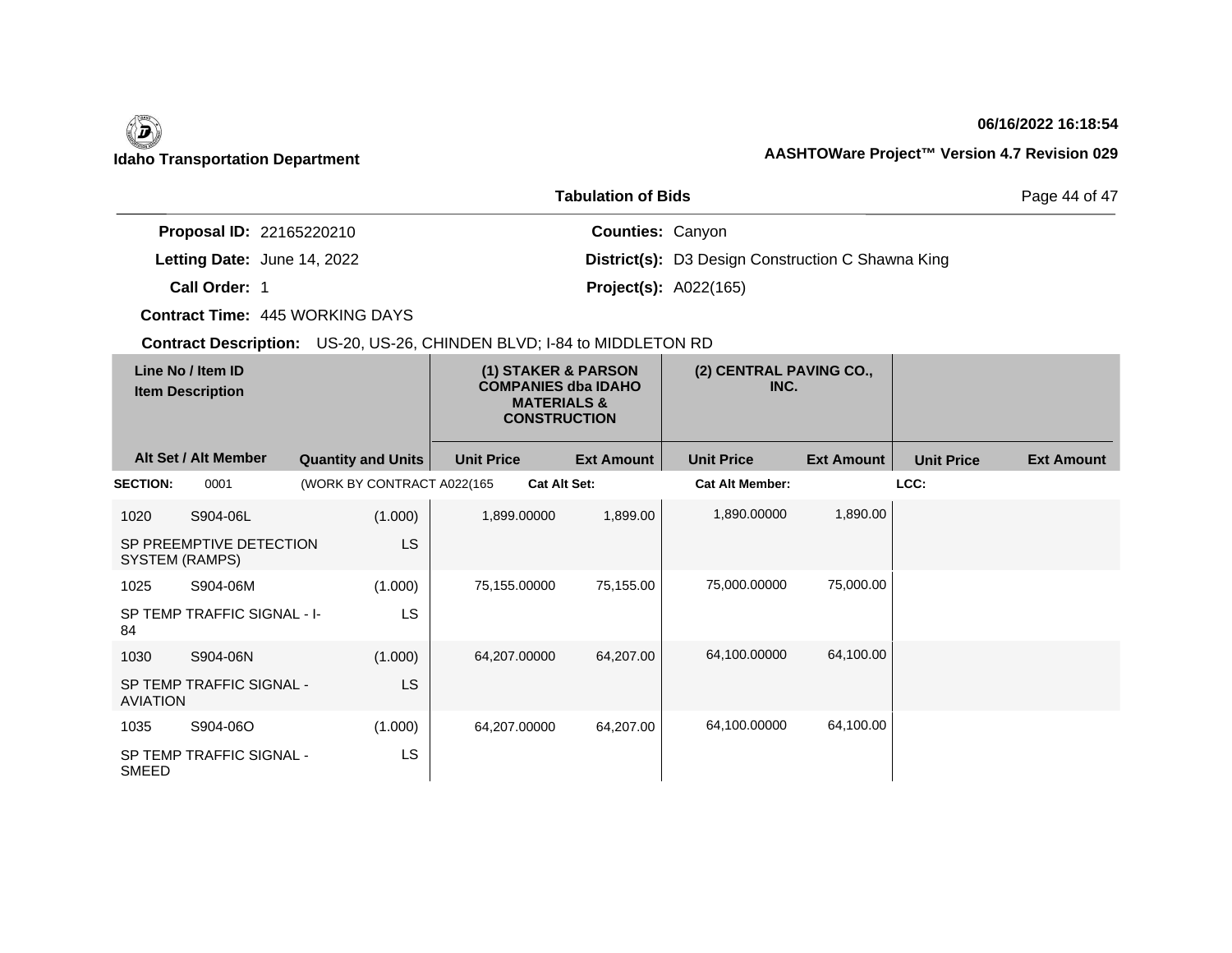## **06/16/2022 16:18:54**

Page 45 of 47

|                                 | <b>Tabulation of Bids</b>                                |
|---------------------------------|----------------------------------------------------------|
| <b>Proposal ID: 22165220210</b> | <b>Counties: Canyon</b>                                  |
| Letting Date: June 14, 2022     | <b>District(s):</b> D3 Design Construction C Shawna King |
| Call Order: 1                   | <b>Project(s): A022(165)</b>                             |

**Contract Time:** 445 WORKING DAYS

| Line No / Item ID<br><b>Item Description</b> |                          | (1) STAKER & PARSON<br><b>COMPANIES dba IDAHO</b><br><b>MATERIALS &amp;</b><br><b>CONSTRUCTION</b> |                   | (2) CENTRAL PAVING CO.,<br>INC. |                        |                   |                   |                   |
|----------------------------------------------|--------------------------|----------------------------------------------------------------------------------------------------|-------------------|---------------------------------|------------------------|-------------------|-------------------|-------------------|
|                                              | Alt Set / Alt Member     | <b>Quantity and Units</b>                                                                          | <b>Unit Price</b> | <b>Ext Amount</b>               | <b>Unit Price</b>      | <b>Ext Amount</b> | <b>Unit Price</b> | <b>Ext Amount</b> |
| <b>SECTION:</b>                              | 0001                     | (WORK BY CONTRACT A022(165                                                                         |                   | <b>Cat Alt Set:</b>             | <b>Cat Alt Member:</b> |                   | LCC:              |                   |
| 1040                                         | S904-06P                 | (1.000)                                                                                            | 64,207.00000      | 64,207.00                       | 64,100.00000           | 64,100.00         |                   |                   |
| <b>MIDDLETON</b>                             | SP TEMP TRAFFIC SIGNAL - | LS                                                                                                 |                   |                                 |                        |                   |                   |                   |
| 1045                                         | S911-05A                 | 1,047.000                                                                                          | 270.00000         | 282,690.00                      | 450.00000              | 471,150.00        |                   |                   |
|                                              | SP PEDESTRIAN RAILING    | <b>FT</b>                                                                                          |                   |                                 |                        |                   |                   |                   |
| 1050                                         | S911-05B                 | 2,050.000                                                                                          | 31.10000          | 63,755.00                       | 31.00000               | 63,550.00         |                   |                   |
|                                              | SP INSTALL CONDUIT       | <b>FT</b>                                                                                          |                   |                                 |                        |                   |                   |                   |
| 1055                                         | S911-05C                 | 530.000                                                                                            | 204.00000         | 108,120.00                      | 211.00000              | 111,830.00        |                   |                   |
| SP SEEPAGE BED                               |                          | <b>FT</b>                                                                                          |                   |                                 |                        |                   |                   |                   |
| 1060                                         | S911-05D                 | 280.000                                                                                            | 25.30000          | 7,084.00                        | 25.20000               | 7,056.00          |                   |                   |
|                                              | SP WOOD FENCE - POLE     | <b>FT</b>                                                                                          |                   |                                 |                        |                   |                   |                   |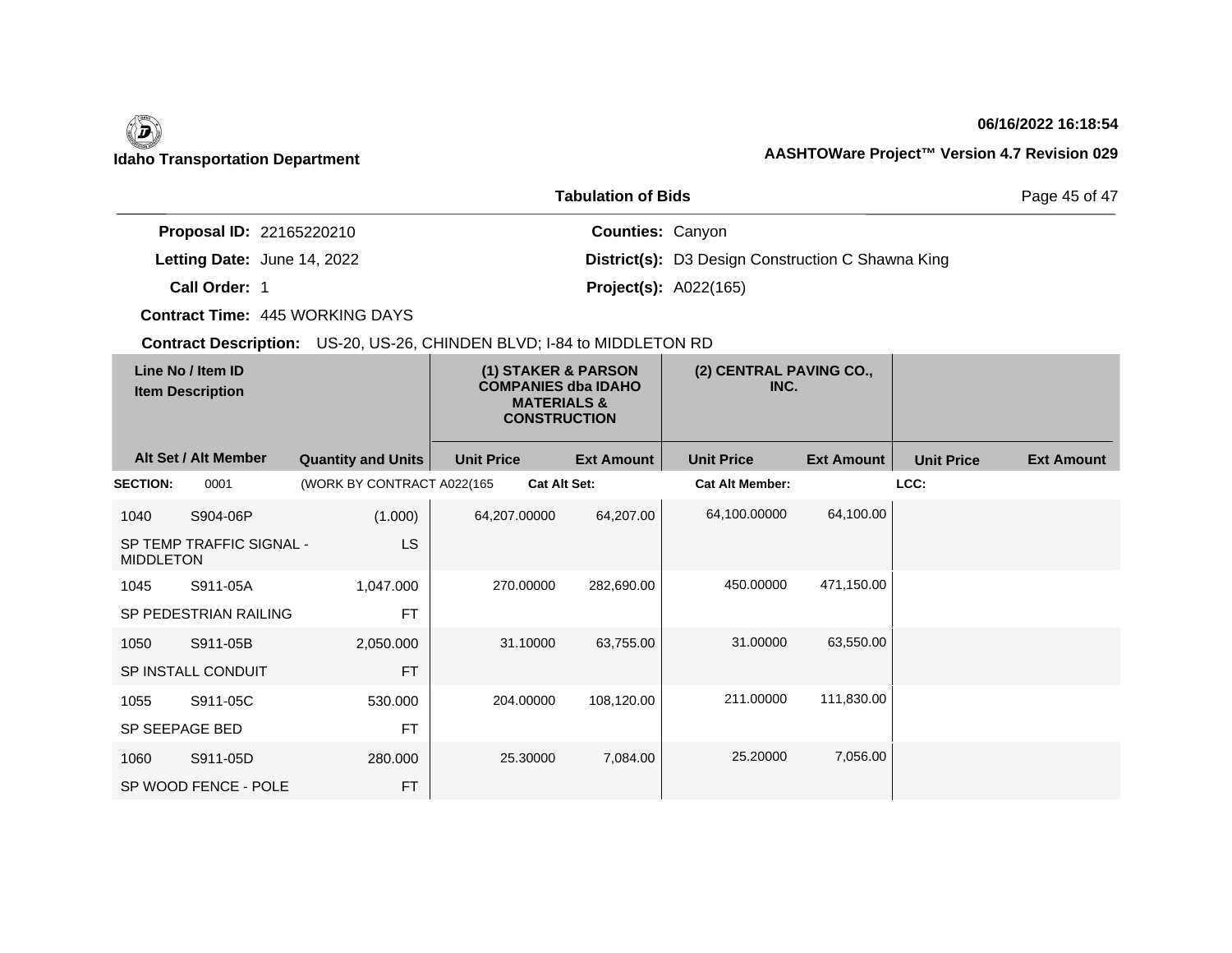## **06/16/2022 16:18:54**

Page 46 of 47

|                                    | <b>Tabulation of Bids</b>                                |
|------------------------------------|----------------------------------------------------------|
| <b>Proposal ID: 22165220210</b>    | <b>Counties: Canyon</b>                                  |
| <b>Letting Date: June 14, 2022</b> | <b>District(s):</b> D3 Design Construction C Shawna King |
| Call Order: 1                      | <b>Project(s): A022(165)</b>                             |

**Contract Time:** 445 WORKING DAYS

| Line No / Item ID<br><b>Item Description</b> |                            | (1) STAKER & PARSON<br><b>COMPANIES dba IDAHO</b><br><b>MATERIALS &amp;</b><br><b>CONSTRUCTION</b> |                     | (2) CENTRAL PAVING CO.,<br>INC. |                        |                   |                   |                   |
|----------------------------------------------|----------------------------|----------------------------------------------------------------------------------------------------|---------------------|---------------------------------|------------------------|-------------------|-------------------|-------------------|
|                                              | Alt Set / Alt Member       | <b>Quantity and Units</b>                                                                          | <b>Unit Price</b>   | <b>Ext Amount</b>               | <b>Unit Price</b>      | <b>Ext Amount</b> | <b>Unit Price</b> | <b>Ext Amount</b> |
| <b>SECTION:</b>                              | 0001                       | (WORK BY CONTRACT A022(165                                                                         | <b>Cat Alt Set:</b> |                                 | <b>Cat Alt Member:</b> |                   | LCC:              |                   |
| 1065                                         | S911-05E                   | 286.000                                                                                            | 57.90000            | 16,559.40                       | 57.80000               | 16,530.80         |                   |                   |
| <b>PANEL</b>                                 | SP WOOD FENCE - FLAT       | <b>FT</b>                                                                                          |                     |                                 |                        |                   |                   |                   |
| 1070                                         | S912-05A                   | 1,128.000                                                                                          | 62.90000            | 70,951.20                       | 11.50000               | 12,972.00         |                   |                   |
|                                              | SP PEDESTRIAN LANDING      | SY                                                                                                 |                     |                                 |                        |                   |                   |                   |
| 1075                                         | S912-05B                   | 21,865.000                                                                                         | 80.90000            | 1,768,878.50                    | 66.70000               | 1,458,395.50      |                   |                   |
| <b>MEDIAN</b>                                | SP STAMPED CONCRETE FOR    | SY                                                                                                 |                     |                                 |                        |                   |                   |                   |
| 1080                                         | S913-05A                   | 7,295.500                                                                                          | 63.20000            | 461,075.60                      | 31.90000               | 232,726.45        |                   |                   |
|                                              | SP 2" DRAIN ROCK           | <b>CY</b>                                                                                          |                     |                                 |                        |                   |                   |                   |
| 1085                                         | Z629-05A                   | (1.000)                                                                                            | 768,881.00000       | 768,881.00                      | 860,000.00000          | 860,000.00        |                   |                   |
|                                              | <b>MOBILIZATION BRIDGE</b> | LS                                                                                                 |                     |                                 |                        |                   |                   |                   |